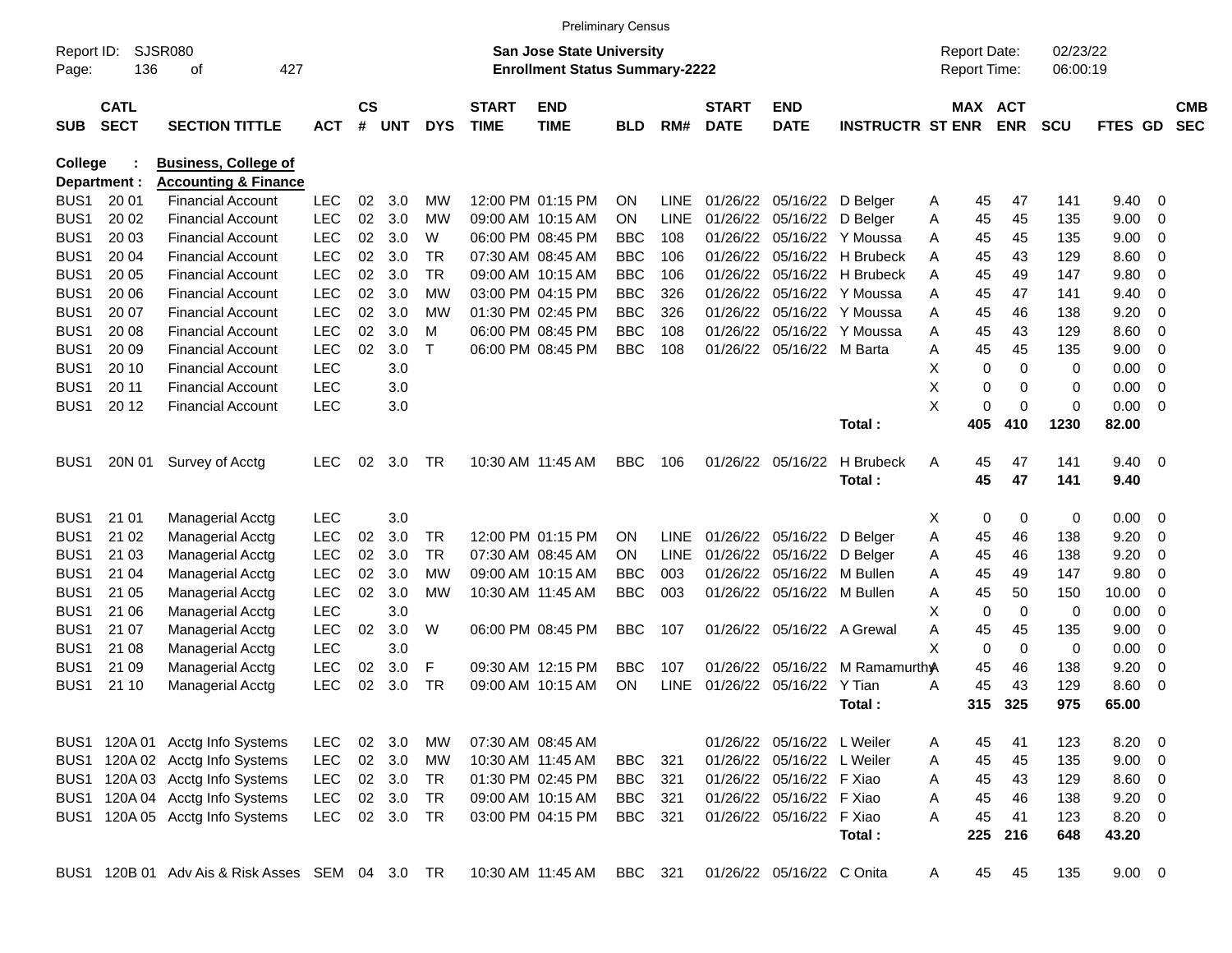|                                                                              |                            |                                                                                                      |                                                      |                      |                          |                              |                             | <b>Preliminary Census</b>                                                        |                                                      |                          |                                              |                                                      |                                                                       |                                            |                              |                         |                                          |                                        |                          |
|------------------------------------------------------------------------------|----------------------------|------------------------------------------------------------------------------------------------------|------------------------------------------------------|----------------------|--------------------------|------------------------------|-----------------------------|----------------------------------------------------------------------------------|------------------------------------------------------|--------------------------|----------------------------------------------|------------------------------------------------------|-----------------------------------------------------------------------|--------------------------------------------|------------------------------|-------------------------|------------------------------------------|----------------------------------------|--------------------------|
| Report ID:<br>Page:                                                          | <b>SJSR080</b><br>137      | 427<br>оf                                                                                            |                                                      |                      |                          |                              |                             | <b>San Jose State University</b><br><b>Enrollment Status Summary-2222</b>        |                                                      |                          |                                              |                                                      |                                                                       | <b>Report Date:</b><br><b>Report Time:</b> |                              | 02/23/22<br>06:00:19    |                                          |                                        |                          |
| <b>SUB</b>                                                                   | <b>CATL</b><br><b>SECT</b> | <b>SECTION TITTLE</b>                                                                                | <b>ACT</b>                                           | $\mathsf{cs}$<br>#   | <b>UNT</b>               | <b>DYS</b>                   | <b>START</b><br><b>TIME</b> | <b>END</b><br><b>TIME</b>                                                        | <b>BLD</b>                                           | RM#                      | <b>START</b><br><b>DATE</b>                  | <b>END</b><br><b>DATE</b>                            | <b>INSTRUCTR ST ENR</b>                                               | MAX ACT                                    | <b>ENR</b>                   | <b>SCU</b>              | FTES GD                                  |                                        | <b>CMB</b><br><b>SEC</b> |
| BUS1                                                                         |                            | 120B 02 Adv Ais & Risk Asses SEM                                                                     |                                                      | 04                   | 3.0                      | TR                           |                             | 12:00 PM 01:15 PM                                                                | <b>BBC</b>                                           | 321                      | 01/26/22                                     | 05/16/22                                             | C Onita<br>Total:                                                     | A<br>45<br>90                              | 46<br>91                     | 138<br>273              | $9.20 \ 0$<br>18.20                      |                                        |                          |
| BUS <sub>1</sub>                                                             |                            | 120D 01 Acctg Top in IT Audi                                                                         | LEC                                                  |                      | 02 3.0                   | M                            |                             | 06:00 PM 08:45 PM                                                                | ON                                                   | LINE                     |                                              | 01/26/22 05/16/22                                    | E Huerta Esp A<br>Total:                                              | 42<br>42                                   | 17<br>17                     | 51<br>51                | $3.40 \quad 0$<br>3.40                   |                                        |                          |
| BUS <sub>1</sub>                                                             |                            | 120G 01 Systms Develop in AI LEC                                                                     |                                                      |                      | 02 3.0                   | W                            |                             | 06:00 PM 08:45 PM                                                                |                                                      |                          |                                              | 01/26/22 05/16/22                                    | E Huerta Esp A<br>Total:                                              | 45<br>45                                   | 44<br>44                     | 132<br>132              | 8.80 0<br>8.80                           |                                        |                          |
| BUS <sub>1</sub><br>BUS <sub>1</sub>                                         |                            | 121A 01 Inter Acctg I<br>121A 02 Inter Acctg I                                                       | <b>LEC</b><br><b>LEC</b>                             | 02<br>02             | 3.0<br>3.0               | <b>TR</b><br><b>TR</b>       |                             | 01:30 PM 02:45 PM<br>03:00 PM 04:15 PM                                           | <b>BBC</b><br><b>BBC</b>                             | 326<br>326               | 01/26/22<br>01/26/22                         | 05/16/22<br>05/16/22                                 | K Amirkhani A<br>K Amirkhani A<br>Total:                              | 45<br>45<br>90                             | 46<br>47<br>93               | 138<br>141<br>279       | 9.20<br>9.40<br>18.60                    | $\overline{\mathbf{0}}$<br>0           |                          |
| BUS <sub>1</sub><br>BUS <sub>1</sub><br>BUS <sub>1</sub><br>BUS <sub>1</sub> |                            | 121B 01 Inter Acctg II<br>121B 02 Inter Acctg II<br>121B 03 Inter Acctg II<br>121B 04 Inter Acctg II | <b>LEC</b><br><b>LEC</b><br><b>LEC</b><br><b>LEC</b> | 02<br>02<br>02<br>02 | 3.0<br>3.0<br>3.0<br>3.0 | МW<br>МW<br>МW<br>МW         |                             | 09:00 AM 10:15 AM<br>10:30 AM 11:45 AM<br>01:30 PM 02:45 PM<br>03:00 PM 04:15 PM | <b>BBC</b><br><b>BBC</b><br><b>BBC</b><br><b>BBC</b> | 322<br>322<br>108<br>108 | 01/26/22<br>01/26/22<br>01/26/22<br>01/26/22 | 05/16/22<br>05/16/22<br>05/16/22<br>05/16/22         | D He<br>D He<br>D Lazerson<br>D Lazerson                              | Α<br>45<br>A<br>45<br>45<br>A<br>45<br>A   | 45<br>45<br>45<br>26         | 135<br>135<br>135<br>78 | 9.00<br>9.00<br>9.00<br>5.20             | $\overline{\mathbf{0}}$<br>0<br>0<br>0 |                          |
| BUS <sub>1</sub>                                                             |                            | 121B 05 Inter Acctg II                                                                               | <b>LEC</b>                                           | 02                   | 3.0                      | <b>TR</b>                    |                             | 09:00 AM 10:15 AM                                                                | <b>BBC</b>                                           | 003                      |                                              | 01/26/22 05/16/22                                    | <b>B</b> Anderson<br>Total:                                           | 45<br>A<br>225                             | 45<br>206                    | 135<br>618              | 9.00<br>41.20                            | 0                                      |                          |
| BUS <sub>1</sub><br>BUS <sub>1</sub><br>BUS <sub>1</sub>                     | 122A 01                    | Mgmt Actg Cntrl Sys<br>122A 02 Mgmt Actg Cntrl Sys<br>122A 03 Mgmt Actg Cntrl Sys                    | LEC<br>LEC<br>LEC                                    | 03<br>03<br>03       | 3.0<br>3.0<br>3.0        | MW<br><b>TR</b><br><b>TR</b> |                             | 12:00 PM 01:15 PM<br>12:00 PM 01:15 PM<br>01:30 PM 02:45 PM                      | <b>BBC</b><br><b>BBC</b><br><b>BBC</b>               | 108<br>108<br>108        | 01/26/22<br>01/26/22<br>01/26/22             | 05/16/22<br>05/16/22<br>05/16/22                     | M Bullen<br>Y Tian<br>Y Tian<br>Total:                                | 45<br>A<br>45<br>A<br>45<br>Α<br>135       | 45<br>44<br>22<br>111        | 135<br>132<br>66<br>333 | 9.00<br>8.80<br>4.40<br>22.20            | $\overline{\phantom{0}}$<br>0<br>0     |                          |
| BUS1<br>BUS <sub>1</sub>                                                     |                            | 123A 03 Tax Factor Bus Inv<br>123A 04 Tax Factor Bus Inv                                             | <b>LEC</b><br><b>LEC</b>                             | 02<br>02             | 3.0<br>3.0               | <b>TR</b><br><b>TR</b>       |                             | 03:00 PM 04:15 PM<br>04:30 PM 05:45 PM                                           | <b>BBC</b><br><b>BBC</b>                             | 108<br>108               | 01/26/22<br>01/26/22                         | 05/16/22<br>05/16/22                                 | J Busch<br>J Busch<br>Total:                                          | 45<br>A<br>45<br>A<br>90                   | 48<br>43<br>91               | 144<br>129<br>273       | 9.60<br>8.60<br>18.20                    | $\overline{\phantom{0}}$<br>0          |                          |
|                                                                              |                            | BUS1 123C 01 Tax Indy Pass Ent<br>BUS1 123C 02 Tax Indv Pass Ent<br>BUS1 123C 03 Tax Indv Pass Ent   | <b>SEM</b><br>SEM 04 3.0<br>SEM 04 3.0               |                      | 3.0                      | MW<br>MW                     |                             | 09:00 AM 10:15 AM<br>12:00 PM 01:15 PM                                           | BBC<br><b>BBC</b> 107                                | 107                      |                                              | 01/26/22 05/16/22 C Chen<br>01/26/22 05/16/22 C Chen | Total:                                                                | X<br>0<br>45<br>Α<br>45<br>Α<br>90         | 0<br>45<br>43<br>88          | 0<br>135<br>129<br>264  | 0.00<br>$9.00 \t 0$<br>$8.60$ 0<br>17.60 | $\overline{\phantom{0}}$               |                          |
|                                                                              |                            | BUS1 125A 80 WritingforAcctg                                                                         | LEC 03 3.0 TBA                                       |                      |                          |                              |                             |                                                                                  | ON                                                   |                          |                                              |                                                      | LINE 01/26/22 05/16/22 C Lycurgus<br>Total:                           | - A<br>20<br>20                            | 7<br>$\overline{\mathbf{r}}$ | 21<br>21                | $1.40 \ 0$<br>1.40                       |                                        |                          |
|                                                                              | BUS1 126 01<br>BUS1 126 02 | Adv Acctg<br>Adv Acctg                                                                               | <b>LEC</b><br>LEC 02 3.0 T                           |                      | 02 3.0 TR                |                              |                             | 10:30 AM 11:45 AM<br>06:00 PM 08:45 PM                                           | BBC<br>ON                                            | 003                      |                                              |                                                      | 01/26/22 05/16/22 B Anderson A<br>LINE 01/26/22 05/16/22 B Anderson A | 45<br>45                                   | 47<br>47                     | 141<br>141              | $9.40 \quad 0$<br>$9.40 \ 0$             |                                        |                          |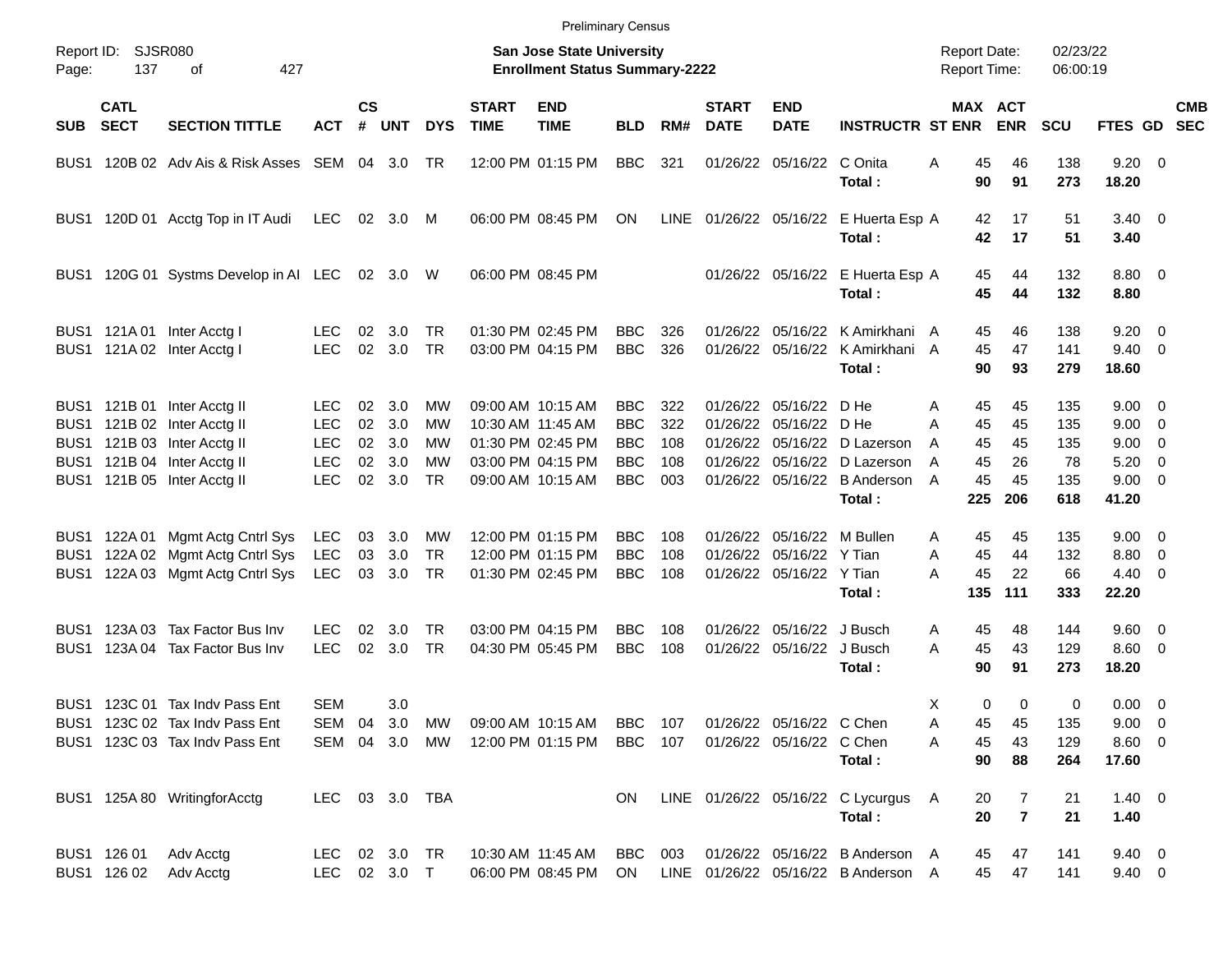|                                              |                            |                                                                            |                                        |                    |                   |                                     |                             | <b>Preliminary Census</b>                                                 |                                        |                    |                                  |                                                    |                                                                    |                                     |                       |                      |                        |                                                     |                          |
|----------------------------------------------|----------------------------|----------------------------------------------------------------------------|----------------------------------------|--------------------|-------------------|-------------------------------------|-----------------------------|---------------------------------------------------------------------------|----------------------------------------|--------------------|----------------------------------|----------------------------------------------------|--------------------------------------------------------------------|-------------------------------------|-----------------------|----------------------|------------------------|-----------------------------------------------------|--------------------------|
| Report ID:<br>Page:                          | SJSR080<br>138             | 427<br>οf                                                                  |                                        |                    |                   |                                     |                             | <b>San Jose State University</b><br><b>Enrollment Status Summary-2222</b> |                                        |                    |                                  |                                                    |                                                                    | <b>Report Date:</b><br>Report Time: |                       | 02/23/22<br>06:00:19 |                        |                                                     |                          |
| <b>SUB</b>                                   | <b>CATL</b><br><b>SECT</b> | <b>SECTION TITTLE</b>                                                      | <b>ACT</b>                             | $\mathsf{cs}$<br># | <b>UNT</b>        | <b>DYS</b>                          | <b>START</b><br><b>TIME</b> | <b>END</b><br><b>TIME</b>                                                 | BLD                                    | RM#                | <b>START</b><br><b>DATE</b>      | <b>END</b><br><b>DATE</b>                          | <b>INSTRUCTR ST ENR</b>                                            |                                     | MAX ACT<br><b>ENR</b> | <b>SCU</b>           | FTES GD                |                                                     | <b>CMB</b><br><b>SEC</b> |
|                                              |                            |                                                                            |                                        |                    |                   |                                     |                             |                                                                           |                                        |                    |                                  |                                                    | Total:                                                             | 90                                  | 94                    | 282                  | 18.80                  |                                                     |                          |
| BUS <sub>1</sub>                             |                            | 127B 01 Adv Honors Practicum LEC                                           |                                        | 02                 | 3.0               | M                                   |                             | 06:00 PM 08:45 PM                                                         | <b>BBC</b>                             | 106                |                                  | 01/26/22 05/16/22                                  | <b>B</b> Parineh<br>Total:                                         | A<br>45<br>45                       | 24<br>24              | 72<br>72             | $4.80\ 0$<br>4.80      |                                                     |                          |
| BUS <sub>1</sub><br>BUS1                     |                            | 129A 01 Financial Auditing<br>129A 02 Financial Auditing                   | <b>LEC</b><br><b>LEC</b>               | 02<br>02           | 3.0<br>3.0        | M<br>M                              |                             | 09:00 AM 10:15 AM<br>10:30 AM 11:45 AM                                    | <b>BBC</b><br><b>BBC</b>               | 108<br>108         |                                  | 01/26/22 05/16/22<br>01/26/22 05/16/22             | J Zhang<br>J Zhang<br>Total:                                       | Α<br>45<br>45<br>A<br>90            | 44<br>42<br>86        | 132<br>126<br>258    | 8.80<br>8.40<br>17.20  | $\overline{\mathbf{0}}$<br>$\overline{\phantom{0}}$ |                          |
| BUS <sub>1</sub>                             | BUS1 170 01<br>170 02      | <b>Fund of Finance</b><br><b>Fund of Finance</b>                           | <b>LEC</b><br><b>LEC</b>               | 02<br>02           | 3.0<br>3.0        | MW<br>МW                            |                             | 07:30 AM 08:45 AM<br>09:00 AM 10:15 AM                                    | <b>BBC</b><br>ΟN                       | 106<br>LINE        | 01/26/22<br>01/26/22             | 05/16/22<br>05/16/22                               | <b>B</b> Parineh<br><b>B</b> Parineh                               | 45<br>A<br>119<br>A                 | 44<br>119             | 132<br>357           | 8.80<br>23.80          | - 0<br>- 0                                          |                          |
| BUS <sub>1</sub><br>BUS <sub>1</sub>         | 170 03<br>170 04           | <b>Fund of Finance</b><br>Fund of Finance                                  | <b>LEC</b><br><b>LEC</b>               | 02<br>02           | 3.0<br>3.0        | МW<br>МW                            |                             | 10:30 AM 11:45 AM<br>01:30 PM 02:45 PM                                    | <b>BBC</b><br><b>BBC</b>               | 107<br>107         | 01/26/22<br>01/26/22             | 05/16/22<br>05/16/22                               | L Roden<br>L Roden                                                 | 45<br>A<br>45<br>A                  | 45<br>44              | 135<br>132           | 9.00<br>8.80           | - 0<br>- 0                                          |                          |
| BUS <sub>1</sub><br>BUS <sub>1</sub>         | 170 05<br>170 06           | <b>Fund of Finance</b><br><b>Fund of Finance</b><br><b>Fund of Finance</b> | <b>LEC</b><br><b>LEC</b>               | 02<br>02           | 3.0<br>3.0        | M<br>т                              |                             | 06:00 PM 08:45 PM<br>06:00 PM 08:45 PM                                    | <b>ON</b><br><b>BBC</b><br><b>BBC</b>  | <b>LINE</b><br>326 | 01/26/22<br>01/26/22             | 05/16/22 G Sapp<br>05/16/22                        | D Abbott                                                           | 45<br>A<br>45<br>A                  | 44<br>46              | 132<br>138           | 8.85<br>9.20           | -1<br>- 0                                           |                          |
| BUS <sub>1</sub><br>BUS <sub>1</sub><br>BUS1 | 170 07<br>170 08<br>170 09 | <b>Fund of Finance</b><br><b>Fund of Finance</b>                           | <b>LEC</b><br><b>LEC</b><br><b>LEC</b> | 02<br>02<br>02     | 3.0<br>3.0<br>3.0 | <b>TR</b><br><b>TR</b><br><b>TR</b> |                             | 10:30 AM 11:45 AM<br>01:30 PM 02:45 PM<br>07:30 AM 08:45 AM               | <b>BBC</b><br><b>BBC</b>               | 107<br>107<br>108  | 01/26/22<br>01/26/22<br>01/26/22 |                                                    | 05/16/22 B Campsey<br>05/16/22 B Campsey<br>05/16/22 M Greenough A | 45<br>A<br>45<br>A<br>45            | 44<br>42<br>46        | 132<br>126<br>138    | 8.80<br>8.40<br>9.20   | - 0<br>- 0<br>- 0                                   |                          |
| BUS <sub>1</sub><br>BUS <sub>1</sub>         | 170 10<br>170 11           | <b>Fund of Finance</b><br><b>Fund of Finance</b>                           | <b>LEC</b><br><b>LEC</b>               | 02<br>02           | 3.0<br>3.0        | <b>TR</b><br><b>TR</b>              |                             | 03:00 PM 04:15 PM<br>12:00 PM 01:15 PM                                    | <b>BBC</b><br><b>BBC</b>               | 107<br>107         | 01/26/22<br>01/26/22             | 05/16/22 S Tahsin                                  | 05/16/22 E Sequeira                                                | 45<br>A<br>45<br>A                  | 46<br>47              | 138<br>141           | 9.20<br>9.40           | - 0<br>- 0                                          |                          |
| BUS1<br>BUS <sub>1</sub><br>BUS <sub>1</sub> | 170 12<br>170 13<br>170 14 | <b>Fund of Finance</b><br><b>Fund of Finance</b><br><b>Fund of Finance</b> | <b>LEC</b><br><b>LEC</b><br><b>LEC</b> | 02<br>02<br>02     | 3.0<br>3.0<br>3.0 | <b>TR</b><br>R<br>МW                |                             | 09:00 AM 10:15 AM<br>06:00 PM 08:45 PM<br>03:00 PM 04:15 PM               | <b>BBC</b><br><b>BBC</b><br><b>BBC</b> | 322<br>326<br>106  | 01/26/22<br>01/26/22<br>01/26/22 | 05/16/22 S Tahsin<br>05/16/22<br>05/16/22          | G Sapp<br>J Vogel                                                  | 45<br>A<br>45<br>A<br>45<br>A       | 46<br>43<br>46        | 138<br>129<br>138    | 9.20<br>8.60<br>9.20   | - 0<br>- 0<br>- 0                                   |                          |
| BUS <sub>1</sub><br>BUS <sub>1</sub>         | 170 15<br>170 16           | <b>Fund of Finance</b><br><b>Fund of Finance</b>                           | <b>LEC</b><br><b>LEC</b>               | 02<br>02           | 3.0<br>3.0        | МW<br>W                             |                             | 04:30 PM 05:45 PM<br>06:00 PM 08:45 PM                                    | <b>BBC</b><br><b>BBC</b>               | 106<br>326         | 01/26/22<br>01/26/22             | 05/16/22<br>05/16/22                               | J Vogel<br>D Abbott                                                | 45<br>A<br>45<br>A                  | 46<br>46              | 138<br>138           | 9.20<br>9.20           | - 0<br>0                                            |                          |
| BUS <sub>1</sub>                             | 17080                      | <b>Fund of Finance</b>                                                     | <b>LEC</b>                             | 02                 | 3.0               | <b>TBA</b>                          |                             |                                                                           | ON                                     | LINE               |                                  | 01/26/22 05/16/22 X Xu                             | Total:                                                             | 45<br>А<br>839                      | 45<br>839             | 135<br>2517          | 9.00<br>167.85         | - 0                                                 |                          |
| BUS1                                         | 171A 01                    | <b>Financial Instit</b><br>BUS1 171A 02 Financial Instit                   | <b>LEC</b><br><b>LEC</b>               | 02<br>02           | 3.0<br>3.0        | TR<br><b>TR</b>                     |                             | 09:00 AM 10:15 AM<br>10:30 AM 11:45 AM                                    | <b>BBC</b><br><b>BBC</b>               | 108<br>108         | 01/26/22                         | 05/16/22<br>01/26/22 05/16/22 S Ivanov             | S Ivanov                                                           | 45<br>Α<br>45<br>A                  | 46<br>46              | 138<br>138           | 9.20<br>9.20           | - 0<br>- 0                                          |                          |
|                                              |                            | BUS1 171A 03 Financial Instit                                              | LEC                                    |                    | 02 3.0 T          |                                     |                             |                                                                           |                                        |                    |                                  |                                                    | 06:00 PM 08:45 PM BBC 322 01/26/22 05/16/22 E Sequeira<br>Total:   | 45<br>A                             | 50<br>135 142         | 150<br>426           | $10.00 \t 0$<br>28.40  |                                                     |                          |
|                                              |                            | BUS1 171B 01 Commercial Banking LEC 02 3.0 MW                              |                                        |                    |                   |                                     |                             | 09:00 AM 10:15 AM BBC 106                                                 |                                        |                    |                                  |                                                    | 01/26/22 05/16/22 T Rajkovic<br>Total:                             | A<br>45                             | 47<br>45<br>47        | 141<br>141           | $9.40 \quad 0$<br>9.40 |                                                     |                          |
|                                              |                            | BUS1 172A 01 Investmt Analysis<br>BUS1 172A 02 Investmt Analysis           | <b>LEC</b><br><b>LEC</b>               |                    | 02 3.0<br>02 3.0  | TR<br>TR                            |                             | 12:00 PM 01:15 PM<br>01:30 PM 02:45 PM                                    | <b>BBC</b><br><b>BBC</b> 106           | 106                |                                  | 01/26/22 05/16/22 J Cho<br>01/26/22 05/16/22 J Cho |                                                                    | A<br>45<br>A<br>45                  | 43<br>21              | 129<br>63            | 8.60 0<br>$4.20 \ 0$   |                                                     |                          |
|                                              |                            | BUS1 172A 03 Investmt Analysis                                             | LEC 02 3.0 M                           |                    |                   |                                     |                             | 06:00 PM 08:45 PM                                                         | ON                                     |                    |                                  |                                                    | LINE 01/26/22 05/16/22 A MeshcheryaA                               | 45                                  | 48                    | 144                  | $9.60\quad 0$          |                                                     |                          |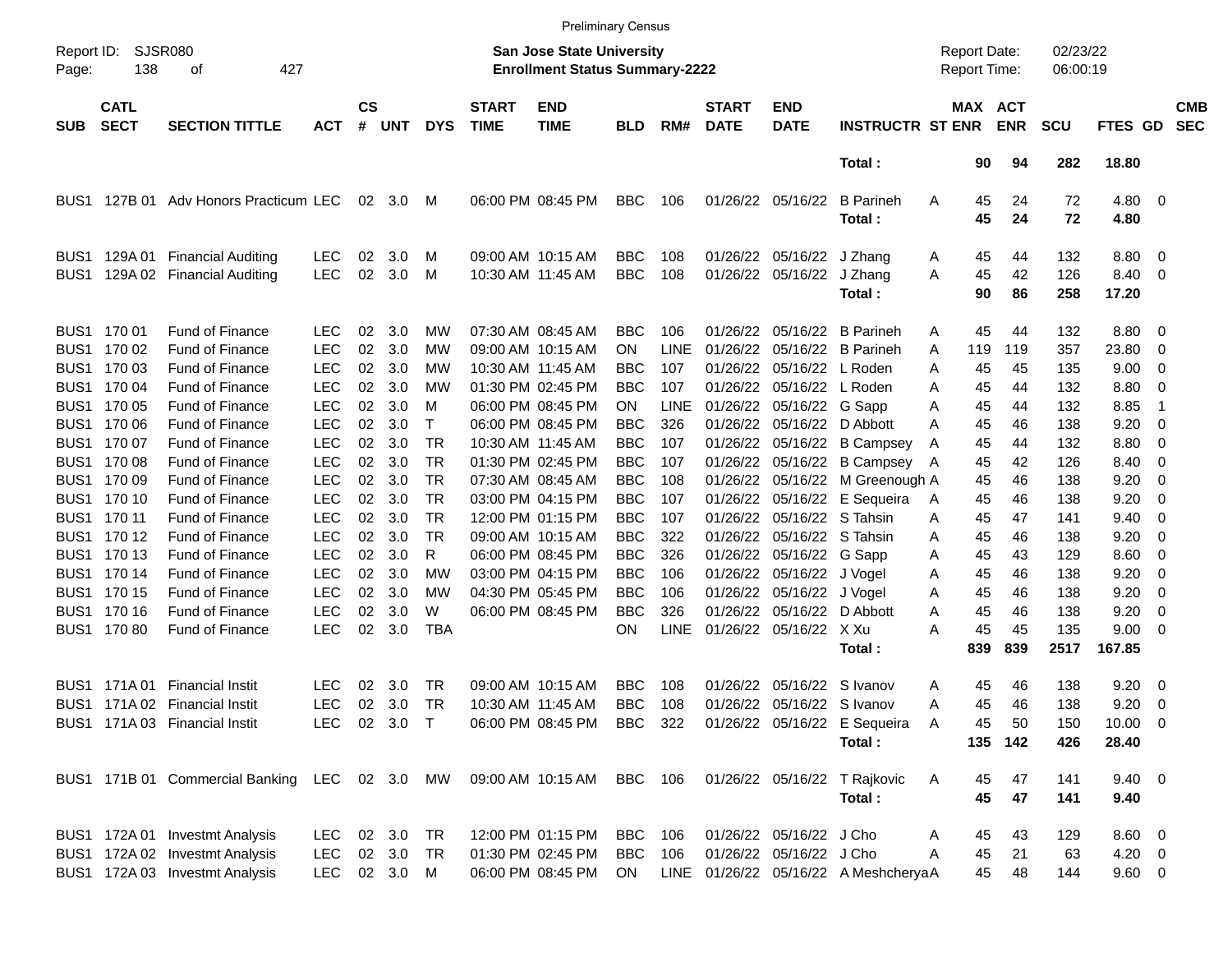|            |                            |                                                                                                       |                                        |                    |                   |                        |                             | <b>Preliminary Census</b>                                          |                          |            |                                |                                                  |                                                                              |                                            |                                     |                          |                                              |                          |  |
|------------|----------------------------|-------------------------------------------------------------------------------------------------------|----------------------------------------|--------------------|-------------------|------------------------|-----------------------------|--------------------------------------------------------------------|--------------------------|------------|--------------------------------|--------------------------------------------------|------------------------------------------------------------------------------|--------------------------------------------|-------------------------------------|--------------------------|----------------------------------------------|--------------------------|--|
| Page:      | Report ID: SJSR080<br>139  | 427<br>of                                                                                             |                                        |                    |                   |                        |                             | San Jose State University<br><b>Enrollment Status Summary-2222</b> |                          |            |                                |                                                  |                                                                              | <b>Report Date:</b><br><b>Report Time:</b> |                                     | 02/23/22<br>06:00:19     |                                              |                          |  |
| <b>SUB</b> | <b>CATL</b><br><b>SECT</b> | <b>SECTION TITTLE</b>                                                                                 | <b>ACT</b>                             | $\mathsf{cs}$<br># | <b>UNT</b>        | <b>DYS</b>             | <b>START</b><br><b>TIME</b> | <b>END</b><br><b>TIME</b>                                          | <b>BLD</b>               | RM#        | <b>START</b><br><b>DATE</b>    | <b>END</b><br><b>DATE</b>                        | <b>INSTRUCTR ST ENR</b>                                                      | MAX ACT                                    | <b>ENR</b>                          | <b>SCU</b>               | FTES GD                                      | <b>CMB</b><br><b>SEC</b> |  |
|            |                            |                                                                                                       |                                        |                    |                   |                        |                             |                                                                    |                          |            |                                |                                                  | Total:                                                                       |                                            | 135 112                             | 336                      | 22.40                                        |                          |  |
|            |                            | BUS1 172C 01 Futures and Options                                                                      | LEC                                    |                    | 02 3.0 TR         |                        |                             | 03:00 PM 04:15 PM                                                  | <b>BBC</b>               | 106        |                                | 01/26/22 05/16/22                                | J Cho<br>Total:                                                              | 45<br>Α<br>45                              | 44<br>44                            | 132<br>132               | 8.80 0<br>8.80                               |                          |  |
|            |                            | BUS1 172D 01 Student Fund                                                                             | <b>LEC</b>                             | 03                 | 3.0               | <b>TR</b>              |                             | 01:30 PM 02:45 PM                                                  | <b>BBC</b>               | 302        |                                | 01/26/22 05/16/22                                | S Ivanov<br>Total:                                                           | A<br>24<br>24                              | 23<br>23                            | 69<br>69                 | $4.60 \ 0$<br>4.60                           |                          |  |
|            |                            | BUS1 173A 01 Fin Mgt Theory Pol<br>BUS1 173A 02 Fin Mgt Theory Pol<br>BUS1 173A 03 Fin Mgt Theory Pol | <b>LEC</b><br><b>LEC</b><br><b>LEC</b> | 02<br>02<br>02     | 3.0<br>3.0<br>3.0 | м<br>МW<br><b>MW</b>   |                             | 09:00 AM 10:15 AM<br>10:30 AM 11:45 AM<br>12:00 PM 01:15 PM        | <b>BBC</b><br><b>BBC</b> | 106<br>106 | 01/26/22<br>01/26/22           | 05/16/22                                         | M Faulkner<br>05/16/22 T Rajkovic<br>01/26/22 05/16/22 T Rajkovic<br>Total:  | 45<br>A<br>45<br>Α<br>45<br>A<br>135       | 46<br>44<br>38<br>128               | 138<br>132<br>114<br>384 | $9.20 \ 0$<br>8.80 0<br>$7.60 \t 0$<br>25.60 |                          |  |
|            |                            | BUS1 173B 01 Prob in Fin Mgmt                                                                         | <b>LEC</b>                             |                    | 02 3.0 T          |                        |                             | 06:00 PM 08:45 PM                                                  | <b>BBC</b>               | 106        |                                | 01/26/22 05/16/22 X Xu                           | Total:                                                                       | 45<br>A<br>45                              | 44<br>44                            | 132<br>132               | 8.80 0<br>8.80                               |                          |  |
|            |                            | BUS1 173C 01 Entrepreneurial Fina LEC 02 3.0                                                          |                                        |                    |                   | MW                     |                             | 07:30 AM 08:45 AM                                                  | <b>BBC</b>               | 107        |                                | 01/26/22 05/16/22                                | L Roden<br>Total:                                                            | 45<br>A<br>45                              | 38<br>38                            | 114<br>114               | $7.60 \t 0$<br>7.60                          |                          |  |
|            | BUS1 177 01<br>BUS1 177 02 | Inter Bus Fin<br>Inter Bus Fin                                                                        | <b>LEC</b><br><b>LEC</b>               | 02                 | 3.0<br>02 3.0     | <b>TR</b><br><b>TR</b> |                             | 10:30 AM 11:45 AM<br>09:00 AM 10:15 AM                             | <b>BBC</b><br><b>BBC</b> | 322<br>021 |                                |                                                  | 01/26/22 05/16/22 A MeshcheryaA<br>01/26/22 05/16/22 A MeshcheryaA<br>Total: | 45<br>45<br>90                             | 46<br>44<br>90                      | 138<br>132<br>270        | $9.20 \ 0$<br>8.80 0<br>18.00                |                          |  |
|            |                            | BUS1 179B 01 Selec Top Bus Fin                                                                        | <b>LEC</b>                             |                    | 02 3.0            | M                      |                             | 10:30 AM 11:45 AM                                                  |                          |            |                                | 01/26/22 05/16/22                                | Total:                                                                       | 45<br>Α<br>45                              | 44<br>44                            | 132<br>132               | 8.80 0<br>8.80                               |                          |  |
|            |                            | BUS1 180A 80 Indiv Study Acctg                                                                        | <b>SUP</b>                             |                    | 36 1.0            | TBA                    |                             |                                                                    | <b>ON</b>                | LINE       | 01/26/22 05/16/22              |                                                  | E Grace<br>Total:                                                            | Α<br>10<br>10                              | 3<br>3                              | 3<br>3                   | $0.20 \ 0$<br>0.20                           |                          |  |
|            |                            | BUS1 180C 80 Indiv Study Finan                                                                        | <b>SUP</b>                             |                    | 36 1.0 TBA        |                        |                             |                                                                    | <b>ON</b>                |            | LINE 01/26/22 05/16/22 E Grace |                                                  | Total:                                                                       | Α<br>10                                    | 15<br>$10 \qquad 15$                | 15<br>15                 | $1.00 \t 0$<br>1.00                          |                          |  |
|            |                            | Department : Accounting & Finance                                                                     |                                        |                    |                   |                        |                             |                                                                    |                          |            |                                | <b>Lower Division:</b><br><b>Upper Division:</b> | <b>Department Total:</b><br><b>Graduate Division:</b>                        | 765<br>2880<br>0                           | 3645 3519 10521<br>782<br>2737<br>0 | 2346<br>8175<br>0        | 701.45<br>156.40<br>545.05<br>0.00           |                          |  |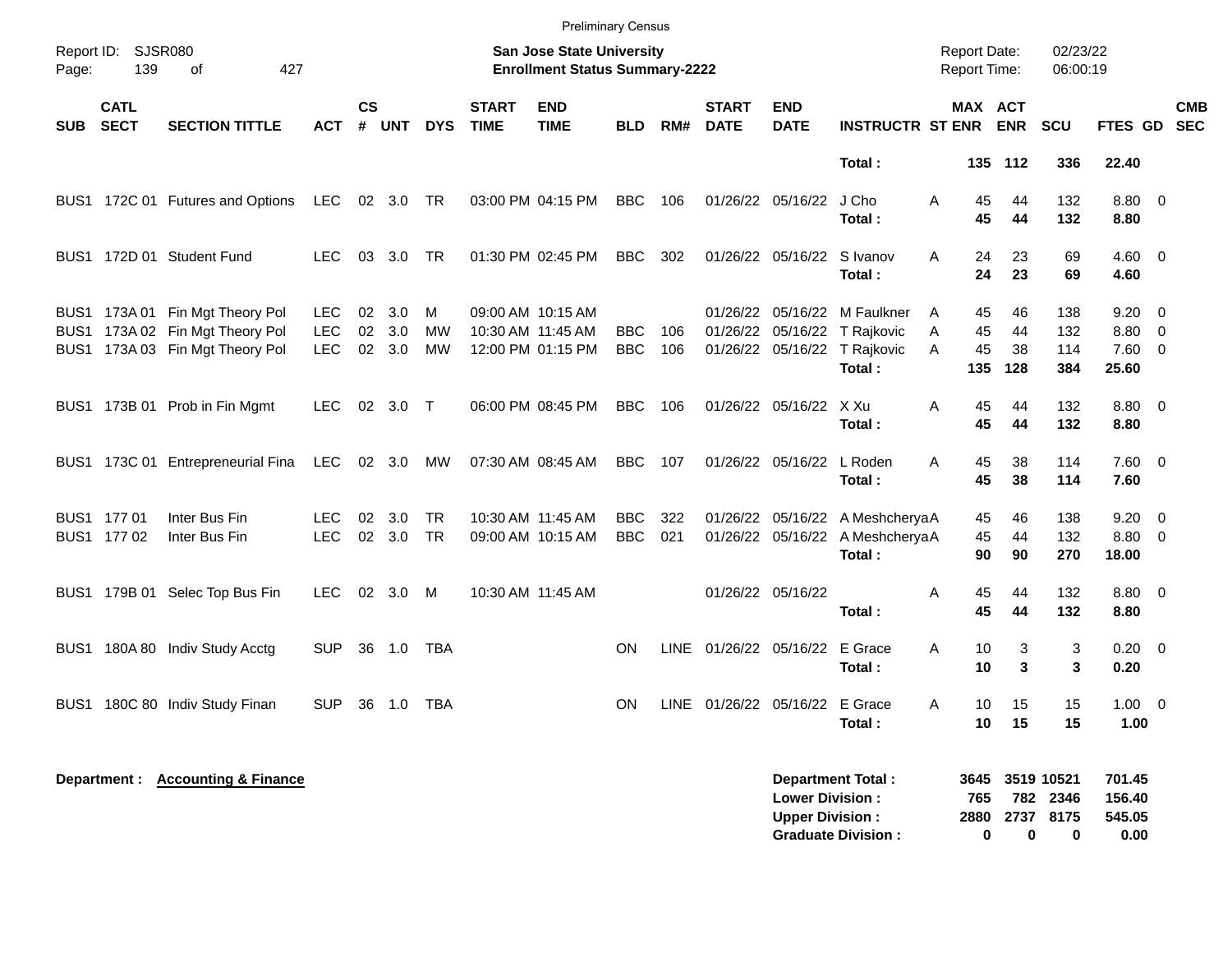|                          |                            |                                                  |              |                |               |              |                             | <b>Preliminary Census</b>                                                 |                          |            |                             |                                |                                             |                                     |                       |                      |                    |                          |
|--------------------------|----------------------------|--------------------------------------------------|--------------|----------------|---------------|--------------|-----------------------------|---------------------------------------------------------------------------|--------------------------|------------|-----------------------------|--------------------------------|---------------------------------------------|-------------------------------------|-----------------------|----------------------|--------------------|--------------------------|
| Page:                    | Report ID: SJSR080<br>140  | 427<br>οf                                        |              |                |               |              |                             | <b>San Jose State University</b><br><b>Enrollment Status Summary-2222</b> |                          |            |                             |                                |                                             | <b>Report Date:</b><br>Report Time: |                       | 02/23/22<br>06:00:19 |                    |                          |
| <b>SUB</b>               | <b>CATL</b><br><b>SECT</b> | <b>SECTION TITTLE</b>                            | <b>ACT</b>   | <b>CS</b><br># | <b>UNT</b>    | <b>DYS</b>   | <b>START</b><br><b>TIME</b> | <b>END</b><br><b>TIME</b>                                                 | <b>BLD</b>               | RM#        | <b>START</b><br><b>DATE</b> | <b>END</b><br><b>DATE</b>      | <b>INSTRUCTR ST ENR</b>                     |                                     | MAX ACT<br><b>ENR</b> | SCU                  | <b>FTES GD</b>     | <b>CMB</b><br><b>SEC</b> |
| <b>College</b>           |                            | <b>Business, College of</b>                      |              |                |               |              |                             |                                                                           |                          |            |                             |                                |                                             |                                     |                       |                      |                    |                          |
|                          | Department :               | <b>Business Graduate Programs</b>                |              |                |               |              |                             |                                                                           |                          |            |                             |                                |                                             |                                     |                       |                      |                    |                          |
| <b>BUS</b>               | 202 01                     | Managing Glob Econ LEC 02 3.0                    |              |                |               | M            |                             | 06:00 PM 10:00 PM<br>06:00 PM 10:00 PM                                    | <b>BBC</b>               | 021        |                             | 03/21/22 05/16/22              | J Wu                                        | A                                   | 30<br>30              | 90                   | 7.50 30            |                          |
| <b>BUS</b><br><b>BUS</b> | 202 02<br>202 03           | Managing Glob Econ LEC<br>Managing Glob Econ LEC |              | 02             | 3.0<br>02 3.0 | M<br>$\top$  |                             | 06:00 PM 10:00 PM                                                         | <b>BBC</b><br><b>BBC</b> | 022<br>205 | 03/21/22                    | 05/16/22<br>03/22/22 05/16/22  | E Vyas<br>J Tan                             | A<br>A                              | 30<br>30<br>28<br>30  | 90<br>84             | 7.50 30<br>7.00 28 |                          |
|                          |                            |                                                  |              |                |               |              |                             |                                                                           |                          |            |                             |                                | Total:                                      |                                     | 90<br>88              | 264                  | 22.00              |                          |
| <b>BUS</b>               | 220101                     | <b>Forensic Acctg</b>                            | <b>LEC</b>   |                | 02 3.0        | <b>TR</b>    |                             | 01:30 PM 05:30 PM                                                         | <b>BBC</b>               | 003        |                             | 04/05/22 05/10/22              | G van Drunen A<br>Total:                    |                                     | 23<br>40<br>23<br>40  | 69<br>69             | 5.75 23<br>5.75    |                          |
| <b>BUS</b>               |                            | 220K 81 Practicum                                | <b>LEC</b>   |                | 02 3.0        | <b>TBA</b>   |                             |                                                                           | ON                       |            |                             |                                | LINE 01/26/22 03/08/22 C Lycurgus<br>Total: | A                                   | 21<br>30<br>30<br>21  | 63<br>63             | 5.25 21<br>5.25    |                          |
| <b>BUS</b>               |                            | 220M 81 Accounting Ethics                        | <b>LEC</b>   | 01             | 3.0           | TBA          |                             |                                                                           | <b>ON</b>                |            |                             | LINE 01/26/22 03/10/22 J Zhang |                                             | Α                                   | 25<br>30              | 75                   | 6.25 25            |                          |
|                          |                            |                                                  |              |                |               |              |                             |                                                                           |                          |            |                             |                                | Total:                                      |                                     | 30<br>25              | 75                   | 6.25               |                          |
| <b>BUS</b>               |                            | 220U 01 IT Audit & Int Contr                     | <b>LEC</b>   |                | 02 3.0        | <b>MW</b>    |                             | 01:30 PM 05:30 PM                                                         | <b>BBC</b>               | 321        |                             |                                | 03/14/22 04/18/22 E Huerta Esp A            |                                     | 23<br>30              | 69                   | 5.75 23            |                          |
|                          |                            |                                                  |              |                |               |              |                             |                                                                           |                          |            |                             |                                | Total:                                      |                                     | 30<br>23              | 69                   | 5.75               |                          |
| <b>BUS</b>               |                            | 220X 01 Bus Anal & Val Fin                       | <b>LEC</b>   | 02             | 3.0           | W            |                             | 06:00 PM 10:00 PM                                                         | <b>BBC</b>               | 022        |                             | 03/23/22 05/16/22              | M Faulkner                                  | A                                   | 10<br>4               | 12                   | 1.004              |                          |
|                          |                            |                                                  |              |                |               |              |                             |                                                                           |                          |            |                             |                                | Total:                                      |                                     | 10<br>4               | 12                   | 1.00               |                          |
| <b>BUS</b>               |                            | 220Z 01 Account Analytics                        | <b>LEC</b>   | 02             | 3.0           | -F           |                             | 09:30 AM 01:30 PM                                                         | <b>BBC</b>               | 321        |                             | 03/11/22 05/16/22              | C Onita                                     | A                                   | 30<br>26              | 78                   | 6.50 26            |                          |
|                          |                            |                                                  |              |                |               |              |                             |                                                                           |                          |            |                             |                                | Total:                                      |                                     | 30<br>26              | 78                   | 6.50               |                          |
| <b>BUS</b>               | 230 01                     | <b>Marketing Mgmt</b>                            | <b>LEC</b>   | 02             | 3.0           | M            |                             | 06:00 PM 10:00 PM                                                         | <b>BBC</b>               | 021        |                             | 01/24/22 03/19/22              | V Agarwal                                   | A                                   | 31<br>30              | 93                   | 7.75 31            |                          |
| <b>BUS</b>               | 230 02                     | <b>Marketing Mgmt</b>                            | <b>LEC</b>   | 02             | 3.0           | M            |                             | 06:00 PM 10:00 PM                                                         | <b>BBC</b>               | 022        | 01/24/22                    | 03/19/22 S Cash                |                                             | A                                   | 30<br>30              | 90                   | 7.50 30            |                          |
| <b>BUS</b>               | 230 03                     | <b>Marketing Mgmt</b>                            | <b>LEC</b>   | 02             | 3.0           | $\mathsf{T}$ |                             | 06:00 PM 10:00 PM                                                         | <b>BBC</b>               | 205        |                             | 01/25/22 03/19/22 S Silver     |                                             | A                                   | 30<br>22              | 66                   | 5.50 22            |                          |
|                          |                            |                                                  |              |                |               |              |                             |                                                                           |                          |            |                             |                                | Total:                                      |                                     | 83<br>90              | 249                  | 20.75              |                          |
| <b>BUS</b>               |                            | 231 04 Consumer Mkt Behav SEM 05 3.0 W           |              |                |               |              |                             | 06:00 PM 10:00 PM                                                         | BBC 021                  |            |                             | 03/23/22 05/16/22 H Lee        |                                             | A                                   | 42<br>40              | 126                  | 10.50 42           |                          |
|                          |                            |                                                  |              |                |               |              |                             |                                                                           |                          |            |                             |                                | Total:                                      |                                     | 40<br>42              | 126                  | 10.50              |                          |
| <b>BUS</b>               | 250 01                     | Law & Ethics                                     | LEC          |                | 02 3.0        | $\top$       |                             | 06:00 PM 10:00 PM                                                         | ON                       |            |                             | LINE 01/25/22 03/19/22 S Malos |                                             | A                                   | 30<br>30              | 90                   | 7.50 30            |                          |
| <b>BUS</b>               | 250 02                     | Law & Ethics                                     | LEC          |                | 02 3.0        | W            |                             | 06:00 PM 10:00 PM                                                         | ON                       |            |                             | LINE 01/26/22 03/19/22 S Malos |                                             | A                                   | 29<br>30              | 87                   | 7.25 29            |                          |
| BUS                      | 250 03                     | Law & Ethics                                     | LEC 02 3.0 M |                |               |              |                             | 06:00 PM 10:00 PM                                                         | BBC 205                  |            |                             | 01/24/22 03/19/22 A Padwal     |                                             | A                                   | 30<br>31              | 93                   | 7.75 31            |                          |
|                          |                            |                                                  |              |                |               |              |                             |                                                                           |                          |            |                             |                                | Total:                                      |                                     | 90<br>90              | 270                  | 22.50              |                          |
| <b>BUS</b>               | 255 04                     | <b>Diversity Wkforce</b>                         | LEC 02 3.0 R |                |               |              |                             | 06:00 PM 10:00 PM BBC 022 03/24/22 05/16/22 M Gavino                      |                          |            |                             |                                |                                             | A                                   | 40<br>18              | 54                   | 4.50 18            |                          |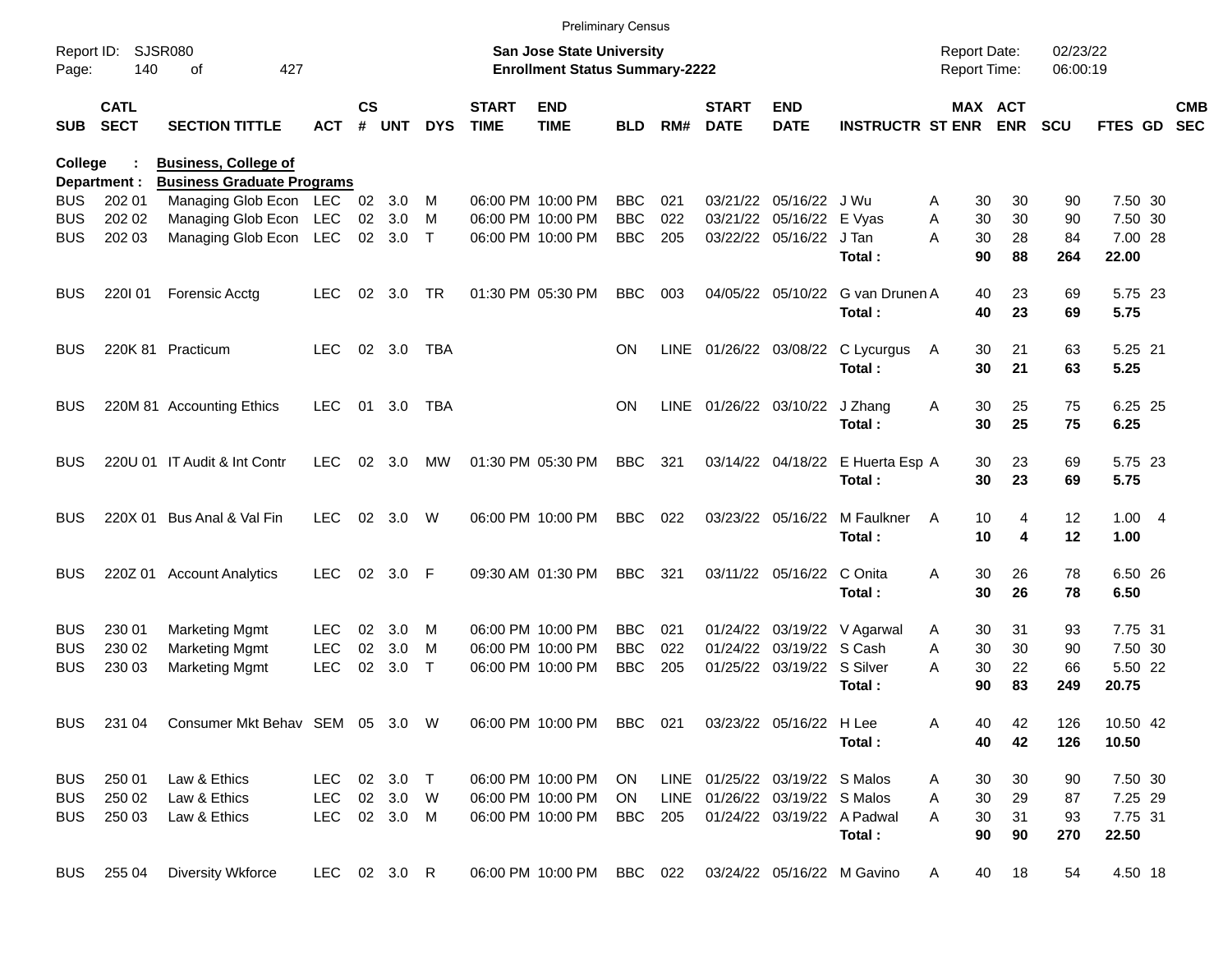|                          | <b>Preliminary Census</b><br>02/23/22<br><b>Report Date:</b>                                                        |                                                        |                          |                   |            |                    |                             |                                        |                          |             |                             |                                                  |                                                       |                            |                                   |                        |                                  |                          |  |
|--------------------------|---------------------------------------------------------------------------------------------------------------------|--------------------------------------------------------|--------------------------|-------------------|------------|--------------------|-----------------------------|----------------------------------------|--------------------------|-------------|-----------------------------|--------------------------------------------------|-------------------------------------------------------|----------------------------|-----------------------------------|------------------------|----------------------------------|--------------------------|--|
| Page:                    | Report ID: SJSR080<br><b>San Jose State University</b><br>427<br>141<br><b>Enrollment Status Summary-2222</b><br>of |                                                        |                          |                   |            |                    |                             |                                        |                          |             |                             |                                                  |                                                       |                            | <b>Report Time:</b>               | 06:00:19               |                                  |                          |  |
| <b>SUB</b>               | <b>CATL</b><br><b>SECT</b>                                                                                          | <b>SECTION TITTLE</b>                                  | <b>ACT</b>               | <b>CS</b><br>$\#$ | <b>UNT</b> | <b>DYS</b>         | <b>START</b><br><b>TIME</b> | <b>END</b><br><b>TIME</b>              | <b>BLD</b>               | RM#         | <b>START</b><br><b>DATE</b> | <b>END</b><br><b>DATE</b>                        | <b>INSTRUCTR ST ENR</b>                               |                            | MAX ACT<br><b>ENR</b>             | SCU                    | FTES GD                          | <b>CMB</b><br><b>SEC</b> |  |
|                          |                                                                                                                     |                                                        |                          |                   |            |                    |                             |                                        |                          |             |                             |                                                  | Total:                                                | 40                         | 18                                | 54                     | 4.50                             |                          |  |
| <b>BUS</b>               | 265 80                                                                                                              | Silicon Valley Exp                                     | <b>LEC</b>               |                   | 02 2.0     | <b>TBA</b>         |                             |                                        | <b>ON</b>                | LINE        |                             |                                                  | 01/24/22 05/16/22 V Agarwal<br>Total:                 | A<br>60<br>60              | 58<br>58                          | 116<br>116             | 9.67 58<br>9.67                  |                          |  |
| <b>BUS</b>               | 273 04                                                                                                              | <b>Bus Valuation</b>                                   | <b>LEC</b>               | 03                | 3.0        | W                  |                             | 06:00 PM 10:00 PM                      | <b>BBC</b>               | 022         |                             | 03/23/22 05/16/22                                | M Faulkner<br>Total:                                  | $\overline{A}$<br>30<br>30 | 10<br>10                          | 30<br>30               | 2.50 10<br>2.50                  |                          |  |
| <b>BUS</b>               | 283 04                                                                                                              | Entrepreneurship                                       | <b>LEC</b>               | 02                | 3.0        | W                  |                             | 06:00 PM 10:00 PM                      | <b>BBC</b>               | 021         |                             | 01/26/22 03/19/22                                | A Basu<br>Total:                                      | A<br>40<br>40              | 11<br>11                          | 33<br>33               | 2.75 11<br>2.75                  |                          |  |
| <b>BUS</b><br><b>BUS</b> | 286 04<br>286 05                                                                                                    | Proj Mgmt<br>Proj Mgmt                                 | <b>LEC</b><br><b>LEC</b> | 02<br>02          | 3.0<br>3.0 | R.<br>$\mathsf{R}$ |                             | 06:00 PM 10:00 PM<br>06:00 PM 10:00 PM | <b>BBC</b><br><b>BBC</b> | 021<br>021  |                             | 01/27/22 03/19/22 X Qi<br>03/24/22 05/16/22 X Qi | Total:                                                | 40<br>Α<br>40<br>A<br>80   | 41<br>36<br>77                    | 123<br>108<br>231      | 10.25 41<br>9.00 36<br>19.25     |                          |  |
| <b>BUS</b><br><b>BUS</b> | 290 01<br>290 02                                                                                                    | <b>Strategic Thinking</b><br><b>Strategic Thinking</b> | <b>LEC</b><br><b>LEC</b> | 02<br>02          | 3.0<br>3.0 | м<br>$\top$        |                             | 06:00 PM 10:00 PM<br>06:00 PM 10:00 PM | <b>BBC</b><br><b>BBC</b> | 130<br>022  | 01/25/22                    | 01/31/22 05/16/22 G Radine<br>05/10/22           | T Kothari<br>Total:                                   | 30<br>Α<br>30<br>A<br>60   | 35<br>24<br>59                    | 105<br>72<br>177       | 8.75 35<br>6.00 24<br>14.75      |                          |  |
| <b>BUS</b>               |                                                                                                                     | 298C 80 CMBA Internship                                | <b>SUP</b>               | 48                | 3.0        | <b>TBA</b>         |                             |                                        | OΝ                       | <b>LINE</b> | 01/26/22 05/16/22           |                                                  | Total:                                                | Α                          | 5<br>$\mathbf 0$<br>5<br>$\bf{0}$ | 0<br>$\mathbf{0}$      | $0.00 \t 0$<br>0.00              |                          |  |
| <b>BUS</b>               | 298180                                                                                                              | Applied Bus Intern                                     | <b>SUP</b>               | 48                | 1.0        | <b>TBA</b>         |                             |                                        | <b>ON</b>                | <b>LINE</b> |                             | 01/24/22 05/16/22                                | D Czerwinski A<br>Total:                              |                            | 5<br>0<br>5<br>$\bf{0}$           | 0<br>$\bf{0}$          | $0.00 \t 0$<br>0.00              |                          |  |
|                          | Department :                                                                                                        | <b>Business Graduate Programs</b>                      |                          |                   |            |                    |                             |                                        |                          |             |                             | <b>Lower Division:</b><br><b>Upper Division:</b> | <b>Department Total:</b><br><b>Graduate Division:</b> | 800<br>800                 | 658<br>0<br>0<br>0<br>0<br>658    | 1916<br>0<br>0<br>1916 | 159.67<br>0.00<br>0.00<br>159.67 |                          |  |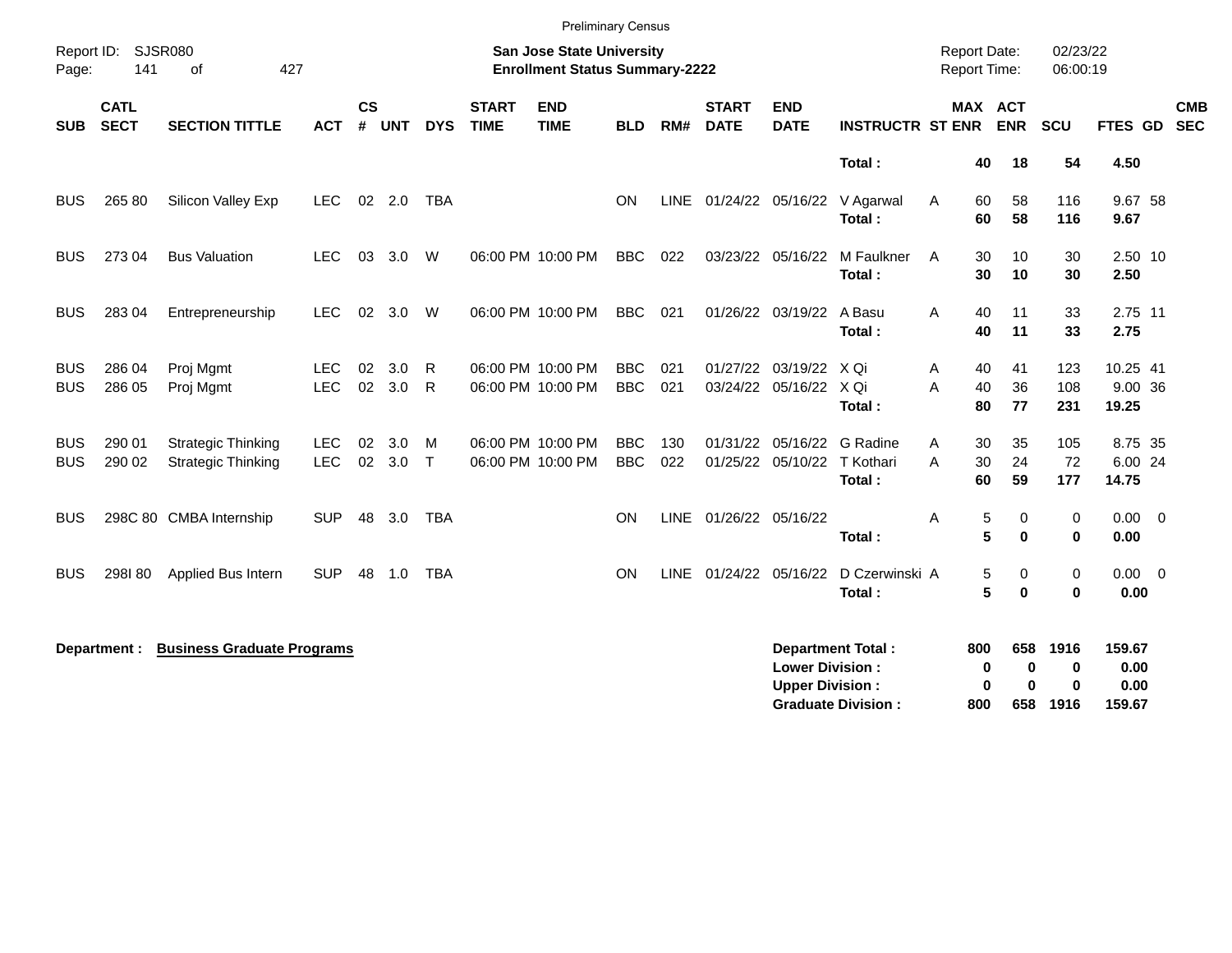|                     |                            |                                                     |            |                |            |            |                             | <b>Preliminary Census</b>                                                 |            |             |                             |                              |                         |   |                                     |            |                      |              |                |                          |
|---------------------|----------------------------|-----------------------------------------------------|------------|----------------|------------|------------|-----------------------------|---------------------------------------------------------------------------|------------|-------------|-----------------------------|------------------------------|-------------------------|---|-------------------------------------|------------|----------------------|--------------|----------------|--------------------------|
| Report ID:<br>Page: | 142                        | SJSR080<br>427<br>οf                                |            |                |            |            |                             | <b>San Jose State University</b><br><b>Enrollment Status Summary-2222</b> |            |             |                             |                              |                         |   | <b>Report Date:</b><br>Report Time: |            | 02/23/22<br>06:00:19 |              |                |                          |
| <b>SUB</b>          | <b>CATL</b><br><b>SECT</b> | <b>SECTION TITTLE</b>                               | <b>ACT</b> | <b>CS</b><br># | <b>UNT</b> | <b>DYS</b> | <b>START</b><br><b>TIME</b> | <b>END</b><br><b>TIME</b>                                                 | <b>BLD</b> | RM#         | <b>START</b><br><b>DATE</b> | <b>END</b><br><b>DATE</b>    | <b>INSTRUCTR ST ENR</b> |   | MAX ACT                             | <b>ENR</b> | <b>SCU</b>           | FTES GD      |                | <b>CMB</b><br><b>SEC</b> |
| <b>College</b>      |                            | <b>Business, College of</b>                         |            |                |            |            |                             |                                                                           |            |             |                             |                              |                         |   |                                     |            |                      |              |                |                          |
|                     | Department :               | <b>School of Global Innovation &amp; Leadership</b> |            |                |            |            |                             |                                                                           |            |             |                             |                              |                         |   |                                     |            |                      |              |                |                          |
| BUS <sub>5</sub>    | 16 01                      | Intro Lrdshp & Innov                                | <b>LEC</b> |                | 02 3.0 TR  |            |                             | 09:00 AM 10:15 AM                                                         | <b>BBC</b> | 302         |                             | 01/26/22 05/16/22            | N Lupton<br>Total:      | Α | 45<br>45                            | 22<br>22   | 66<br>66             | 4.45<br>4.45 | - 1            |                          |
| BUS <sub>5</sub>    | 140 01                     | Fund of Oper Mgmt                                   | LEC        | 02             | 3.0        | <b>TR</b>  |                             | 10:30 AM 11:45 AM                                                         | <b>BBC</b> | 104         | 01/26/22                    | 05/16/22                     | Y Wu                    | Α | 45                                  | 44         | 132                  | 8.80         | - 0            |                          |
| BUS <sub>5</sub>    | 140 02                     | Fund of Oper Mgmt                                   | <b>LEC</b> | 02             | 3.0        | <b>TR</b>  |                             | 12:00 PM 01:15 PM                                                         | <b>BBC</b> | 104         | 01/26/22                    | 05/16/22                     | Y Wu                    | A | 45                                  | 44         | 132                  | 8.80         | 0              |                          |
| BUS <sub>5</sub>    | 140 03                     | Fund of Oper Mgmt                                   | <b>LEC</b> | 02             | 3.0        | <b>TR</b>  |                             | 07:30 AM 08:45 AM                                                         | <b>BBC</b> | 104         | 01/26/22                    | 05/16/22                     | <b>B</b> Makani         | A | 45                                  | 40         | 120                  | 8.00         | 0              |                          |
| BUS <sub>5</sub>    | 140 04                     | Fund of Oper Mgmt                                   | <b>LEC</b> | 02             | 3.0        | <b>TR</b>  |                             | 09:00 AM 10:15 AM                                                         | <b>BBC</b> | 104         | 01/26/22                    | 05/16/22                     | <b>B</b> Makani         | Α | 45                                  | 45         | 135                  | 9.00         | 0              |                          |
| BUS <sub>5</sub>    | 140 05                     | Fund of Oper Mgmt                                   | <b>LEC</b> | 02             | 3.0        | <b>MW</b>  |                             | 12:00 PM 01:15 PM                                                         | <b>BBC</b> | 226         | 01/26/22                    | 05/16/22                     | J Tan                   | Α | 45                                  | 44         | 132                  | 8.80         | 0              |                          |
| BUS <sub>5</sub>    | 140 06                     | Fund of Oper Mgmt                                   | <b>LEC</b> | 02             | 3.0        | <b>MW</b>  |                             | 03:00 PM 04:15 PM                                                         | <b>BBC</b> | 302         | 01/26/22                    | 05/16/22                     | D Moon                  | Α | 45                                  | 45         | 135                  | 9.00         | 0              |                          |
| BUS <sub>5</sub>    | 140 07                     | Fund of Oper Mgmt                                   | <b>LEC</b> | 02             | 3.0        | $\top$     |                             | 06:00 PM 08:45 PM                                                         | <b>BBC</b> | 220         | 01/26/22                    | 05/16/22                     | S Artim                 | Α | 45                                  | 14         | 42                   | 2.80         | 0              |                          |
| BUS <sub>5</sub>    | 140 08                     | Fund of Oper Mgmt                                   | <b>LEC</b> | 02             | 3.0        | м          |                             | 06:00 PM 08:45 PM                                                         | <b>BBC</b> | 222         | 01/26/22                    | 05/16/22                     | J Sung                  | Α | 45                                  | 40         | 120                  | 8.00         | 0              |                          |
| BUS <sub>5</sub>    | 140 09                     | Fund of Oper Mgmt                                   | <b>LEC</b> | 02             | 3.0        | W          |                             | 06:00 PM 08:45 PM                                                         | <b>BBC</b> | 222         | 01/26/22                    | 05/16/22                     | M Ashley                | Α | 45                                  | 45         | 135                  | 9.00         | $\mathbf 0$    |                          |
| BUS <sub>5</sub>    | 140 10                     | Fund of Oper Mgmt                                   | <b>LEC</b> | 02             | 3.0        | F          |                             | 09:30 AM 12:15 PM                                                         | <b>BBC</b> | 220         | 01/26/22                    | 05/16/22                     | A Loomba                | A | 45                                  | 39         | 117                  | 7.80         | 0              |                          |
| BUS <sub>5</sub>    | 140 11                     | Fund of Oper Mgmt                                   | <b>LEC</b> | 02             | 3.0        | F          |                             | 12:30 PM 03:15 PM                                                         | <b>BBC</b> | 220         | 01/26/22                    | 05/16/22                     | A Loomba                | A | 45                                  | 41         | 123                  | 8.20         | 0              |                          |
| BUS <sub>5</sub>    | 140 80                     | Fund of Oper Mgmt                                   | <b>LEC</b> | 02             | 3.0        | MW         |                             | 10:30 AM 11:45 AM                                                         | <b>ON</b>  | <b>LINE</b> | 01/26/22                    | 05/16/22                     | J Tan                   | Α | 45                                  | 45         | 135                  | 9.00         | $\mathbf 0$    |                          |
| BUS <sub>5</sub>    | 14081                      | Fund of Oper Mgmt                                   | <b>LEC</b> | 02             | 3.0        | <b>TR</b>  |                             | 10:30 AM 11:45 AM                                                         | ON         | <b>LINE</b> | 01/26/22                    | 05/16/22                     | S Zhou                  | Α | 45                                  | 43         | 129                  | 8.65         | $\overline{1}$ |                          |
| BUS <sub>5</sub>    | 14082                      | Fund of Oper Mgmt                                   | <b>LEC</b> | 02             | 3.0        | <b>TBA</b> |                             |                                                                           |            |             | 01/26/22                    |                              | 05/16/22 M Ashley       | Α | 45                                  | 46         | 138                  | 9.20         | - 0            |                          |
| BUS <sub>5</sub>    | 14083                      | Fund of Oper Mgmt                                   | <b>LEC</b> | 02             | 3.0        | R          |                             | 03:00 PM 05:45 PM                                                         | ON         | <b>LINE</b> | 01/26/22                    | 05/16/22                     | R Salstrom              | Α | 45                                  | 43         | 129                  | 8.60         | 0              |                          |
| BUS <sub>5</sub>    | 140 84                     | Fund of Oper Mgmt                                   | <b>LEC</b> | 02             | 3.0        | R          |                             | 06:00 PM 08:45 PM                                                         | ΟN         | <b>LINE</b> | 01/26/22                    | 05/16/22                     | R Salstrom              | A | 45                                  | 45         | 135                  | 9.00         | 0              |                          |
| BUS <sub>5</sub>    | 140 85                     | Fund of Oper Mgmt                                   | <b>LEC</b> | 02             | 3.0        | <b>TBA</b> |                             |                                                                           | ΟN         | <b>LINE</b> | 01/26/22                    | 05/16/22                     | S Zhou                  | A | 45                                  | 45         | 135                  | 9.00         | 0              |                          |
| BUS <sub>5</sub>    | 140 86                     | Fund of Oper Mgmt                                   | <b>LEC</b> | 02             | 3.0        | <b>TBA</b> |                             |                                                                           | ON         | <b>LINE</b> | 01/26/22                    | 05/16/22                     | J Sung                  | Α | 45                                  | 45         | 135                  | 9.00         | 0              |                          |
| BUS <sub>5</sub>    | 14087                      | Fund of Oper Mgmt                                   | <b>LEC</b> | 02             | 3.0        | <b>TBA</b> |                             |                                                                           | ON         | LINE        | 01/26/22                    | 05/16/22                     | M Zhou                  | Α | 45                                  | 44         | 132                  | 8.80         | 0              |                          |
| BUS <sub>5</sub>    | 14088                      | Fund of Oper Mgmt                                   | <b>LEC</b> | 02             | 3.0        | <b>TBA</b> |                             |                                                                           | ON         | <b>LINE</b> | 01/26/22                    | 05/16/22                     | <b>B</b> Makani         | Α | 45                                  | 45         | 135                  | 9.00         | 0              |                          |
| BUS5                | 14089                      | Fund of Oper Mgmt                                   | <b>LEC</b> | 02             | 3.0        | W          |                             | 06:00 PM 08:45 PM                                                         |            |             | 01/26/22                    | 05/16/22                     | Y Wu                    | Α | 45                                  | 44         | 132                  | 8.80         | - 0            |                          |
|                     |                            |                                                     |            |                |            |            |                             |                                                                           |            |             |                             |                              | Total:                  |   | 945                                 | 886        | 2658                 | 177.25       |                |                          |
| BUS <sub>5</sub>    | 141 01                     | Proc & Supply Mgmt                                  | LEC        | 02             | 3.0        | <b>TR</b>  |                             | 09:00 AM 10:15 AM                                                         | <b>BBC</b> | 220         | 01/26/22                    | 05/16/22                     | C Lim                   | A | 45                                  | 37         | 111                  | 7.40         | - 0            |                          |
| BUS <sub>5</sub>    | 141 02                     | Proc & Supply Mgmt                                  | <b>LEC</b> |                | 02 3.0     | <b>TR</b>  |                             | 12:00 PM 01:15 PM                                                         | <b>BBC</b> | 226         | 01/26/22                    | 05/16/22                     | C Lim                   | A | 45                                  | 38         | 114                  | 7.60         | -0             |                          |
|                     |                            |                                                     |            |                |            |            |                             |                                                                           |            |             |                             |                              | Total:                  |   | 90                                  | 75         | 225                  | 15.00        |                |                          |
|                     | BUS5 142 01                | <b>Total Quality Mgmt</b>                           | LEC        |                | 02 3.0     | MW         |                             | 01:30 PM 02:45 PM                                                         | BBC        | 220         |                             | 01/26/22 05/16/22 TShi       |                         | A | 45                                  | 22         | 66                   | 4.40 0       |                |                          |
|                     | BUS5 142 80                | <b>Total Quality Mgmt</b>                           | <b>LEC</b> |                | 02 3.0     | TBA        |                             |                                                                           | ON         |             |                             | LINE 01/26/22 05/16/22 T Shi |                         | Α | 45                                  | 51         | 153                  | $10.20 \t 0$ |                |                          |
|                     |                            |                                                     |            |                |            |            |                             |                                                                           |            |             |                             |                              | Total:                  |   | 90                                  | 73         | 219                  | 14.60        |                |                          |
|                     | BUS5 144 01                | Supply Chain Mgmt                                   | LEC        |                | 3.0        |            |                             |                                                                           |            |             |                             |                              |                         | X | 0                                   | 0          | 0                    | $0.00 \t 0$  |                |                          |
|                     | BUS5 144 80                | Supply Chain Mgmt                                   | LEC        |                | 02 3.0     | <b>TBA</b> |                             |                                                                           | ON         |             | LINE 01/26/22 05/16/22      |                              | M Zhou                  | A | 45                                  | 42         | 126                  | 8.40 0       |                |                          |
|                     |                            |                                                     |            |                |            |            |                             |                                                                           |            |             |                             |                              | Total:                  |   | 45                                  | 42         | 126                  | 8.40         |                |                          |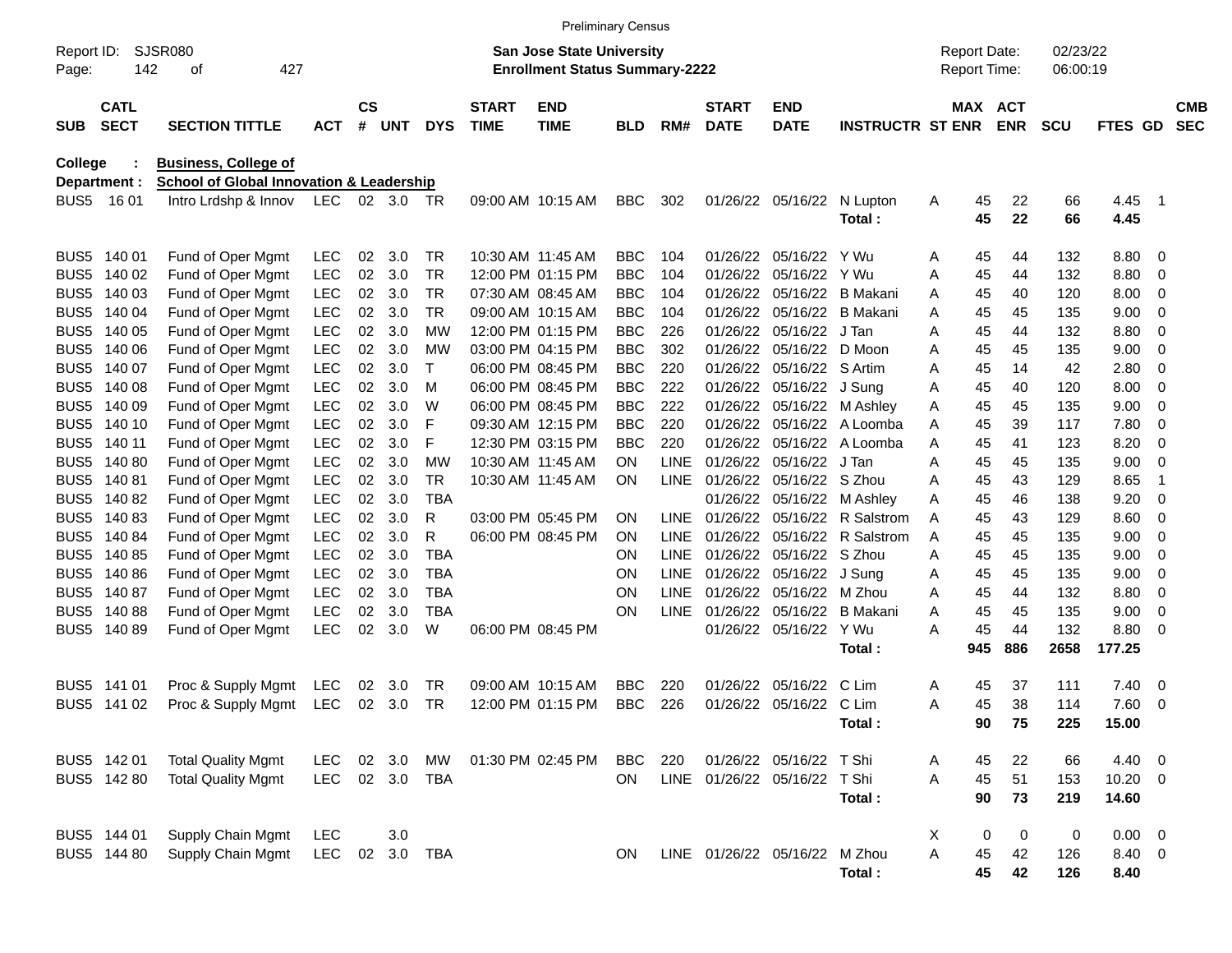|       |                            |                                                                                              |                                        |                    |                  |                                 |                             | <b>Preliminary Census</b>                                                 |                              |                    |                             |                                                                                                 |                          |                                            |                                                  |                             |                                                     |                          |
|-------|----------------------------|----------------------------------------------------------------------------------------------|----------------------------------------|--------------------|------------------|---------------------------------|-----------------------------|---------------------------------------------------------------------------|------------------------------|--------------------|-----------------------------|-------------------------------------------------------------------------------------------------|--------------------------|--------------------------------------------|--------------------------------------------------|-----------------------------|-----------------------------------------------------|--------------------------|
| Page: | Report ID: SJSR080<br>143  | 427<br>of                                                                                    |                                        |                    |                  |                                 |                             | <b>San Jose State University</b><br><b>Enrollment Status Summary-2222</b> |                              |                    |                             |                                                                                                 |                          | <b>Report Date:</b><br><b>Report Time:</b> |                                                  | 02/23/22<br>06:00:19        |                                                     |                          |
| SUB   | <b>CATL</b><br><b>SECT</b> | <b>SECTION TITTLE</b>                                                                        | <b>ACT</b>                             | $\mathsf{cs}$<br># | <b>UNT</b>       | <b>DYS</b>                      | <b>START</b><br><b>TIME</b> | <b>END</b><br><b>TIME</b>                                                 | <b>BLD</b>                   | RM#                | <b>START</b><br><b>DATE</b> | <b>END</b><br><b>DATE</b>                                                                       | <b>INSTRUCTR ST ENR</b>  |                                            | MAX ACT<br><b>ENR</b>                            | <b>SCU</b>                  | FTES GD                                             | <b>CMB</b><br><b>SEC</b> |
|       | BUS5 144B 01               | <b>Global Op Analytcs</b>                                                                    | <b>LEC</b>                             |                    | 03 3.0 T         |                                 |                             | 06:00 PM 08:45 PM                                                         | <b>BBC</b>                   | 130                |                             | 01/26/22 05/16/22                                                                               | A Loomba<br>Total:       | A<br>15<br>15                              | 7<br>$\overline{7}$                              | 21<br>21                    | $1.40 \ 0$<br>1.40                                  |                          |
|       | BUS5 145 01                | Global Operations St LEC                                                                     |                                        |                    | 02 3.0           | R                               |                             | 06:00 PM 08:45 PM                                                         | <b>BBC</b>                   | 222                |                             | 01/26/22 05/16/22                                                                               | G Naroola<br>Total:      | 45<br>A<br>45                              | 44<br>44                                         | 132<br>132                  | 8.80 0<br>8.80                                      |                          |
|       | BUS5 146 01<br>BUS5 146 80 | Fund Project Mgmt<br><b>Fund Project Mgmt</b>                                                | <b>LEC</b><br><b>LEC</b>               | 03<br>03           | 3.0<br>3.0       | TR<br><b>MW</b>                 |                             | 07:30 AM 08:45 AM<br>09:00 AM 10:15 AM                                    | BBC<br><b>ON</b>             | 220<br><b>LINE</b> | 01/26/22<br>01/26/22        | 05/16/22<br>05/16/22                                                                            | C Lim<br>C Lim<br>Total: | 45<br>A<br>45<br>A<br>90                   | 44<br>46<br>90                                   | 132<br>138<br>270           | 8.80 0<br>$9.20 \ 0$<br>18.00                       |                          |
|       | BUS5 147 01                | Servic Oper Mgmt                                                                             | LEC.                                   | 02 <sub>o</sub>    | 3.0              | TR                              |                             | 12:00 PM 01:15 PM                                                         | <b>BBC</b>                   | 220                |                             | 01/26/22 05/16/22                                                                               | S Zhou<br>Total:         | 45<br>A<br>45                              | 30<br>30                                         | 90<br>90                    | $6.00 \quad 0$<br>6.00                              |                          |
|       | BUS5 148 01                | Sustainable OM                                                                               | SEM                                    | 05                 | 3.0              | MW                              |                             | 10:30 AM 11:45 AM                                                         | <b>BBC</b>                   | 220                |                             | 01/26/22 05/16/22                                                                               | T Shi<br>Total:          | 45<br>A<br>45                              | 19<br>19                                         | 57<br>57                    | $3.80\ 0$<br>3.80                                   |                          |
|       | BUS5 162 01<br>BUS5 162 80 | Intl & Compar Mgmt<br>Intl & Compar Mgmt                                                     | LEC<br>LEC                             | 02                 | 3.0<br>02 3.0 TR | Т                               |                             | 03:00 PM 05:45 PM<br>10:30 AM 11:45 AM                                    | BBC<br>ON                    | 220<br><b>LINE</b> | 01/26/22                    | 05/16/22 C Reade<br>01/26/22 05/16/22                                                           | C Reade<br>Total:        | 35<br>A<br>35<br>A<br>70                   | 30<br>39<br>69                                   | 90<br>117<br>207            | $6.00 \quad 0$<br>7.80 0<br>13.80                   |                          |
|       |                            | BUS5 162A 01 IB Strategy                                                                     | SEM 05 3.0                             |                    |                  | TR                              |                             | 10:30 AM 11:45 AM                                                         | <b>BBC</b>                   | 302                |                             | 01/26/22 05/16/22                                                                               | N Lupton<br>Total:       | 45<br>Α<br>45                              | 39<br>39                                         | 117<br>117                  | 7.80 0<br>7.80                                      |                          |
|       |                            | BUS5 164C 01 Doing Bus in China                                                              | <b>LEC</b>                             | 02                 | 3.0              | M                               |                             | 06:00 PM 08:45 PM                                                         | <b>BBC</b>                   | 226                |                             | 01/26/22 05/16/22                                                                               | S Chou<br>Total:         | 45<br>A<br>45                              | 33<br>33                                         | 99<br>99                    | $6.60$ 0<br>6.60                                    |                          |
|       |                            | BUS5 165A 01 Global Leadership                                                               | <b>LEC</b>                             | 02                 | 3.0              | TR                              |                             | 04:30 PM 05:45 PM                                                         | <b>BBC</b>                   | 226                |                             | 01/26/22 05/16/22                                                                               | T Shirley<br>Total:      | 45<br>A<br>45                              | 31<br>31                                         | 93<br>93                    | $6.20 \quad 0$<br>6.20                              |                          |
|       |                            | BUS5 169B 01 Honors Seminar                                                                  | LEC 02 3.0 M                           |                    |                  |                                 |                             | 04:30 PM 07:15 PM BBC 220                                                 |                              |                    |                             | 01/26/22 05/16/22 A Basu                                                                        | Total:                   | Α<br>45<br>45                              | 10<br>10                                         | 30<br>30                    | $2.00 \t 0$<br>2.00                                 |                          |
|       |                            | BUS5 180D 80 Individ Studies<br>BUS5 180D 81 Individ Studies<br>BUS5 180D 82 Individ Studies | <b>SUP</b><br><b>SUP</b><br><b>SUP</b> |                    | 36 3.0           | 36 1.0 TBA<br>TBA<br>36 3.0 TBA |                             |                                                                           | <b>ON</b><br>ON<br><b>ON</b> |                    |                             | LINE 01/26/22 05/16/22 T Park<br>LINE 01/26/22 05/16/22 T Park<br>LINE 01/26/22 05/16/22 T Park | Total:                   | 30<br>A<br>30<br>Α<br>A<br>30<br>90        | $\overline{c}$<br>0<br>$\pmb{0}$<br>$\mathbf{2}$ | 2<br>0<br>0<br>$\mathbf{2}$ | $0.13 \ 0$<br>$0.00 \quad 0$<br>$0.00 \t 0$<br>0.13 |                          |
|       | BUS5 181 01                | Intro Entrepreneursh LEC 03 3.0 MW 09:00 AM 10:15 AM BBC 104                                 |                                        |                    |                  |                                 |                             |                                                                           |                              |                    |                             | 01/26/22 05/16/22 S Pruthi                                                                      |                          | 45<br>A                                    | 19                                               | 57                          | $3.80\ 0$                                           |                          |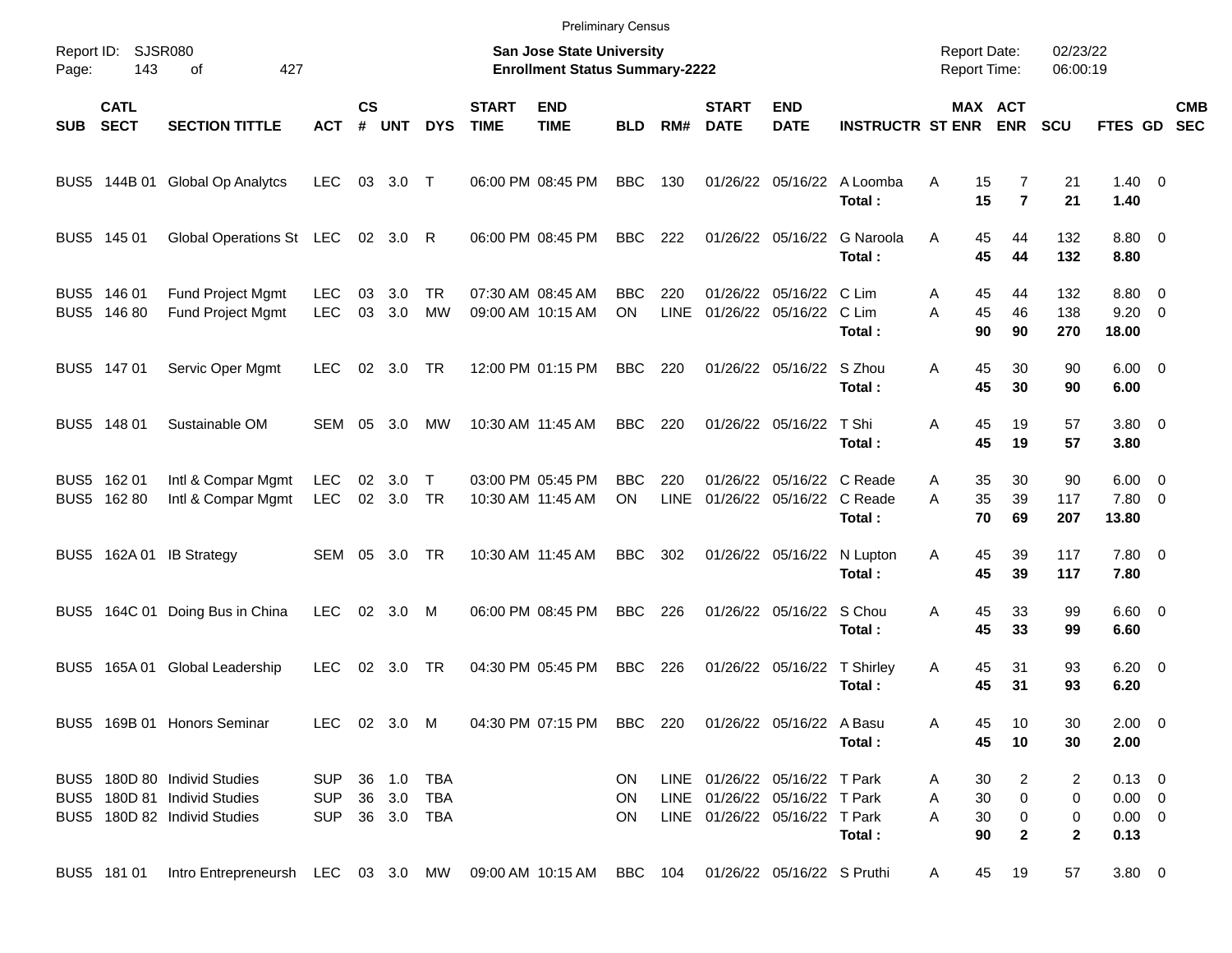|                                  |                            |                                                                              |                                        |                    |                   |                                         |                             | <b>Preliminary Census</b>                                          |                          |                                           |                             |                                                             |                                        |                                |                       |                      |                       |                          |
|----------------------------------|----------------------------|------------------------------------------------------------------------------|----------------------------------------|--------------------|-------------------|-----------------------------------------|-----------------------------|--------------------------------------------------------------------|--------------------------|-------------------------------------------|-----------------------------|-------------------------------------------------------------|----------------------------------------|--------------------------------|-----------------------|----------------------|-----------------------|--------------------------|
| Page:                            | Report ID: SJSR080<br>144  | 427<br>оf                                                                    |                                        |                    |                   |                                         |                             | San Jose State University<br><b>Enrollment Status Summary-2222</b> |                          |                                           |                             |                                                             |                                        | Report Date:<br>Report Time:   |                       | 02/23/22<br>06:00:19 |                       |                          |
| <b>SUB</b>                       | <b>CATL</b><br><b>SECT</b> | <b>SECTION TITTLE</b>                                                        | <b>ACT</b>                             | $\mathsf{cs}$<br># | <b>UNT</b>        | <b>DYS</b>                              | <b>START</b><br><b>TIME</b> | <b>END</b><br><b>TIME</b>                                          | <b>BLD</b>               | RM#                                       | <b>START</b><br><b>DATE</b> | <b>END</b><br><b>DATE</b>                                   | <b>INSTRUCTR ST ENR</b>                |                                | MAX ACT<br><b>ENR</b> | <b>SCU</b>           | <b>FTES GD</b>        | <b>CMB</b><br><b>SEC</b> |
| BUS5<br>BUS5                     | 181 80<br>181 81           | Intro Entrepreneursh<br>Intro Entrepreneursh                                 | LEC<br><b>LEC</b>                      | 03<br>03           | 3.0<br>3.0        | TBA<br><b>TBA</b>                       |                             |                                                                    | ΟN                       | <b>LINE</b>                               | 01/26/22                    | 05/16/22 X Quan<br>01/26/22 05/16/22 X Quan                 | Total :                                | 45<br>A<br>A<br>45<br>135      | 42<br>44<br>105       | 126<br>132<br>315    | 8.45<br>8.80<br>21.05 | -1<br>$\mathbf 0$        |
| BUS5                             | BUS5 182 01<br>18202       | Bus Plan for New Ven LEC<br>Bus Plan for New Ven LEC                         |                                        | 02<br>02           | 3.0<br>3.0        | W<br>R                                  |                             | 06:00 PM 08:45 PM<br>03:00 PM 05:45 PM                             | BBC<br>BBC               | 226<br>220                                | 01/26/22<br>01/26/22        | 05/16/22<br>05/16/22 X Quan                                 | S Paravastu<br>Total:                  | A<br>45<br>A<br>45<br>90       | 42<br>28<br>70        | 126<br>84<br>210     | 8.40<br>5.60<br>14.00 | 0<br>0                   |
| BUS <sub>5</sub>                 | 18301<br>BUS5 18302        | Global Entrepreneurs LEC<br>Global Entrepreneurs LEC                         |                                        | 02<br>02           | 3.0<br>3.0        | MW<br>МW                                |                             | 10:30 AM 11:45 AM<br>12:00 PM 01:15 PM                             | BBC<br><b>BBC</b>        | 104<br>104                                | 01/26/22                    | 05/16/22<br>01/26/22 05/16/22 S Pruthi                      | S Pruthi<br>Total :                    | A<br>45<br>A<br>45<br>90       | 31<br>19<br>50        | 93<br>57<br>150      | 6.20<br>3.80<br>10.00 | 0<br>0                   |
|                                  | BUS5 18580                 | <b>Family Business</b>                                                       | LEC                                    | 02                 | 3.0               | TR                                      |                             | 03:00 PM 04:15 PM                                                  | ΟN                       | <b>LINE</b>                               |                             | 01/26/22 05/16/22                                           | R Pollard<br>Total :                   | Α<br>45<br>45                  | 32<br>32              | 96<br>96             | 6.45<br>6.45          | -1                       |
|                                  | BUS5 186H 01 E-Lab         |                                                                              | <b>SEM</b>                             | 05                 | 3.0               | W                                       |                             | 06:00 PM 08:45 PM                                                  | BBC                      | 130                                       |                             | 01/26/22 05/16/22                                           | S Bennet<br>Total:                     | 20<br>Α<br>20                  | 17<br>17              | 51<br>51             | 3.45<br>3.45          | - 1                      |
| BUS <sub>5</sub><br>BUS5         | 18701<br>18702             | Global Dimensn Bus<br><b>Global Dimensn Bus</b>                              | <b>LEC</b><br><b>LEC</b>               | 02<br>02           | 3.0<br>3.0        | <b>MW</b><br><b>TR</b>                  |                             | 09:00 AM 10:15 AM<br>07:30 AM 08:45 AM                             | BBC<br>BBC               | 204<br>226                                | 01/26/22                    | 05/16/22                                                    | I Yang<br>01/26/22 05/16/22 S Francis  | A<br>110<br>A<br>45            | 89<br>35              | 267<br>105           | 17.80<br>7.00         | 0<br>0                   |
| BUS <sub>5</sub><br>BUS5         | 18704<br>18705             | Global Dimensn Bus<br>Global Dimensn Bus                                     | <b>LEC</b><br><b>LEC</b>               | 02<br>02           | 3.0<br>3.0        | <b>MW</b><br><b>MW</b>                  |                             | 01:30 PM 02:45 PM<br>04:30 PM 05:45 PM                             | <b>BBC</b><br><b>BBC</b> | 226<br>302                                |                             | 01/26/22 05/16/22                                           | 01/26/22 05/16/22 A Musgrave<br>D Moon | A<br>45<br>А<br>45             | 39<br>39              | 117<br>117           | 7.80<br>7.80          | $\mathbf 0$<br>0         |
| BUS5<br>BUS5                     | 18706<br>187 07            | <b>Global Dimensn Bus</b><br>Global Dimensn Bus                              | <b>LEC</b><br>LEC                      | 02<br>02           | 3.0<br>3.0        | <b>TR</b><br><b>TR</b>                  |                             | 03:00 PM 04:15 PM<br>01:30 PM 02:45 PM                             | BBC<br><b>BBC</b>        | 226<br>226                                |                             | 01/26/22 05/16/22 T Shirley<br>01/26/22 05/16/22 Y No       |                                        | Α<br>45<br>A<br>45             | 43<br>33              | 129<br>99            | 8.60<br>6.60          | 0<br>0                   |
| BUS <sub>5</sub><br>BUS5<br>BUS5 | 18708<br>18781<br>18782    | <b>Global Dimensn Bus</b><br>Global Dimensn Bus<br><b>Global Dimensn Bus</b> | <b>LEC</b><br><b>LEC</b><br><b>LEC</b> | 02<br>02<br>02     | 3.0<br>3.0<br>3.0 | R<br><b>MW</b><br><b>MW</b>             |                             | 10:30 AM 11:45 AM<br>12:00 PM 01:15 PM<br>03:00 PM 04:15 PM        | <b>BBC</b><br>ON<br>OΝ   | 220<br><b>LINE</b><br><b>LINE</b>         | 01/26/22                    | 01/26/22 05/16/22<br>05/16/22<br>01/26/22 05/16/22 A Osland | T Kothari<br>A Osland                  | Α<br>45<br>А<br>45<br>Α<br>45  | 42<br>48<br>47        | 126<br>144<br>141    | 8.40<br>9.60<br>9.40  | 0<br>0<br>0              |
| BUS5<br>BUS <sub>5</sub>         | 18783<br>18784             | Global Dimensn Bus<br>Global Dimensn Bus                                     | <b>LEC</b><br><b>LEC</b>               | 02<br>02           | 3.0<br>3.0        | W<br><b>TBA</b>                         |                             | 06:00 PM 08:45 PM                                                  | OΝ<br>ON                 | <b>LINE</b><br><b>LINE</b>                | 01/26/22                    | 05/16/22<br>01/26/22 05/16/22                               | A Osland<br>T Kothari                  | А<br>45<br>45<br>A             | 44<br>45              | 132<br>135           | 8.85<br>9.00          | $\overline{1}$<br>0      |
| BUS5<br>BUS5                     | 18785<br>18786             | Global Dimensn Bus<br><b>Global Dimensn Bus</b>                              | <b>LEC</b><br>LEC                      | 02<br>02           | 3.0<br>3.0        | <b>TBA</b><br>м                         |                             | 06:00 PM 08:45 PM                                                  | ΟN<br>OΝ                 | <b>LINE</b><br><b>LINE</b>                | 01/26/22                    | 05/16/22<br>01/26/22 05/16/22                               | M Ashley<br>G Naroola                  | Α<br>45<br>Α<br>45             | 45<br>45              | 135<br>135           | 9.00<br>9.00          | 0<br>0                   |
| BUS5<br>BUS <sub>5</sub><br>BUS5 | 187 87<br>18788<br>18789   | <b>Global Dimensn Bus</b><br>Global Dimensn Bus<br><b>Global Dimensn Bus</b> | <b>LEC</b><br><b>LEC</b><br>LEC        | 02<br>02<br>02     | 3.0<br>3.0<br>3.0 | $\mathsf{T}$<br><b>TBA</b><br><b>TR</b> |                             | 06:00 PM 08:45 PM<br>09:00 AM 10:15 AM                             | ΟN<br>OΝ<br>ΟN           | <b>LINE</b><br><b>LINE</b><br><b>LINE</b> | 01/26/22<br>01/26/22        | 05/16/22<br>01/26/22 05/16/22<br>05/16/22                   | D Moon<br>J Ha<br>C Reade              | Α<br>110<br>45<br>Α<br>45<br>Α | 97<br>44<br>43        | 291<br>132<br>129    | 19.40<br>8.80<br>8.60 | 0<br>$\mathbf 0$<br>0    |
|                                  | BUS5 187 90                | Global Dimensn Bus                                                           | <b>LEC</b>                             | 02                 | 3.0               | <b>TR</b>                               |                             | 04:30 PM 05:45 PM                                                  | OΝ                       | <b>LINE</b>                               |                             | 01/26/22 05/16/22                                           | M Ashlev<br>Total :                    | 45<br>A<br>895                 | 45<br>823             | 135<br>2469          | 9.00<br>164.65        | $\mathbf 0$              |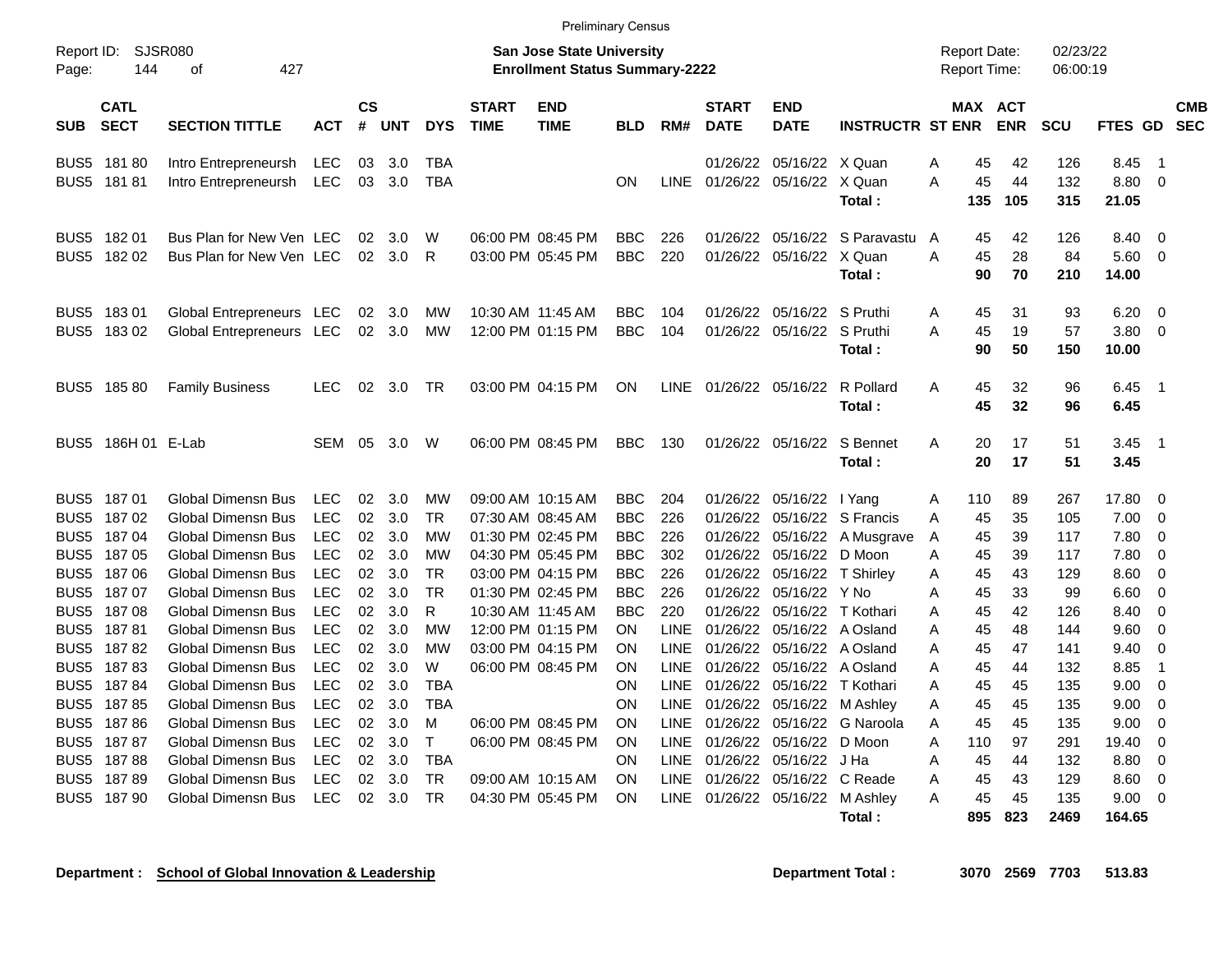|                     |                            |                       |            |         |            |            |                             |                                                                           | <b>Preliminary Census</b> |     |                             |                           |                                                                               |                              |                                 |                      |                        |            |
|---------------------|----------------------------|-----------------------|------------|---------|------------|------------|-----------------------------|---------------------------------------------------------------------------|---------------------------|-----|-----------------------------|---------------------------|-------------------------------------------------------------------------------|------------------------------|---------------------------------|----------------------|------------------------|------------|
| Report ID:<br>Page: | 145                        | SJSR080<br>427<br>of  |            |         |            |            |                             | <b>San Jose State University</b><br><b>Enrollment Status Summary-2222</b> |                           |     |                             |                           |                                                                               | Report Date:<br>Report Time: |                                 | 02/23/22<br>06:00:19 |                        |            |
| <b>SUB</b>          | <b>CATL</b><br><b>SECT</b> | <b>SECTION TITTLE</b> | <b>ACT</b> | CS<br># | <b>UNT</b> | <b>DYS</b> | <b>START</b><br><b>TIME</b> | <b>END</b><br><b>TIME</b>                                                 | <b>BLD</b>                | RM# | <b>START</b><br><b>DATE</b> | <b>END</b><br><b>DATE</b> | <b>INSTRUCTR ST ENR</b>                                                       |                              | MAX ACT<br><b>ENR</b>           | <b>SCU</b>           | FTES GD SEC            | <b>CMB</b> |
|                     |                            |                       |            |         |            |            |                             |                                                                           |                           |     |                             |                           | <b>Lower Division:</b><br><b>Upper Division:</b><br><b>Graduate Division:</b> | 45<br>3025                   | 22<br>2547<br>$\mathbf{0}$<br>0 | 66<br>7637<br>0      | 4.45<br>509.38<br>0.00 |            |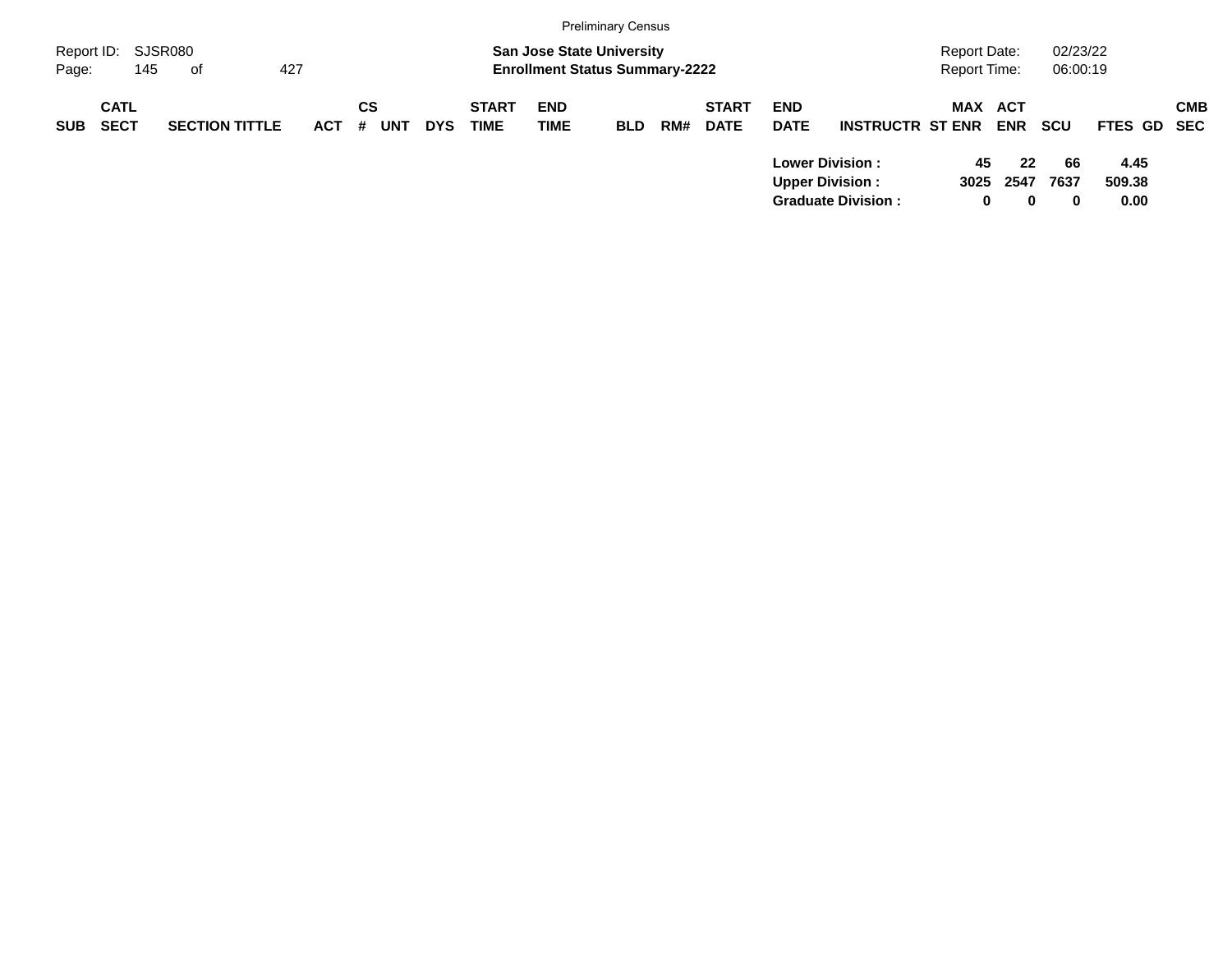|                |                            |                                                                                 |                |                |               |            |                             | <b>Preliminary Census</b>                                                 |            |      |                             |                              |                                                |                                            |                |                      |                        |        |            |
|----------------|----------------------------|---------------------------------------------------------------------------------|----------------|----------------|---------------|------------|-----------------------------|---------------------------------------------------------------------------|------------|------|-----------------------------|------------------------------|------------------------------------------------|--------------------------------------------|----------------|----------------------|------------------------|--------|------------|
| Page:          | Report ID: SJSR080<br>146  | 427<br>οf                                                                       |                |                |               |            |                             | <b>San Jose State University</b><br><b>Enrollment Status Summary-2222</b> |            |      |                             |                              |                                                | <b>Report Date:</b><br><b>Report Time:</b> |                | 02/23/22<br>06:00:19 |                        |        |            |
| <b>SUB</b>     | <b>CATL</b><br><b>SECT</b> | <b>SECTION TITTLE</b>                                                           | <b>ACT</b>     | <b>CS</b><br># | <b>UNT</b>    | <b>DYS</b> | <b>START</b><br><b>TIME</b> | <b>END</b><br><b>TIME</b>                                                 | <b>BLD</b> | RM#  | <b>START</b><br><b>DATE</b> | <b>END</b><br><b>DATE</b>    | <b>INSTRUCTR ST ENR ENR</b>                    | MAX ACT                                    |                | SCU                  | FTES GD SEC            |        | <b>CMB</b> |
| <b>College</b> | Department :               | <b>Business, College of</b><br><b>Hospitality, Tourism and Event Management</b> |                |                |               |            |                             |                                                                           |            |      |                             |                              |                                                |                                            |                |                      |                        |        |            |
|                | HSPM 101                   | Intro Hospitality                                                               |                |                | LEC 02 3.0 MW |            |                             | 10:30 AM 11:45 AM                                                         | <b>IS</b>  | 227  |                             |                              | 01/26/22 05/16/22 F MemarzadehA<br>Total:      | 40<br>40                                   | 11<br>11       | 33<br>33             | $2.20 \t 0$<br>2.20    |        |            |
|                | HSPM 1201                  | Cost Ctrl Hosp                                                                  | SEM            | 04             | 3.0           | <b>MW</b>  |                             | 12:00 PM 01:15 PM                                                         | IS         | 227  |                             | 01/26/22 05/16/22            | J Ha                                           | A<br>40                                    | 17             | 51                   | 3.40                   | $0\,C$ |            |
|                | NUFS 1201                  | Cost Ctrl Hosp                                                                  | <b>SEM</b>     | 04             | 3.0           | <b>MW</b>  |                             | 12:00 PM 01:15 PM                                                         | <b>IS</b>  | 227  |                             | 01/26/22 05/16/22            | J Ha                                           | A<br>$\mathbf 0$                           | $\mathbf 0$    | $\mathbf 0$          | 0.00                   | $0\,C$ |            |
|                |                            |                                                                                 |                |                |               |            |                             |                                                                           |            |      |                             |                              | Total:                                         | 40                                         | 17             | 51                   | 3.40                   |        |            |
|                | HSPM 86 02                 | <b>Special Events Mgt</b>                                                       | <b>LEC</b>     |                | 01 3.0        | TBA        |                             |                                                                           |            |      |                             |                              | 01/26/22 05/16/22 T Thompson A                 | 40                                         | 34             | 102                  | $6.80 \quad 0$         |        |            |
|                |                            |                                                                                 |                |                |               |            |                             |                                                                           |            |      |                             |                              | Total:                                         | 40                                         | 34             | 102                  | 6.80                   |        |            |
|                | HSPM 102 01                | Hotel & Lodging Op                                                              | <b>LEC</b>     |                | 02 3.0        | MW         |                             | 01:30 PM 02:45 PM                                                         | IS         | 227  |                             | 01/26/22 05/16/22            | F MemarzadehA                                  | 40                                         | $\overline{7}$ | 21                   | $1.40 \quad 0$         |        |            |
|                |                            |                                                                                 |                |                |               |            |                             |                                                                           |            |      |                             |                              | Total:                                         | 40                                         | $\overline{7}$ | 21                   | 1.40                   |        |            |
|                |                            |                                                                                 |                |                |               |            |                             |                                                                           |            |      |                             |                              |                                                |                                            |                |                      |                        |        |            |
|                | HSPM 105 01                | Finance in HSPM                                                                 | <b>LEC</b>     |                | 02 3.0        | -F         |                             | 09:00 AM 11:45 AM                                                         | ON         |      | LINE 01/26/22 05/16/22      |                              | J Wu                                           | A<br>45                                    | 25             | 75                   | $5.00 \quad 0$         |        |            |
|                |                            |                                                                                 |                |                |               |            |                             |                                                                           |            |      |                             |                              | Total:                                         | 45                                         | 25             | 75                   | 5.00                   |        |            |
|                | HSPM 108 80                | <b>HSPM Info Sys</b>                                                            | <b>LEC</b>     |                | 02 3.0        | <b>TBA</b> |                             |                                                                           | <b>ON</b>  |      |                             | LINE 01/26/22 05/16/22 P Wey |                                                | 45<br>Α                                    | 25             | 75                   | $5.00 \quad 0$         |        |            |
|                |                            |                                                                                 |                |                |               |            |                             |                                                                           |            |      |                             |                              | Total:                                         | 45                                         | 25             | 75                   | 5.00                   |        |            |
|                |                            |                                                                                 |                |                |               |            |                             |                                                                           |            |      |                             |                              |                                                |                                            |                |                      |                        |        |            |
|                | HSPM 111 01                | <b>Custom &amp; Courtesy</b>                                                    | <b>LEC</b>     |                | 02 3.0        | <b>TR</b>  |                             | 10:30 AM 11:45 AM                                                         | <b>IS</b>  | 227  |                             |                              | 01/26/22 05/16/22 T Thompson A<br>Total:       | 40<br>40                                   | 17<br>17       | 51<br>51             | $3.40 \quad 0$<br>3.40 |        |            |
|                |                            |                                                                                 |                |                |               |            |                             |                                                                           |            |      |                             |                              |                                                |                                            |                |                      |                        |        |            |
|                | HSPM 130 80                | <b>Hospitality Event</b>                                                        | <b>LEC</b>     |                | 02 3.0        | <b>TR</b>  |                             | 09:00 AM 10:15 AM                                                         | ON         |      | LINE 01/26/22 05/16/22      |                              | J Gao                                          | 45<br>A                                    | 19             | 57                   | $3.80\ 0$              |        |            |
|                |                            |                                                                                 |                |                |               |            |                             |                                                                           |            |      |                             |                              | Total:                                         | 45                                         | 19             | 57                   | 3.80                   |        |            |
|                | HSPM 140 80                | Mtg, Conv & Event                                                               | <b>LEC</b>     |                | 02 3.0        | <b>TBA</b> |                             |                                                                           | <b>ON</b>  | LINE |                             | 01/26/22 05/16/22            | J Gao                                          | A<br>45                                    | 45             | 135                  | $9.00 \t 0$            |        |            |
|                |                            |                                                                                 |                |                |               |            |                             |                                                                           |            |      |                             |                              | Total:                                         | 45                                         | 45             | 135                  | 9.00                   |        |            |
|                |                            |                                                                                 |                |                |               |            |                             |                                                                           |            |      |                             |                              |                                                |                                            |                |                      |                        |        |            |
|                |                            | HSPM 141 02 Resort Club Mgmt                                                    | LEC 02 3.0 TR  |                |               |            |                             | 10:30 AM 11:45 AM ON                                                      |            |      |                             | LINE 01/26/22 05/16/22 J Gao |                                                | 45                                         | 24             | 72                   | 4.80 0                 |        |            |
|                |                            |                                                                                 |                |                |               |            |                             |                                                                           |            |      |                             |                              | Total:                                         | 45                                         | 24             | 72                   | 4.80                   |        |            |
|                | HSPM 142 01                | <b>Tradeshow Mgnt</b>                                                           | LEC 02 3.0 TR  |                |               |            |                             | 01:30 PM 02:45 PM IS                                                      |            | 227  |                             | 01/26/22 05/16/22 T Yen      |                                                | A<br>40                                    | 13             | 39                   | $2.60 \t 0$            |        |            |
|                |                            |                                                                                 |                |                |               |            |                             |                                                                           |            |      |                             |                              | Total:                                         | 40                                         | 13             | 39                   | 2.60                   |        |            |
|                |                            |                                                                                 |                |                |               |            |                             |                                                                           |            |      |                             |                              |                                                |                                            |                |                      |                        |        |            |
|                | HSPM 143 01                | <b>Tour Destination</b>                                                         | LEC 02 3.0 TBA |                |               |            |                             |                                                                           | ON         |      |                             |                              | LINE 01/26/22 05/16/22 F MemarzadehA<br>Total: | 45<br>45                                   | 31<br>31       | 93<br>93             | $6.20 \ 0$<br>6.20     |        |            |
|                |                            |                                                                                 |                |                |               |            |                             |                                                                           |            |      |                             |                              |                                                |                                            |                |                      |                        |        |            |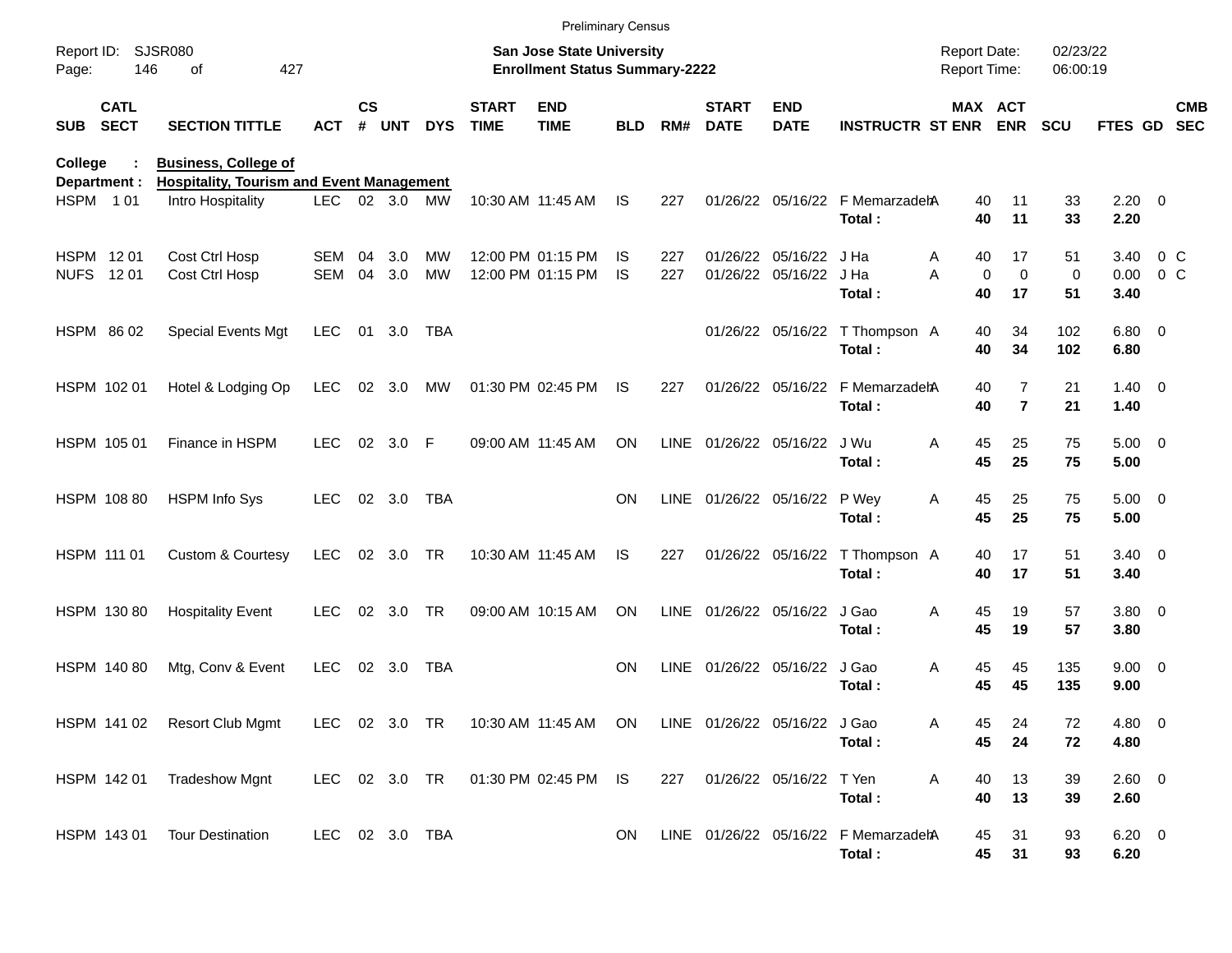|                                                                | <b>Preliminary Census</b><br>02/23/22<br><b>Report Date:</b>                                                    |                                               |                      |                          |                                  |                             |                                                                                  |                                      |                          |                                              |                                                  |                                                                        |        |                             |                              |                                 |                                       |                                                 |
|----------------------------------------------------------------|-----------------------------------------------------------------------------------------------------------------|-----------------------------------------------|----------------------|--------------------------|----------------------------------|-----------------------------|----------------------------------------------------------------------------------|--------------------------------------|--------------------------|----------------------------------------------|--------------------------------------------------|------------------------------------------------------------------------|--------|-----------------------------|------------------------------|---------------------------------|---------------------------------------|-------------------------------------------------|
| Report ID:<br>Page:                                            | <b>SJSR080</b><br><b>San Jose State University</b><br>147<br>427<br><b>Enrollment Status Summary-2222</b><br>оf |                                               |                      |                          |                                  |                             |                                                                                  |                                      |                          |                                              |                                                  |                                                                        |        | <b>Report Time:</b>         |                              | 06:00:19                        |                                       |                                                 |
| <b>CATL</b><br><b>SECT</b><br><b>SUB</b>                       | <b>SECTION TITTLE</b>                                                                                           | <b>ACT</b>                                    | $\mathsf{cs}$<br>#   | <b>UNT</b>               | <b>DYS</b>                       | <b>START</b><br><b>TIME</b> | <b>END</b><br><b>TIME</b>                                                        | <b>BLD</b>                           | RM#                      | <b>START</b><br><b>DATE</b>                  | <b>END</b><br><b>DATE</b>                        | <b>INSTRUCTR ST ENR</b>                                                |        | MAX ACT                     | <b>ENR</b>                   | <b>SCU</b>                      | FTES GD                               | <b>CMB</b><br><b>SEC</b>                        |
| HSPM 148 01<br>HSPM 148 02<br>HSPM 148 03<br><b>HSPM 14804</b> | Wine Appreciation<br>Wine Appreciation<br>Wine Appreciation<br>Wine Appreciation                                | <b>LEC</b><br><b>LEC</b><br>LEC<br><b>LEC</b> | 02<br>02<br>02<br>02 | 3.0<br>3.0<br>3.0<br>3.0 | $\top$<br>$\mathsf{T}$<br>W<br>W |                             | 03:00 PM 05:45 PM<br>06:00 PM 08:45 PM<br>03:00 PM 05:45 PM<br>06:00 PM 08:45 PM | IS.<br><b>IS</b><br>IS.<br><b>IS</b> | 227<br>227<br>227<br>227 | 01/26/22<br>01/26/22<br>01/26/22<br>01/26/22 | 05/16/22<br>05/16/22<br>05/16/22<br>05/16/22     | A Ocegueda A<br>A Ocegueda A<br>A Ocegueda A<br>A Ocegueda A<br>Total: |        | 40<br>40<br>40<br>40<br>160 | 38<br>39<br>40<br>39<br>156  | 114<br>117<br>120<br>117<br>468 | 7.60<br>7.80<br>8.05<br>7.85<br>31.30 | $\mathbf 0$<br>$\Omega$<br>-1<br>$\overline{1}$ |
| HSPM 149 01<br>HSPM 149 02                                     | <b>Beer Appreciation</b><br><b>Beer Appreciation</b>                                                            | <b>LEC</b><br>LEC                             | 02<br>02             | 3.0<br>3.0               | м<br>R                           |                             | 03:00 PM 05:45 PM<br>03:00 PM 05:45 PM                                           | IS.<br>IS                            | 227<br>227               | 01/26/22<br>01/26/22                         | 05/16/22<br>05/16/22                             | J Dworak<br>J Dworak<br>Total:                                         | A<br>A | 40<br>40<br>80              | 40<br>39<br>79               | 120<br>117<br>237               | 8.00<br>7.80<br>15.80                 | 0<br>$\mathbf 0$                                |
| HSPM 154 01                                                    | Revenue Management LEC                                                                                          |                                               |                      | $02 \quad 3.0$           | TBA                              |                             |                                                                                  | <b>ON</b>                            | <b>LINE</b>              | 01/26/22 05/16/22                            |                                                  | Y Huang<br>Total:                                                      | A      | 45<br>45                    | 25<br>25                     | 75<br>75                        | 5.00<br>5.00                          | $\Omega$                                        |
| HSPM 177 01                                                    | <b>HSPM Service Mgnt</b>                                                                                        | <b>LEC</b>                                    | 02 <sub>o</sub>      | 3.0                      | <b>TR</b>                        |                             | 12:00 PM 01:15 PM                                                                | IS.                                  | 227                      |                                              | 01/26/22 05/16/22                                | J Ha<br>Total:                                                         | A      | 40<br>40                    | 35<br>35                     | 105<br>105                      | 7.00<br>7.00                          | $\overline{0}$                                  |
| HSPM 180 01                                                    | <b>Individual Studies</b>                                                                                       | <b>SUP</b>                                    | 36                   | 3.0                      | <b>TBA</b>                       |                             |                                                                                  | <b>ON</b>                            | <b>LINE</b>              | 01/26/22                                     | 05/16/22                                         | T Yen<br>Total:                                                        | A      | 5<br>5                      | $\mathbf 1$<br>1             | 3<br>3                          | 0.20<br>0.20                          | - 0                                             |
| HSPM 191 01                                                    | <b>HSPM</b> Internship                                                                                          | <b>SUP</b>                                    | 36                   | 1.0                      | <b>TBA</b>                       |                             |                                                                                  | <b>ON</b>                            | <b>LINE</b>              | 01/26/22 05/16/22                            |                                                  | T Yen<br>Total:                                                        | A      | 5<br>5                      | -1<br>1                      | $\mathbf{1}$<br>1               | 0.07<br>0.07                          | $\overline{0}$                                  |
| Department :                                                   | <b>Hospitality, Tourism and Event Management</b>                                                                |                                               |                      |                          |                                  |                             |                                                                                  |                                      |                          |                                              | <b>Lower Division:</b><br><b>Upper Division:</b> | <b>Department Total:</b><br><b>Graduate Division:</b>                  |        | 845<br>120<br>725<br>0      | 565<br>62<br>503<br>$\bf{0}$ | 1693<br>186<br>1507<br>0        | 112.97<br>12.40<br>100.57<br>0.00     |                                                 |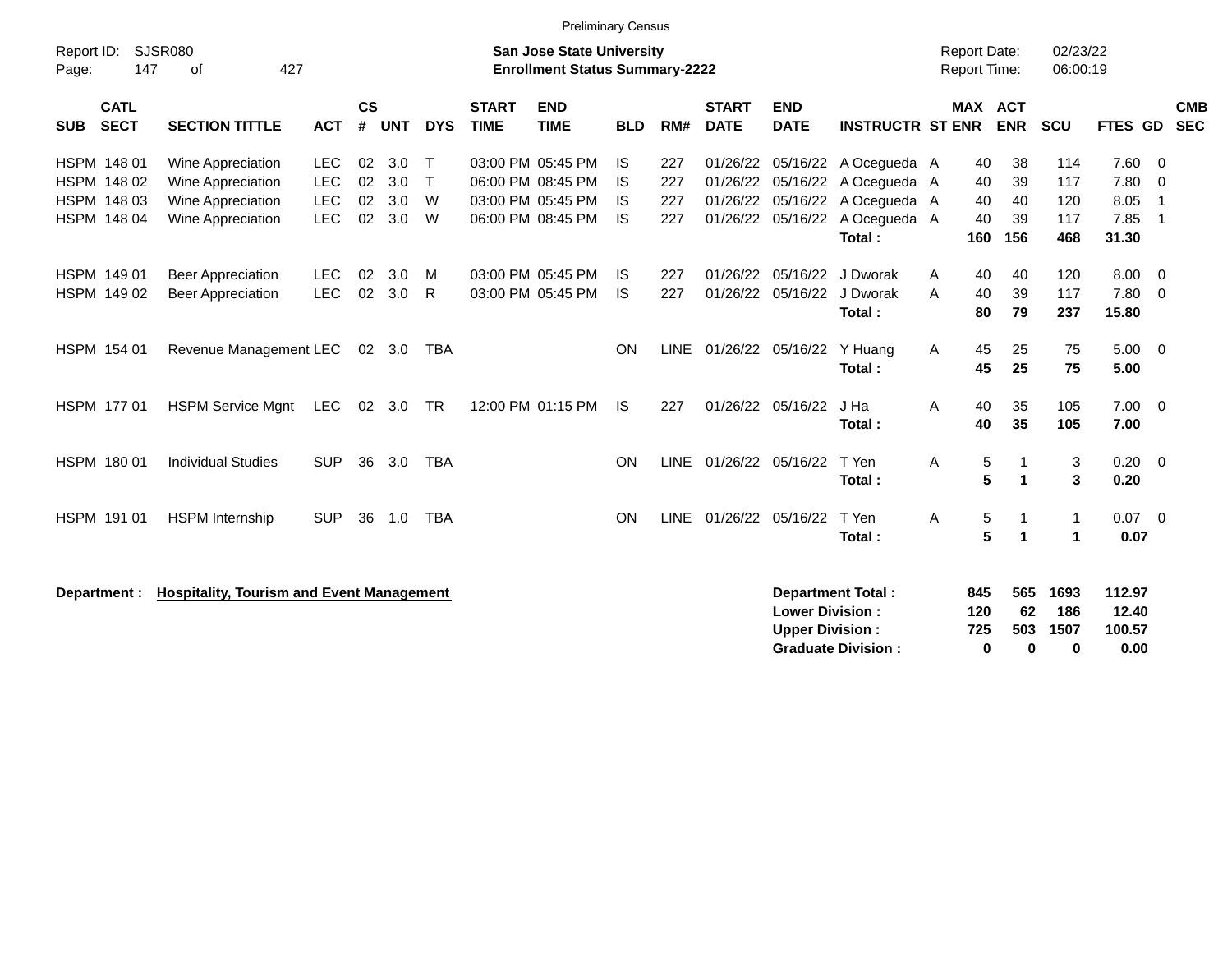|                     |                            |                                  |            |                    |          |            |                             | <b>Preliminary Census</b>                                                 |            |             |                             |                           |                              |     |                                     |                      |                |                         |                          |
|---------------------|----------------------------|----------------------------------|------------|--------------------|----------|------------|-----------------------------|---------------------------------------------------------------------------|------------|-------------|-----------------------------|---------------------------|------------------------------|-----|-------------------------------------|----------------------|----------------|-------------------------|--------------------------|
| Report ID:<br>Page: | 148                        | <b>SJSR080</b><br>427<br>οf      |            |                    |          |            |                             | <b>San Jose State University</b><br><b>Enrollment Status Summary-2222</b> |            |             |                             |                           |                              |     | <b>Report Date:</b><br>Report Time: | 02/23/22<br>06:00:19 |                |                         |                          |
| <b>SUB</b>          | <b>CATL</b><br><b>SECT</b> | <b>SECTION TITTLE</b>            | ACT        | $\mathsf{cs}$<br># | UNT      | <b>DYS</b> | <b>START</b><br><b>TIME</b> | <b>END</b><br><b>TIME</b>                                                 | <b>BLD</b> | RM#         | <b>START</b><br><b>DATE</b> | <b>END</b><br><b>DATE</b> | <b>INSTRUCTR ST ENR</b>      |     | <b>MAX ACT</b><br><b>ENR</b>        | <b>SCU</b>           | FTES GD        |                         | <b>CMB</b><br><b>SEC</b> |
| <b>College</b>      |                            | <b>Business, College of</b>      |            |                    |          |            |                             |                                                                           |            |             |                             |                           |                              |     |                                     |                      |                |                         |                          |
|                     | Department :               | <b>School of Management</b>      |            |                    |          |            |                             |                                                                           |            |             |                             |                           |                              |     |                                     |                      |                |                         |                          |
| BUS3                | 12 01                      | Managing My Life                 | <b>LEC</b> | 01                 | 3.0      | Т          |                             | 03:00 PM 05:45 PM                                                         | <b>BBC</b> | 021         |                             | 01/26/22 05/16/22         | A Rao                        | A   | 45<br>40                            | 120                  | 8.00           | - 0                     |                          |
| BUS3                | 12 02                      | Managing My Life                 | <b>LEC</b> | 01                 | 3.0      | Т          |                             | 06:00 PM 08:45 PM                                                         | <b>BBC</b> | 102         | 01/26/22                    | 05/16/22                  | A Rao                        | A   | 45<br>26                            | 78                   | 5.20           | 0                       |                          |
| BUS3                | 12 03                      | Managing My Life                 | <b>LEC</b> |                    | 3.0      |            |                             |                                                                           |            |             |                             |                           |                              | X   | $\mathbf 0$<br>$\overline{0}$       | 0                    | 0.00           | 0                       |                          |
| BUS3                | 12 04                      | Managing My Life                 | LEC        | 01                 | 3.0      | МW         |                             | 01:30 PM 02:45 PM                                                         | <b>BBC</b> | 224         |                             | 01/26/22 05/16/22         | W Easter                     | Α   | 45<br>46                            | 138                  | 9.20           | 0                       |                          |
| BUS3                | 12 05                      | Managing My Life                 | <b>LEC</b> | 01                 | 3.0      | T          |                             | 03:00 PM 05:45 PM                                                         | <b>BBC</b> | 105         | 01/26/22                    | 05/16/22                  | M Schwartz                   | A   | 45<br>18                            | 54                   | 3.60           | 0                       |                          |
| BUS3                | 12 06                      | Managing My Life                 | <b>LEC</b> |                    | 3.0      |            |                             |                                                                           |            |             |                             |                           |                              | X   | $\overline{0}$<br>$\mathbf 0$       | 0                    | 0.00           | 0                       |                          |
| BUS3                | 12 07                      | Managing My Life                 | <b>LEC</b> | 01                 | 3.0      | R          |                             | 03:00 PM 05:45 PM                                                         | <b>BBC</b> | 105         |                             | 01/26/22 05/16/22         | J Wu                         | A   | 45<br>44                            | 132                  | 8.80           | 0                       |                          |
| BUS3                | 12 08                      | Managing My Life                 | <b>LEC</b> | 01                 | 3.0      | <b>TR</b>  |                             | 01:30 PM 02:45 PM                                                         | <b>BBC</b> | 022         |                             | 01/26/22 05/16/22         | T Thompson A                 |     | 45<br>45                            | 135                  | 9.00           | $\overline{0}$          |                          |
|                     |                            |                                  |            |                    |          |            |                             |                                                                           |            |             |                             |                           | Total:                       | 270 | 219                                 | 657                  | 43.80          |                         |                          |
|                     |                            |                                  |            |                    |          |            |                             |                                                                           |            |             |                             |                           |                              |     |                                     |                      |                |                         |                          |
| BUS3                | 80 01                      | Legal Environment of LEC         |            | 03                 | 3.0      | МW         |                             | 10:30 AM 11:45 AM                                                         | <b>BBC</b> | 320         | 01/26/22                    | 05/16/22                  | I Yang                       | Α   | 45<br>45                            | 135                  | 9.00           | 0                       |                          |
| BUS3                | 80 02                      | Legal Environment of LEC         |            | 03                 | 3.0      | Τ          |                             | 06:00 PM 08:45 PM                                                         | <b>BBC</b> | 003         | 01/26/22                    | 05/16/22                  | A Casey                      | A   | 45<br>42                            | 126                  | 8.40           | 0                       |                          |
| BUS3                | 80 03                      | Legal Environment of LEC         |            | 03                 | 3.0      | <b>MW</b>  |                             | 09:00 AM 10:15 AM                                                         | <b>BBC</b> | 326         | 01/26/22                    | 05/16/22                  | J Dworak                     | A   | 47<br>45                            | 141                  | 9.40           | 0                       |                          |
| BUS3                | 80 04                      | Legal Environment of LEC         |            | 03                 | 3.0      | МW         |                             | 10:30 AM 11:45 AM                                                         | <b>BBC</b> | 326         | 01/26/22                    | 05/16/22                  | J Dworak                     | A   | 45<br>45                            | 135                  | 9.00           | 0                       |                          |
| BUS3                | 80 05                      | Legal Environment of LEC         |            | 03                 | 3.0      | МW         |                             | 12:00 PM 01:15 PM                                                         | <b>BBC</b> | 326         | 01/26/22                    | 05/16/22                  | J Dworak                     | A   | 45<br>45                            | 135                  | 9.00           | 0                       |                          |
| BUS3                | 80 06                      | Legal Environment of LEC         |            | 03                 | 3.0      | <b>TR</b>  |                             | 01:30 PM 02:45 PM                                                         | <b>BBC</b> | 220         | 01/26/22                    |                           | 05/16/22 A Padwal            | A   | 45<br>45                            | 135                  | 9.00           | 0                       |                          |
| BUS3                | 80 07                      | Legal Environment of LEC         |            | 03                 | 3.0      | <b>MW</b>  |                             | 01:30 PM 02:45 PM                                                         | <b>BBC</b> | 021         | 01/26/22                    |                           | 05/16/22 P Singh, Jr         | A   | 45<br>45                            | 135                  | 9.00           | 0                       |                          |
| BUS3                | 80 08                      | Legal Environment of LEC         |            | 03                 | 3.0      | <b>TR</b>  |                             | 12:00 PM 01:15 PM                                                         | <b>BBC</b> | 105         |                             | 01/26/22 05/16/22         | T Shewey                     | A   | 45<br>49                            | 147                  | 9.80           | $\overline{0}$          |                          |
|                     |                            |                                  |            |                    |          |            |                             |                                                                           |            |             |                             |                           | Total:                       | 360 | 363                                 | 1089                 | 72.60          |                         |                          |
| BUS3                | 150 01                     | Fund of HR Mgmt                  | <b>LEC</b> | 02                 | 3.0      | W          |                             | 06:00 PM 08:45 PM                                                         | <b>BBC</b> | 102         | 01/26/22                    | 05/16/22                  | E Garcia                     | A   | 45<br>40                            | 120                  | 8.00           | 0                       |                          |
| BUS3                | 150 02                     | Fund of HR Mgmt                  | <b>LEC</b> | 02                 | 3.0      | <b>TR</b>  |                             | 09:00 AM 10:15 AM                                                         | <b>BBC</b> | 102         | 01/26/22                    | 05/16/22                  | T Thompson A                 |     | 45<br>44                            | 132                  | 8.80           | 0                       |                          |
| BUS3                | 150 03                     | Fund of HR Mgmt                  | <b>LEC</b> | 02                 | 3.0      | R          |                             | 03:00 PM 05:45 PM                                                         | <b>BBC</b> | 104         | 01/26/22                    | 05/16/22                  | N Long                       | A   | 45<br>44                            | 132                  | 8.80           | 0                       |                          |
| BUS3                | 150 04                     | Fund of HR Mgmt                  | <b>LEC</b> | 02                 | 3.0      | <b>TR</b>  |                             | 04:30 PM 05:45 PM                                                         | <b>BBC</b> | 324         |                             | 01/26/22 05/16/22         | M Norell                     | A   | 45<br>41                            | 123                  | 8.20           | 0                       |                          |
|                     |                            |                                  |            |                    |          |            |                             |                                                                           |            |             |                             |                           | Total:                       | 180 | 169                                 | 507                  | 33.80          |                         |                          |
|                     |                            |                                  | <b>SEM</b> |                    | 3.0      |            |                             | 06:00 PM 08:45 PM                                                         |            |             |                             | 01/26/22 05/16/22         |                              |     |                                     |                      |                |                         |                          |
| BUS3                | 152 80                     | <b>HR Analytics</b>              |            | 05                 |          | Т          |                             |                                                                           | <b>ON</b>  | <b>LINE</b> |                             |                           | M Norell                     | A   | 55<br>45<br>55<br>45                | 165<br>165           | 11.00          | $\overline{\mathbf{0}}$ |                          |
|                     |                            |                                  |            |                    |          |            |                             |                                                                           |            |             |                             |                           | Total:                       |     |                                     |                      | 11.00          |                         |                          |
|                     | BUS3 153 01                | Mgmt of Diversity                | <b>LEC</b> |                    | 02 3.0 W |            |                             | 03:00 PM 05:45 PM                                                         | BBC        | 104         |                             |                           | 01/26/22 05/16/22 M Gavino   | A   | 43<br>45                            | 129                  | 8.60 0         |                         |                          |
|                     |                            |                                  |            |                    |          |            |                             |                                                                           |            |             |                             |                           | Total:                       |     | 45<br>43                            | 129                  | 8.60           |                         |                          |
|                     | BUS3 154 01                | Wkfrce Plan Staff &              | <b>LEC</b> |                    | 02 3.0   | MW         |                             | 01:30 PM 02:45 PM                                                         | <b>BBC</b> | 102         |                             |                           | 01/26/22 05/16/22 G Scherini | A   | 45<br>45                            | 135                  | $9.00 \t 0$    |                         |                          |
|                     | BUS3 154 02                | Wkfrce Plan Staff &              | <b>LEC</b> |                    | 02 3.0   | MW         |                             | 10:30 AM 11:45 AM                                                         | <b>BBC</b> | 226         |                             |                           | 01/26/22 05/16/22 G Scherini | A   | 45<br>46                            | 138                  | $9.20 \ 0$     |                         |                          |
|                     |                            |                                  |            |                    |          |            |                             |                                                                           |            |             |                             |                           | Total:                       |     | 90<br>91                            | 273                  | 18.20          |                         |                          |
|                     |                            |                                  |            |                    |          |            |                             |                                                                           |            |             |                             |                           |                              |     |                                     |                      |                |                         |                          |
|                     | BUS3 157 01                | Legal Issues in Hrm LEC 02 3.0 M |            |                    |          |            |                             | 06:00 PM 08:45 PM                                                         |            |             |                             | 01/26/22 05/16/22         |                              | A   | 45<br>47                            | 141                  | $9.40 \quad 0$ |                         |                          |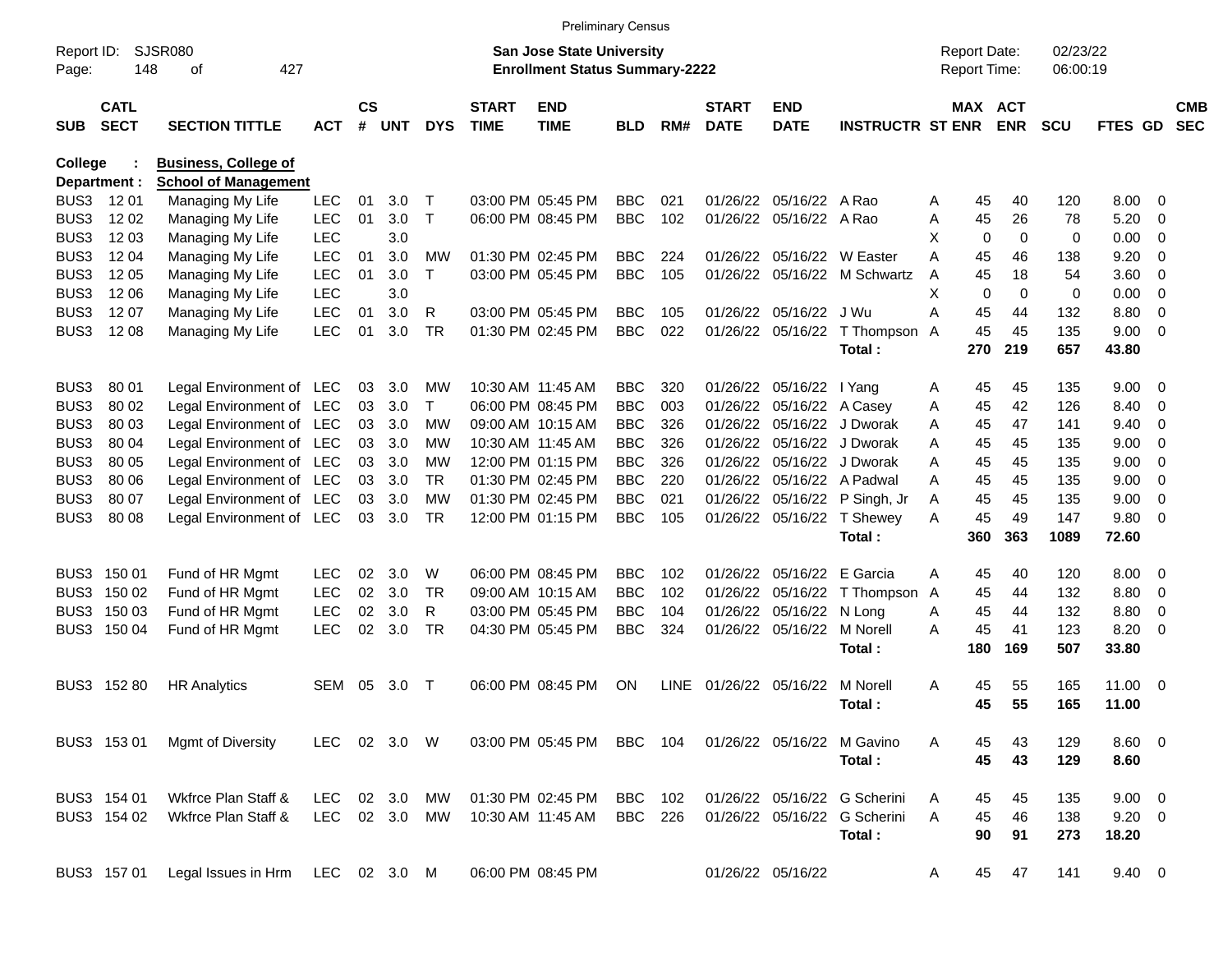|                      |                            |                                                                               |                              |                    |                   |                              |                             | <b>Preliminary Census</b>                                                 |                                        |                            |                                  |                                            |                                                                   |                                     |                               |                      |                                      |                                                  |                          |
|----------------------|----------------------------|-------------------------------------------------------------------------------|------------------------------|--------------------|-------------------|------------------------------|-----------------------------|---------------------------------------------------------------------------|----------------------------------------|----------------------------|----------------------------------|--------------------------------------------|-------------------------------------------------------------------|-------------------------------------|-------------------------------|----------------------|--------------------------------------|--------------------------------------------------|--------------------------|
| Report ID:<br>Page:  | <b>SJSR080</b><br>149      | 427<br>οf                                                                     |                              |                    |                   |                              |                             | <b>San Jose State University</b><br><b>Enrollment Status Summary-2222</b> |                                        |                            |                                  |                                            |                                                                   | <b>Report Date:</b><br>Report Time: |                               | 02/23/22<br>06:00:19 |                                      |                                                  |                          |
| <b>SUB</b>           | <b>CATL</b><br><b>SECT</b> | <b>SECTION TITTLE</b>                                                         | <b>ACT</b>                   | $\mathsf{cs}$<br># | <b>UNT</b>        | <b>DYS</b>                   | <b>START</b><br><b>TIME</b> | <b>END</b><br><b>TIME</b>                                                 | <b>BLD</b>                             | RM#                        | <b>START</b><br><b>DATE</b>      | <b>END</b><br><b>DATE</b>                  | <b>INSTRUCTR ST ENR</b>                                           |                                     | MAX ACT<br><b>ENR</b>         | <b>SCU</b>           | FTES GD                              |                                                  | <b>CMB</b><br><b>SEC</b> |
|                      |                            |                                                                               |                              |                    |                   |                              |                             |                                                                           |                                        |                            |                                  |                                            | Total:                                                            | 45                                  | 47                            | 141                  | 9.40                                 |                                                  |                          |
| BUS3                 | BUS3 158 01<br>158 02      | Compensatn & Rewd SyEC<br>Compensatn & Rewd SyEC                              |                              | 02<br>02           | 3.0<br>3.0        | MW<br>MW                     |                             | 09:00 AM 10:15 AM<br>10:30 AM 11:45 AM                                    | <b>BBC</b><br><b>BBC</b>               | 105<br>105                 | 01/26/22                         | 01/26/22 05/16/22<br>05/16/22              | L Headrick<br>L Headrick<br>Total:                                | A<br>45<br>45<br>A<br>90            | 37<br>19<br>56                | 111<br>57<br>168     | $7.40 \quad 0$<br>$3.80\ 0$<br>11.20 |                                                  |                          |
| BUS3                 | BUS3 159 80<br>15981       | Senior Sem in HRM<br>Senior Sem in HRM                                        | SEM<br><b>SEM</b>            | 05<br>05           | 3.0<br>3.0        | TR<br><b>TR</b>              |                             | 12:00 PM 01:15 PM<br>01:30 PM 02:45 PM                                    | ON<br>ON                               | <b>LINE</b><br><b>LINE</b> | 01/26/22                         |                                            | 01/26/22 05/16/22 S Raghuram A<br>05/16/22 S Raghuram A<br>Total: | 45<br>45<br>90                      | 45<br>26<br>71                | 135<br>78<br>213     | $9.00 \t 0$<br>5.20<br>14.20         | $\overline{\phantom{0}}$                         |                          |
| BUS3                 | BUS3 160 01<br>160 02      | Fund Mgmt & Org Beh LEC<br>Fund Mgmt & Org Beh LEC                            |                              | 02<br>02           | 3.0<br>3.0        | TR<br>F                      |                             | 09:00 AM 10:15 AM<br>03:00 PM 05:45 PM                                    | <b>BBC</b><br><b>BBC</b>               | 202<br>104                 | 01/26/22<br>01/26/22             | 05/16/22                                   | 05/16/22 S Francis<br>E Vyas                                      | 119<br>A<br>45<br>Α                 | 112<br>40                     | 336<br>120           | 22.40 0<br>8.00                      | $\overline{\mathbf{0}}$                          |                          |
| BUS3<br>BUS3<br>BUS3 | 160 03<br>160 04<br>160 05 | Fund Mgmt & Org Beh LEC<br>Fund Mgmt & Org Beh LEC<br>Fund Mgmt & Org Beh LEC |                              | 02<br>02<br>02     | 3.0<br>3.0<br>3.0 | M<br>W<br><b>MW</b>          |                             | 06:00 PM 08:45 PM<br>06:00 PM 08:45 PM<br>10:30 AM 11:45 AM               | <b>BBC</b><br><b>BBC</b><br><b>BBC</b> | 003<br>003<br>204          | 01/26/22<br>01/26/22<br>01/26/22 | 05/16/22<br>05/16/22<br>05/16/22           | M Hill<br>M Hill<br>E Mattarelli                                  | 45<br>Α<br>45<br>Α<br>45<br>A       | 45<br>45<br>45                | 135<br>135<br>135    | 9.00<br>9.05<br>9.00                 | $\overline{\mathbf{0}}$<br>$\overline{1}$<br>- 0 |                          |
| BUS3<br>BUS3<br>BUS3 | 160 06<br>160 07<br>160 08 | Fund Mgmt & Org Beh LEC<br>Fund Mgmt & Org Beh LEC<br>Fund Mgmt & Org Beh LEC |                              | 02<br>02           | 3.0<br>3.0<br>3.0 | <b>TR</b><br><b>TR</b>       |                             | 10:30 AM 11:45 AM<br>12:00 PM 01:15 PM                                    | <b>BBC</b><br><b>BBC</b>               | 204<br>021                 | 01/26/22<br>01/26/22             | 05/16/22 E Mullen<br>05/16/22 E Mullen     |                                                                   | Α<br>119<br>45<br>Α<br>X            | 119<br>45<br>$\mathbf 0$<br>0 | 357<br>135<br>0      | 23.80<br>9.00<br>0.00                | - 0<br>$\overline{0}$<br>$\overline{\mathbf{0}}$ |                          |
| BUS3<br>BUS3<br>BUS3 | 160 09<br>160 10<br>160 11 | Fund Mgmt & Org Beh LEC<br>Fund Mgmt & Org Beh LEC<br>Fund Mgmt & Org Beh LEC |                              | 02<br>02<br>02     | 3.0<br>3.0<br>3.0 | MW<br><b>MW</b><br><b>MW</b> |                             | 07:30 AM 08:45 AM<br>09:00 AM 10:15 AM<br>10:30 AM 11:45 AM               | <b>BBC</b><br><b>BBC</b><br><b>BBC</b> | 102<br>102<br>102          | 01/26/22<br>01/26/22<br>01/26/22 | 05/16/22 R Pollard<br>05/16/22<br>05/16/22 | R Pollard<br>R Pollard                                            | 45<br>Α<br>Α<br>45<br>45<br>Α       | 41<br>41<br>43                | 123<br>123<br>129    | 8.20<br>8.20<br>8.60                 | - 0<br>$\overline{0}$<br>- 0                     |                          |
| BUS3<br>BUS3<br>BUS3 | 160 12<br>160 13<br>160 14 | Fund Mgmt & Org Beh LEC<br>Fund Mgmt & Org Beh LEC<br>Fund Mgmt & Org Beh LEC |                              | 02<br>02<br>02     | 3.0<br>3.0<br>3.0 | W<br>W<br><b>TR</b>          |                             | 06:00 PM 08:45 PM<br>03:00 PM 05:45 PM<br>10:30 AM 11:45 AM               | <b>BBC</b><br><b>BBC</b><br><b>BBC</b> | 204<br>021<br>022          | 01/26/22<br>01/26/22<br>01/26/22 | 05/16/22<br>05/16/22                       | P Wells<br>P Wells<br>05/16/22 S Francis                          | Α<br>119<br>45<br>Α<br>45<br>Α      | 114<br>45<br>44               | 342<br>135<br>132    | 22.80<br>9.00<br>8.80                | - 0<br>$\overline{0}$<br>$\overline{\mathbf{0}}$ |                          |
| BUS3                 | 16080                      | Fund Mgmt & Org Beh LEC                                                       |                              | 02                 | 3.0               | F                            |                             | 09:00 AM 11:45 AM                                                         | ON                                     | <b>LINE</b>                |                                  | 01/26/22 05/16/22 A Rao                    | Total:                                                            | 45<br>Α<br>852                      | 41<br>820                     | 123<br>2460          | 8.20<br>164.05                       | $\overline{\phantom{0}}$                         |                          |
| BUS3<br>BUS3         |                            | 161A 01 Applied Org Behavr<br>161A 02 Applied Org Behavr                      | SEM<br><b>SEM</b>            | 05<br>05           | 3.0<br>3.0        | TR<br><b>TR</b>              |                             | 12:00 PM 01:15 PM<br>01:30 PM 02:45 PM                                    | <b>BBC</b><br><b>BBC</b>               | 326<br>102                 | 01/26/22<br>01/26/22             | 05/16/22<br>05/16/22                       | T Shirley<br><b>T</b> Shirley                                     | 45<br>Α<br>45<br>Α                  | 45<br>47                      | 135<br>141           | 9.00<br>9.40                         | $\overline{\phantom{0}}$<br>$\mathbf 0$          |                          |
| BUS3                 |                            | 161A 03 Applied Org Behavr                                                    | <b>SEM</b>                   | 05                 | 3.0               | $\mathsf{T}$                 |                             | 06:00 PM 08:45 PM                                                         | <b>BBC</b>                             | 104                        | 01/26/22                         | 05/16/22                                   | M Schwartz<br>Total:                                              | 45<br>A                             | 44<br>135 136                 | 132<br>408           | 8.80<br>27.20                        | - 0                                              |                          |
|                      |                            | BUS3 161B 01 Org Theory<br>BUS3 161B 80 Org Theory                            | LEC 02 3.0 W<br>LEC 02 3.0 T |                    |                   |                              |                             | 03:00 PM 05:45 PM<br>03:00 PM 05:45 PM ON                                 | BBC 204                                |                            | LINE 01/26/22 05/16/22 T Altura  | 01/26/22 05/16/22 T Altura                 | Total:                                                            | A<br>45<br>A                        | 119 119<br>46<br>164 165      | 357<br>138<br>495    | 23.80 0<br>$9.20 \ 0$<br>33.00       |                                                  |                          |
|                      |                            | BUS3 165 01 Analysis/Desgn Teams LEC 01 3.0 MW 09:00 AM 10:15 AM BBC 103      |                              |                    |                   |                              |                             |                                                                           |                                        |                            |                                  |                                            | 01/26/22 05/16/22 E Mattarelli A<br>Total:                        | 45                                  | 46<br>45<br>46                | 138<br>138           | $9.20 \ 0$<br>9.20                   |                                                  |                          |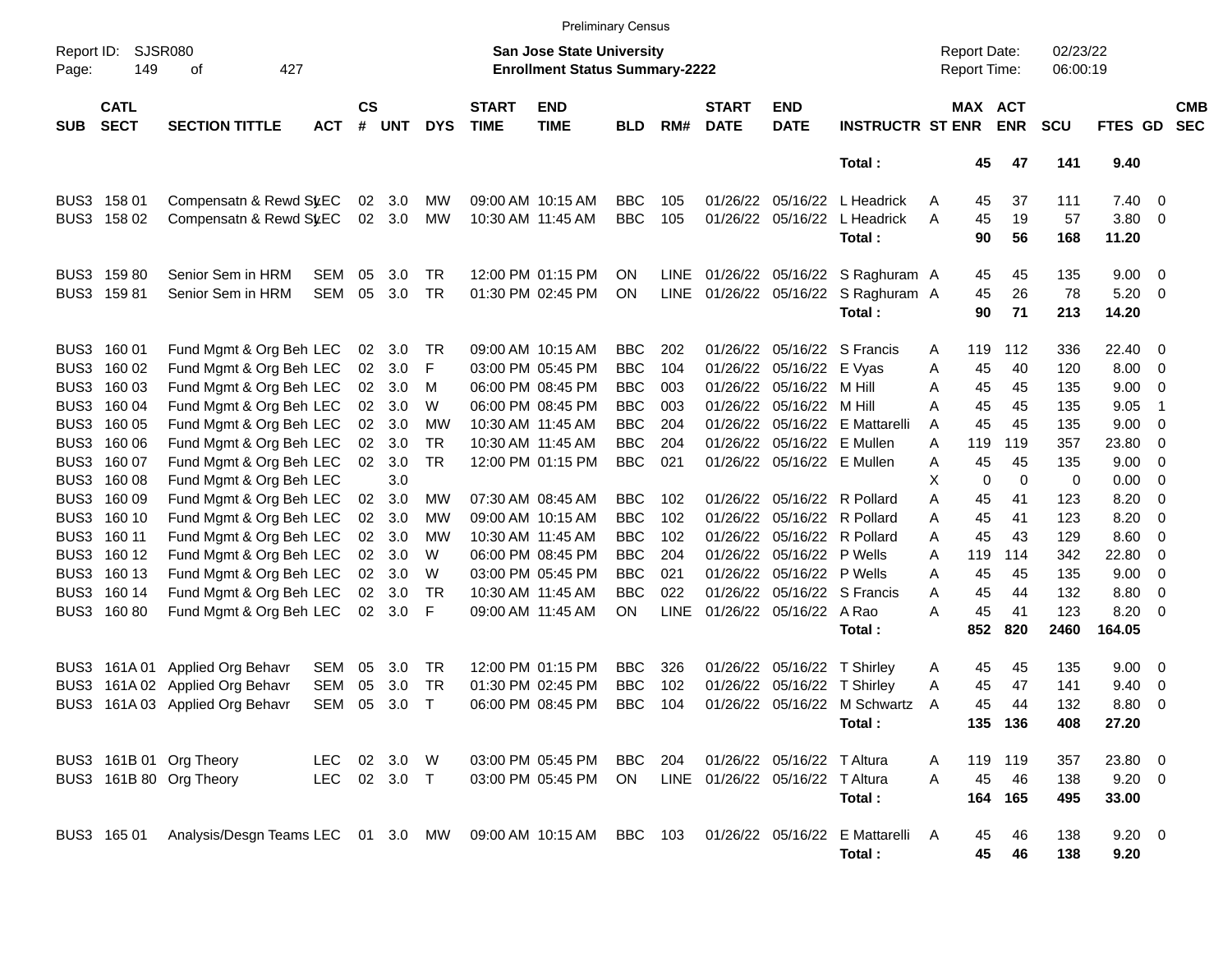|                                                                                                                                 |                            |                                                                  |                          |                             |            |                          |                             | <b>Preliminary Census</b>              |                          |             |                             |                                |                                          |                                            |                      |                      |                |                                  |                          |
|---------------------------------------------------------------------------------------------------------------------------------|----------------------------|------------------------------------------------------------------|--------------------------|-----------------------------|------------|--------------------------|-----------------------------|----------------------------------------|--------------------------|-------------|-----------------------------|--------------------------------|------------------------------------------|--------------------------------------------|----------------------|----------------------|----------------|----------------------------------|--------------------------|
| SJSR080<br><b>San Jose State University</b><br>Report ID:<br>427<br>150<br><b>Enrollment Status Summary-2222</b><br>Page:<br>οf |                            |                                                                  |                          |                             |            |                          |                             |                                        |                          |             |                             |                                |                                          | <b>Report Date:</b><br><b>Report Time:</b> |                      | 02/23/22<br>06:00:19 |                |                                  |                          |
| <b>SUB</b>                                                                                                                      | <b>CATL</b><br><b>SECT</b> | <b>SECTION TITTLE</b>                                            | <b>ACT</b>               | $\mathsf{cs}$<br>$\pmb{\#}$ | <b>UNT</b> | <b>DYS</b>               | <b>START</b><br><b>TIME</b> | <b>END</b><br><b>TIME</b>              | <b>BLD</b>               | RM#         | <b>START</b><br><b>DATE</b> | <b>END</b><br><b>DATE</b>      | <b>INSTRUCTR ST ENR</b>                  | MAX ACT                                    | <b>ENR</b>           | <b>SCU</b>           | <b>FTES GD</b> |                                  | <b>CMB</b><br><b>SEC</b> |
| BUS3                                                                                                                            | BUS3 166 01<br>166 02      | Bus, Govt, Society<br>Bus, Govt, Society                         | <b>LEC</b><br><b>LEC</b> | 02<br>02                    | 3.0<br>3.0 | <b>TR</b><br><b>TR</b>   |                             | 03:00 PM 04:15 PM<br>04:30 PM 05:45 PM | <b>BBC</b><br>BBC        | 102<br>102  | 01/26/22<br>01/26/22        |                                | 05/16/22 M Maguire<br>05/16/22 M Maguire | 45<br>Α<br>45<br>A                         | 46<br>45             | 138<br>135           | 9.20<br>9.00   | $\overline{0}$<br>$\Omega$       |                          |
|                                                                                                                                 | BUS3 166 03                | Bus, Govt, Society                                               | <b>LEC</b>               | 02                          | 3.0        | MW                       |                             | 03:00 PM 04:15 PM                      | <b>BBC</b>               | 324         | 01/26/22                    | 05/16/22 F Renz                | Total:                                   | A<br>45<br>135                             | 45<br>136            | 135<br>408           | 9.00<br>27.20  | $\Omega$                         |                          |
|                                                                                                                                 |                            | BUS3 180D 02 Indiv St Org Mgmt<br>BUS3 180D 82 Indiv St Org Mgmt | <b>SUP</b><br><b>SUP</b> | 36<br>36                    | 1.0<br>3.0 | <b>TBA</b><br><b>TBA</b> |                             |                                        | <b>ON</b>                | <b>LINE</b> | 01/26/22<br>01/26/22        | 05/16/22 S Rodan               | 05/16/22 N Da Silva                      | Α<br>10<br>A<br>10                         | $\overline{c}$<br>13 | $\overline{c}$<br>39 | 0.13<br>2.60   | $\overline{0}$<br>$\overline{0}$ |                          |
|                                                                                                                                 |                            |                                                                  |                          |                             |            |                          |                             |                                        |                          |             |                             |                                | Total:                                   | 20                                         | 15                   | 41                   | 2.73           |                                  |                          |
|                                                                                                                                 | BUS3 189 01                | <b>Strategic Mgmt</b>                                            | SEM                      | 05                          | 3.0        | R                        |                             | 06:00 PM 08:45 PM                      | <b>BBC</b>               | 104         |                             | 01/26/22 05/16/22 L Gee        |                                          | Α<br>35                                    | 36                   | 108                  | 7.20           | $\mathbf 0$                      |                          |
|                                                                                                                                 | BUS3 189 02                | <b>Strategic Mgmt</b>                                            | <b>SEM</b>               | 05                          | 3.0        | $\mathsf{T}$             |                             | 03:00 PM 05:45 PM                      | <b>BBC</b>               | 104         | 01/26/22                    | 05/16/22 G Lester              |                                          | A<br>35                                    | 34                   | 102                  | 6.80           | $\overline{0}$                   |                          |
| BUS3                                                                                                                            | 18903<br>BUS3 18904        | <b>Strategic Mgmt</b>                                            | <b>SEM</b><br>SEM        | 05<br>05                    | 3.0<br>3.0 | TR<br><b>TR</b>          |                             | 09:00 AM 10:15 AM<br>10:30 AM 11:45 AM | <b>BBC</b><br><b>BBC</b> | 022<br>102  | 01/26/22<br>01/26/22        | 05/16/22 Y No<br>05/16/22 Y No |                                          | A<br>35<br>A<br>35                         | 32<br>34             | 96<br>102            | 6.40<br>6.80   | $\overline{0}$<br>$\overline{0}$ |                          |
|                                                                                                                                 | BUS3 189 05                | Strategic Mgmt<br><b>Strategic Mgmt</b>                          | SEM                      | 05                          | 3.0        | TR                       |                             | 12:00 PM 01:15 PM                      | <b>BBC</b>               | 324         | 01/26/22                    | 05/16/22 Y No                  |                                          | A<br>35                                    | 35                   | 105                  | 7.00           | 0                                |                          |
| BUS3                                                                                                                            | 18906                      | <b>Strategic Mgmt</b>                                            | <b>SEM</b>               | 05                          | 3.0        | W                        |                             | 03:00 PM 05:45 PM                      | <b>BBC</b>               | 102         | 01/26/22                    |                                | 05/16/22 G Radine                        | 35<br>A                                    | 36                   | 108                  | 7.20           | $\mathbf 0$                      |                          |
|                                                                                                                                 | BUS3 189 07                | Strategic Mgmt                                                   | SEM                      | 05                          | 3.0        | <b>TR</b>                |                             | 01:30 PM 02:45 PM                      | <b>BBC</b>               | 104         | 01/26/22                    | 05/16/22 C Wang                |                                          | 35<br>A                                    | 35                   | 105                  | 7.00           | -0                               |                          |
|                                                                                                                                 | BUS3 189 08                | Strategic Mgmt                                                   | SEM                      | 05                          | 3.0        | <b>TR</b>                |                             | 09:00 AM 10:15 AM                      | <b>BBC</b>               | 105         | 01/26/22                    | 05/16/22 C Wang                |                                          | 35<br>A                                    | 35                   | 105                  | 7.00           | $\mathbf 0$                      |                          |
|                                                                                                                                 | BUS3 189 09                | Strategic Mgmt                                                   | SEM                      | 05                          | 3.0        | <b>TR</b>                |                             | 10:30 AM 11:45 AM                      | <b>BBC</b>               | 105         | 01/26/22                    | 05/16/22 C Wang                |                                          | 35<br>A                                    | 35                   | 105                  | 7.00           | $\mathbf 0$                      |                          |
|                                                                                                                                 | BUS3 189 10                | Strategic Mgmt                                                   | <b>SEM</b>               | 05                          | 3.0        | MW                       |                             | 01:30 PM 02:45 PM                      | <b>BBC</b>               | 225         | 01/26/22                    |                                | 05/16/22 R Roman                         | A<br>35                                    | 36                   | 108                  | 7.20           | 0                                |                          |
|                                                                                                                                 | BUS3 189 11                | <b>Strategic Mgmt</b>                                            | SEM                      | 05                          | 3.0        | MW                       |                             | 09:00 AM 10:15 AM                      | BBC                      | 022         | 01/26/22                    | 05/16/22 J Tan                 |                                          | A<br>35                                    | 35                   | 105                  | 7.00           | $\Omega$                         |                          |
|                                                                                                                                 | BUS3 189 12                | Strategic Mgmt                                                   | SEM                      | 05                          | 3.0        | <b>MW</b>                |                             | 12:00 PM 01:15 PM                      | <b>BBC</b>               | 225         | 01/26/22                    |                                | 05/16/22 R Roman                         | A<br>35                                    | 36                   | 108                  | 7.20           | $\overline{0}$                   |                          |
|                                                                                                                                 | BUS3 189 13                | <b>Strategic Mgmt</b>                                            | <b>SEM</b>               | 05                          | 3.0        | <b>MW</b>                |                             | 10:30 AM 11:45 AM                      | <b>BBC</b>               | 225         | 01/26/22                    |                                | 05/16/22 R Roman                         | 35<br>A                                    | 35                   | 105                  | 7.00           | $\Omega$                         |                          |
|                                                                                                                                 | BUS3 189 14                | Strategic Mgmt                                                   | SEM                      | 05                          | 3.0        | $\mathsf{T}$             |                             | 06:00 PM 08:45 PM                      | <b>BBC</b>               | 105         | 01/26/22                    | 05/16/22 S Chou                |                                          | 35<br>A                                    | 35                   | 105                  | 7.00           | $\overline{0}$                   |                          |
|                                                                                                                                 | BUS3 189 15                | <b>Strategic Mgmt</b>                                            | SEM                      | 05                          | 3.0        | W                        |                             | 06:00 PM 08:45 PM                      | <b>BBC</b>               | 225         | 01/26/22                    | 05/16/22 S Chou                |                                          | A<br>35                                    | 35                   | 105                  | 7.00           | $\overline{0}$                   |                          |
|                                                                                                                                 | BUS3 189 16                | Strategic Mgmt                                                   | SEM                      | 05                          | 3.0        | M                        |                             | 03:00 PM 05:45 PM                      | <b>BBC</b>               | 102         | 01/26/22                    |                                | 05/16/22 S Khavul                        | 35<br>A                                    | 34                   | 102                  | 6.80           | $\overline{0}$                   |                          |
| BUS3                                                                                                                            | 189 17                     | Strategic Mgmt                                                   | SEM                      | 05                          | 3.0        | M                        |                             | 06:00 PM 08:45 PM                      | <b>BBC</b>               | 102         | 01/26/22                    | 05/16/22 S Khavul              |                                          | 35<br>A                                    | 33                   | 99                   | 6.60           | 0                                |                          |
|                                                                                                                                 | BUS3 189 18                | <b>Strategic Mgmt</b>                                            | <b>SEM</b>               |                             | 3.0        |                          |                             |                                        |                          |             |                             |                                |                                          | $\mathbf 0$<br>X                           | $\Omega$             | $\mathbf 0$          | 0.00           | $\mathbf 0$                      |                          |
|                                                                                                                                 | BUS3 18980                 | Strategic Mgmt                                                   | SEM                      | 05                          | 3.0        | $\mathsf{R}$             |                             | 06:00 PM 08:45 PM                      | ON                       | <b>LINE</b> | 01/26/22                    | 05/16/22 S Chou                |                                          | A<br>35                                    | 35                   | 105                  | 7.00           | $\overline{0}$                   |                          |
|                                                                                                                                 | BUS3 18981                 | <b>Strategic Mgmt</b>                                            | <b>SEM</b>               | 05                          | 3.0        | F                        |                             | 10:00 AM 12:45 PM                      | ON                       | <b>LINE</b> | 01/26/22                    | 05/16/22 L Gee                 |                                          | A<br>35                                    | 37                   | 111                  | 7.40           | $\mathbf 0$                      |                          |
|                                                                                                                                 | BUS3 18982                 | <b>Strategic Mgmt</b>                                            | SEM                      | 05                          | 3.0        | F                        |                             | 09:00 AM 11:45 AM                      | <b>ON</b>                | <b>LINE</b> | 01/26/22                    | 05/16/22 G Lester              |                                          | 35<br>A                                    | 36                   | 108                  | 7.20           | $\overline{0}$                   |                          |
|                                                                                                                                 | BUS3 18983                 | Strategic Mgmt                                                   | SEM                      | 05                          | 3.0        | $\top$                   |                             | 06:00 PM 08:45 PM                      | <b>ON</b>                | LINE.       | 01/26/22                    | 05/16/22 Y No                  |                                          | A<br>35                                    | 35                   | 105                  | 7.00           | $\overline{0}$                   |                          |
|                                                                                                                                 | BUS3 18984                 | <b>Strategic Mgmt</b>                                            | SEM                      | 05                          | 3.0        | W                        |                             | 03:00 PM 05:45 PM                      | ON                       | <b>LINE</b> | 01/26/22                    | 05/16/22 T Shirley             |                                          | Α<br>35                                    | 36                   | 108                  | 7.20           | $\mathbf 0$                      |                          |
|                                                                                                                                 | BUS3 18985                 | Strategic Mgmt                                                   | SEM                      | 05                          | 3.0        | <b>TR</b>                |                             | 03:00 PM 04:15 PM                      | <b>ON</b>                | <b>LINE</b> | 01/26/22                    | 05/16/22 C Wang                |                                          | A<br>35                                    | 35                   | 105                  | 7.00           | $\mathbf 0$                      |                          |
|                                                                                                                                 | BUS3 18986                 | <b>Strategic Mgmt</b>                                            | SEM                      | 05                          | 3.0        | <b>TR</b>                |                             | 10:30 AM 11:45 AM                      | ON                       | LINE.       | 01/26/22                    | 05/16/22 J Tan                 |                                          | A<br>35                                    | 35                   | 105                  | 7.00           | $\overline{0}$                   |                          |
|                                                                                                                                 | BUS3 18987                 | <b>Strategic Mgmt</b>                                            | SEM                      | 05                          | 3.0        | $\top$                   |                             | 06:00 PM 08:45 PM                      | ON                       | <b>LINE</b> | 01/26/22                    | 05/16/22 S Khavul              |                                          | A<br>35                                    | 34                   | 102                  | 6.80           | $\overline{0}$                   |                          |
|                                                                                                                                 |                            |                                                                  |                          |                             |            |                          |                             |                                        |                          |             |                             |                                | Total:                                   | 875                                        | 874                  | 2622                 | 174.80         |                                  |                          |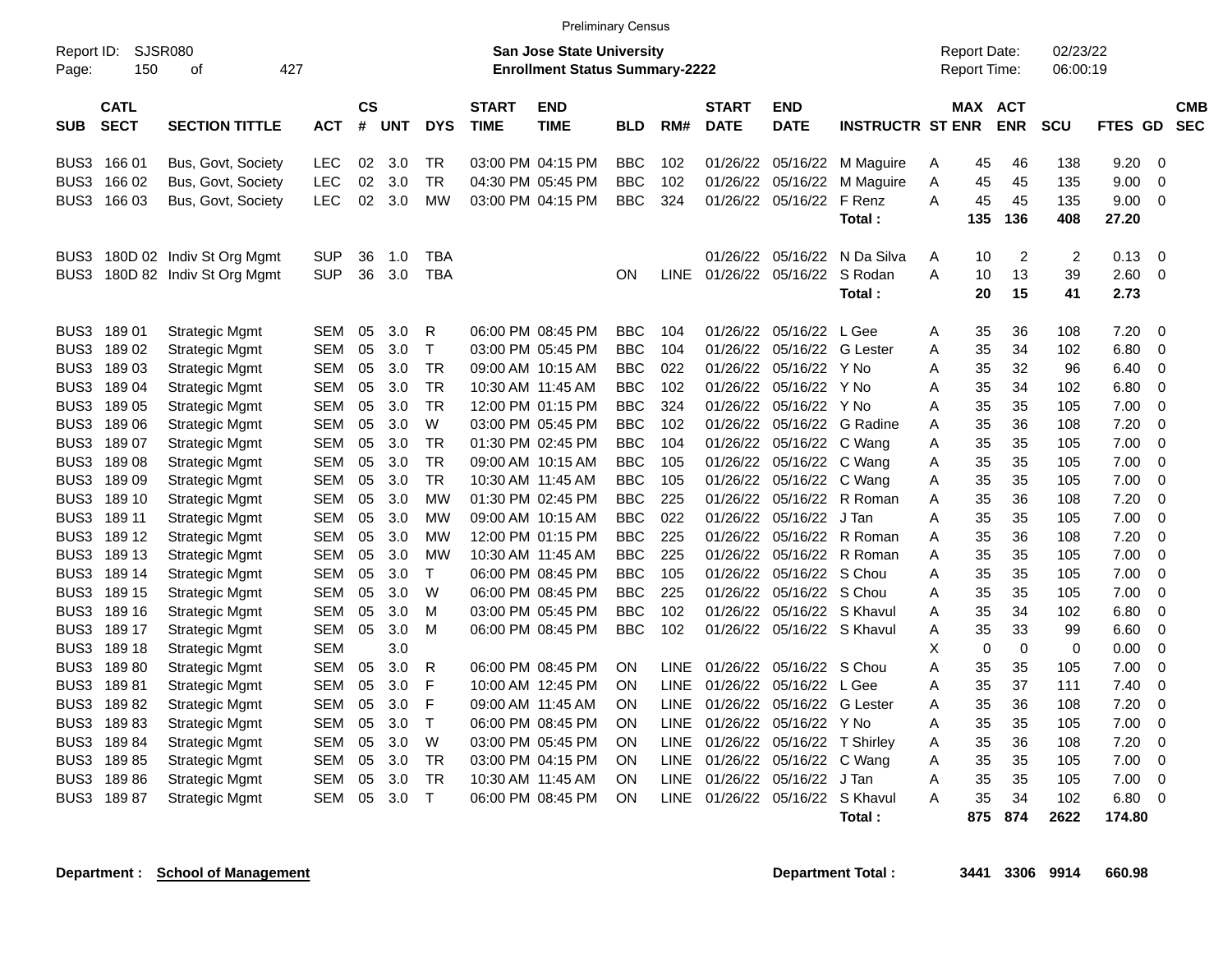|            |                            |                       |            |                       |            |                             |                                                                           | <b>Preliminary Census</b> |     |                             |                           |                                                                               |                              |                             |                      |                          |            |
|------------|----------------------------|-----------------------|------------|-----------------------|------------|-----------------------------|---------------------------------------------------------------------------|---------------------------|-----|-----------------------------|---------------------------|-------------------------------------------------------------------------------|------------------------------|-----------------------------|----------------------|--------------------------|------------|
| Page:      | Report ID: SJSR080<br>151  | 427<br>of             |            |                       |            |                             | <b>San Jose State University</b><br><b>Enrollment Status Summary-2222</b> |                           |     |                             |                           |                                                                               | Report Date:<br>Report Time: |                             | 02/23/22<br>06:00:19 |                          |            |
| <b>SUB</b> | <b>CATL</b><br><b>SECT</b> | <b>SECTION TITTLE</b> | <b>ACT</b> | СS<br><b>UNT</b><br># | <b>DYS</b> | <b>START</b><br><b>TIME</b> | <b>END</b><br><b>TIME</b>                                                 | <b>BLD</b>                | RM# | <b>START</b><br><b>DATE</b> | <b>END</b><br><b>DATE</b> | <b>INSTRUCTR ST ENR</b>                                                       | MAX ACT                      | <b>ENR</b>                  | <b>SCU</b>           | FTES GD SEC              | <b>CMB</b> |
|            |                            |                       |            |                       |            |                             |                                                                           |                           |     |                             |                           | <b>Lower Division:</b><br><b>Upper Division:</b><br><b>Graduate Division:</b> | 630<br>2811<br>0             | 582<br>2724<br>$\mathbf{0}$ | 1746<br>8168<br>0    | 116.40<br>544.58<br>0.00 |            |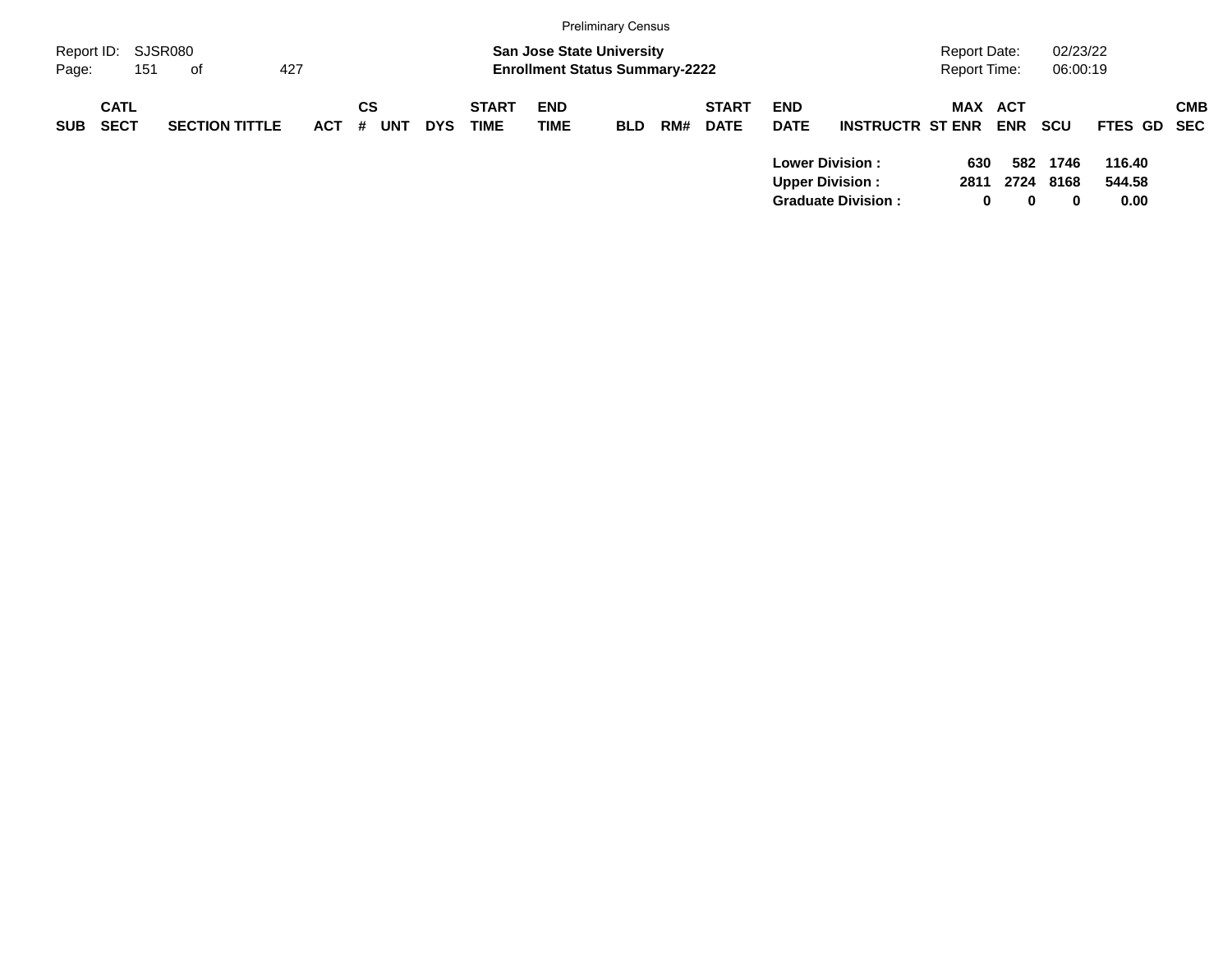|                     |                            |                                                          |                   |                    |            |                    |                             | <b>Preliminary Census</b>                                          |                          |             |                             |                                  |                              |        |                                     |                |                      |              |                               |                          |
|---------------------|----------------------------|----------------------------------------------------------|-------------------|--------------------|------------|--------------------|-----------------------------|--------------------------------------------------------------------|--------------------------|-------------|-----------------------------|----------------------------------|------------------------------|--------|-------------------------------------|----------------|----------------------|--------------|-------------------------------|--------------------------|
| Report ID:<br>Page: | 152                        | SJSR080<br>427<br>οf                                     |                   |                    |            |                    |                             | San Jose State University<br><b>Enrollment Status Summary-2222</b> |                          |             |                             |                                  |                              |        | <b>Report Date:</b><br>Report Time: |                | 02/23/22<br>06:00:19 |              |                               |                          |
| <b>SUB</b>          | <b>CATL</b><br><b>SECT</b> | <b>SECTION TITTLE</b>                                    | <b>ACT</b>        | $\mathsf{cs}$<br># | <b>UNT</b> | <b>DYS</b>         | <b>START</b><br><b>TIME</b> | <b>END</b><br><b>TIME</b>                                          | BLD                      | RM#         | <b>START</b><br><b>DATE</b> | <b>END</b><br><b>DATE</b>        | <b>INSTRUCTR ST ENR</b>      |        | MAX ACT                             | <b>ENR</b>     | <b>SCU</b>           | FTES GD      |                               | <b>CMB</b><br><b>SEC</b> |
| College             |                            | <b>Business, College of</b>                              |                   |                    |            |                    |                             |                                                                    |                          |             |                             |                                  |                              |        |                                     |                |                      |              |                               |                          |
|                     | Department :               | <b>School of Information Systems &amp; Technology</b>    |                   |                    |            |                    |                             |                                                                    |                          |             |                             |                                  |                              |        |                                     |                |                      |              |                               |                          |
| BUS4                | 91L01                      | Comp Tools for Bus                                       | <b>LEC</b>        |                    | 1.0        |                    |                             |                                                                    |                          |             |                             |                                  |                              | Χ      | 0                                   | 0              | 0                    | 0.00         | $\overline{\phantom{0}}$      |                          |
| BUS4                | 91L02                      | Comp Tools for Bus                                       | <b>LEC</b>        |                    | 1.0        |                    |                             |                                                                    |                          |             |                             |                                  |                              | X      | 0                                   | $\mathbf 0$    | 0                    | 0.00         | - 0                           |                          |
| BUS4                | 91L03                      | Comp Tools for Bus                                       | <b>LEC</b>        | 01                 | 1.0        | м                  |                             | 06:00 PM 07:15 PM                                                  | <b>BBC</b>               | 305         |                             | 01/31/22 04/11/22                | U Andra                      | A      | 45                                  | 45             | 45                   | 3.00         | - 0                           |                          |
| BUS4                | 91L04                      | Comp Tools for Bus                                       | <b>LEC</b>        | 01                 | 1.0        | M                  |                             | 07:30 PM 08:45 PM                                                  | <b>BBC</b>               | 305         | 01/31/22                    | 04/11/22                         | U Andra                      | A      | 45                                  | 44             | 44                   | 2.93         | - 0                           |                          |
| BUS4                | 91L05                      | Comp Tools for Bus                                       | <b>LEC</b>        | 01                 | 1.0        | $\mathsf{T}$       |                             | 09:00 AM 10:15 AM                                                  | <b>BBC</b>               | 305         | 02/01/22                    | 04/12/22                         | C Evans                      | A      | 45                                  | 46             | 46                   | 3.07         | $\overline{0}$                |                          |
| BUS4                | 91L06                      | Comp Tools for Bus                                       | <b>LEC</b>        | 01                 | 1.0        | $\mathsf{T}$       | 10:30 AM 11:45 AM           |                                                                    | <b>BBC</b>               | 305         |                             | 02/01/22 04/12/22                | C Evans                      | A      | 45                                  | 46             | 46                   | 3.07         | $\overline{0}$                |                          |
| BUS4                | 91L07                      | Comp Tools for Bus                                       | <b>LEC</b>        | 01                 | 1.0        | $\mathsf{T}$       |                             | 12:00 PM 01:15 PM                                                  | <b>BBC</b>               | 305         |                             | 02/01/22 04/12/22 C Evans        |                              | A      | 45                                  | 46             | 46                   | 3.07         | $\overline{0}$                |                          |
| BUS4                | 91L08                      | Comp Tools for Bus                                       | <b>LEC</b>        | 01                 | 1.0        | W                  |                             | 04:30 PM 05:45 PM                                                  | <b>BBC</b>               | 305         | 01/27/22                    | 04/07/22                         | M Haubrich                   | A      | 45                                  | 44             | 44                   | 2.93         | $\overline{0}$                |                          |
| BUS4                | 91L09                      | Comp Tools for Bus                                       | <b>LEC</b>        | 01                 | 1.0        | W                  |                             | 06:00 PM 07:15 PM                                                  | <b>BBC</b>               | 305         |                             | 01/27/22 04/07/22                | M Haubrich                   | A      | 45                                  | 45             | 45                   | 3.00         | - 0                           |                          |
| BUS4                | 91L80                      | Comp Tools for Bus                                       | <b>LEC</b>        |                    | 1.0        |                    |                             |                                                                    |                          |             |                             |                                  |                              | X      | 0                                   | 0              | 0                    | 0.00         | $\overline{0}$                |                          |
| BUS4                | 91L81                      | Comp Tools for Bus                                       | <b>LEC</b>        | 01                 | 1.0        | <b>TBA</b>         |                             |                                                                    | <b>ON</b>                | <b>LINE</b> |                             | 01/26/22 04/06/22                | U Andra                      | Α      | 119                                 | 118            | 118                  | 7.87         | $\overline{\mathbf{0}}$       |                          |
| BUS4                | 91L82                      | Comp Tools for Bus                                       | <b>LEC</b>        | 01                 | 1.0        | Τ                  |                             | 06:00 PM 07:15 PM                                                  | <b>ON</b>                | <b>LINE</b> |                             | 02/01/22 04/12/22                | P Kwan                       | Α      | 45                                  | 43             | 43                   | 2.87         | $\overline{0}$                |                          |
| BUS4                | 91L83                      | Comp Tools for Bus                                       | <b>LEC</b>        | 01                 | 1.0        | $\mathsf{T}$       |                             | 07:30 PM 08:45 PM                                                  | ΟN                       | <b>LINE</b> |                             | 02/01/22 04/12/22                | P Kwan                       | Α      | 45                                  | 42             | 42                   | 2.80         | $\overline{0}$                |                          |
|                     |                            |                                                          |                   |                    |            |                    |                             |                                                                    |                          |             |                             |                                  | Total:                       |        | 524                                 | 519            | 519                  | 34.60        |                               |                          |
| BUS4                | 92 01                      | Intro Bus Prog                                           | <b>SEM</b>        | 04                 | 3.0        | MW                 |                             | 12:00 PM 01:15 PM                                                  | BBC                      | 304         | 01/26/22                    | 05/16/22                         | M Roldan                     | A      | 45                                  | 46             | 138                  | 9.20         | $\overline{\phantom{0}}$      |                          |
| BUS4                | 92 80                      | Intro Bus Prog                                           | <b>SEM</b>        | 04                 | 3.0        | <b>TBA</b>         |                             |                                                                    | ON                       | <b>LINE</b> | 01/26/22                    | 05/16/22                         | M Roldan                     | Α      | 45                                  | 42             | 126                  | 8.40         | $\overline{\mathbf{0}}$       |                          |
| BUS4                | 92 81                      | Intro Bus Prog                                           | <b>SEM</b>        | 04                 | 3.0        | MW                 |                             | 10:30 AM 11:45 AM                                                  | <b>ON</b>                | LINE        |                             | 01/26/22 05/16/22                | Y Ceran                      | Α      | 45                                  | 42             | 126                  | 8.40         | $\overline{\phantom{0}}$      |                          |
|                     |                            |                                                          |                   |                    |            |                    |                             |                                                                    |                          |             |                             |                                  | Total:                       |        | 135                                 | 130            | 390                  | 26.00        |                               |                          |
|                     |                            |                                                          |                   |                    |            |                    |                             |                                                                    |                          |             | 01/26/22                    | 05/16/22                         |                              |        |                                     |                |                      |              |                               |                          |
| BUS4                |                            | 110A 01 Fund Mgmt Info Sys<br>110A 02 Fund Mgmt Info Sys | SEM               | 04                 | 3.0        | МW                 |                             | 09:00 AM 10:15 AM                                                  | <b>BBC</b><br><b>BBC</b> | 304         | 01/26/22                    |                                  | Y Chen                       | Α      | 45                                  | 43             | 129                  | 8.60         | $\overline{\phantom{0}}$      |                          |
| BUS4                |                            | 110A 03 Fund Mgmt Info Sys                               | <b>SEM</b><br>SEM | 04<br>04           | 3.0<br>3.0 | MW<br>$\mathsf{T}$ | 10:30 AM 11:45 AM           | 03:00 PM 05:45 PM                                                  | <b>BBC</b>               | 304<br>304  | 01/26/22                    | 05/16/22<br>05/16/22             | Y Chen<br><b>T</b> Hill      | Α      | 45<br>45                            | 44<br>45       | 132<br>135           | 8.80<br>9.00 | $\overline{\mathbf{0}}$       |                          |
| BUS4<br>BUS4        |                            | 110A 04 Fund Mgmt Info Sys                               | <b>SEM</b>        | 04                 | 3.0        | $\mathsf{T}$       |                             | 06:00 PM 08:45 PM                                                  | <b>BBC</b>               | 304         | 01/26/22                    | 05/16/22                         | <b>T</b> Hill                | A<br>Α | 45                                  | 23             | 69                   | 4.60         | 0<br>$\overline{\phantom{0}}$ |                          |
|                     |                            |                                                          |                   |                    |            |                    |                             |                                                                    |                          |             |                             |                                  | Total:                       |        | 180                                 | 155            | 465                  | 31.00        |                               |                          |
|                     |                            |                                                          |                   |                    |            |                    |                             |                                                                    |                          |             |                             |                                  |                              |        |                                     |                |                      |              |                               |                          |
| BUS4                |                            | 110B 80 Sys Analysis & Desig                             | SEM               | 04                 | 3.0        | MW                 |                             | 07:30 AM 08:45 AM                                                  | <b>ON</b>                | <b>LINE</b> | 01/26/22                    | 05/16/22                         | Y Ceran                      | A      | 45                                  | 43             | 129                  | 8.60         | $\overline{\phantom{0}}$      |                          |
| BUS4                |                            | 110B 81 Sys Analysis & Desig SEM                         |                   | 04                 | 3.0        | MW                 |                             | 09:00 AM 10:15 AM                                                  | <b>ON</b>                | LINE        |                             | 01/26/22 05/16/22 Y Ceran        |                              | Α      | 119                                 | 112            | 336                  | 22.40        | - 0                           |                          |
|                     |                            |                                                          |                   |                    |            |                    |                             |                                                                    |                          |             |                             |                                  | Total:                       |        |                                     | 164 155        | 465                  | 31.00        |                               |                          |
|                     | BUS4 111 01                |                                                          |                   |                    |            |                    |                             | 03:00 PM 04:15 PM                                                  |                          |             |                             |                                  |                              |        |                                     |                |                      |              |                               |                          |
|                     |                            | Networking & Data Co SEM 04 3.0                          |                   |                    |            | МW                 |                             | 10:30 AM 11:45 AM                                                  | <b>BBC</b><br>BBC 320    | 202         |                             |                                  | 01/26/22 05/16/22 N Aggarwal | A<br>A | 119<br>45                           | 116<br>45      | 348                  | 23.20 0      |                               |                          |
|                     | BUS4 111 02                | Networking & Data Co SEM 04 3.0                          |                   |                    |            | TR                 |                             |                                                                    |                          |             |                             | 01/26/22 05/16/22 R Sridar       | Total:                       |        |                                     | 164 161        | 135<br>483           | $9.00 \t 0$  |                               |                          |
|                     |                            |                                                          |                   |                    |            |                    |                             |                                                                    |                          |             |                             |                                  |                              |        |                                     |                |                      | 32.20        |                               |                          |
|                     | BUS4 112 01                | Database Mgmt Syst LEC                                   |                   | 02                 | 3.0        | W                  |                             | 03:00 PM 05:45 PM                                                  | <b>BBC</b>               | 103         |                             | 01/26/22 05/16/22 S Dhar         |                              | A      | 45                                  | 42             | 126                  | 8.45 1       |                               |                          |
|                     | BUS4 112 80                | Database Mgmt Syst LEC 02 3.0                            |                   |                    |            | <b>TR</b>          |                             | 03:00 PM 04:15 PM                                                  | ON                       |             |                             | LINE 01/26/22 05/16/22 A Shirani |                              | Α      | 45                                  | 51             | 153                  | $10.20 \t 0$ |                               |                          |
|                     | BUS4 11281                 | Database Mgmt Syst LEC                                   |                   |                    | 3.0        |                    |                             |                                                                    |                          |             |                             |                                  |                              | X      | 0                                   | $\overline{0}$ | 0                    | $0.00 \t 0$  |                               |                          |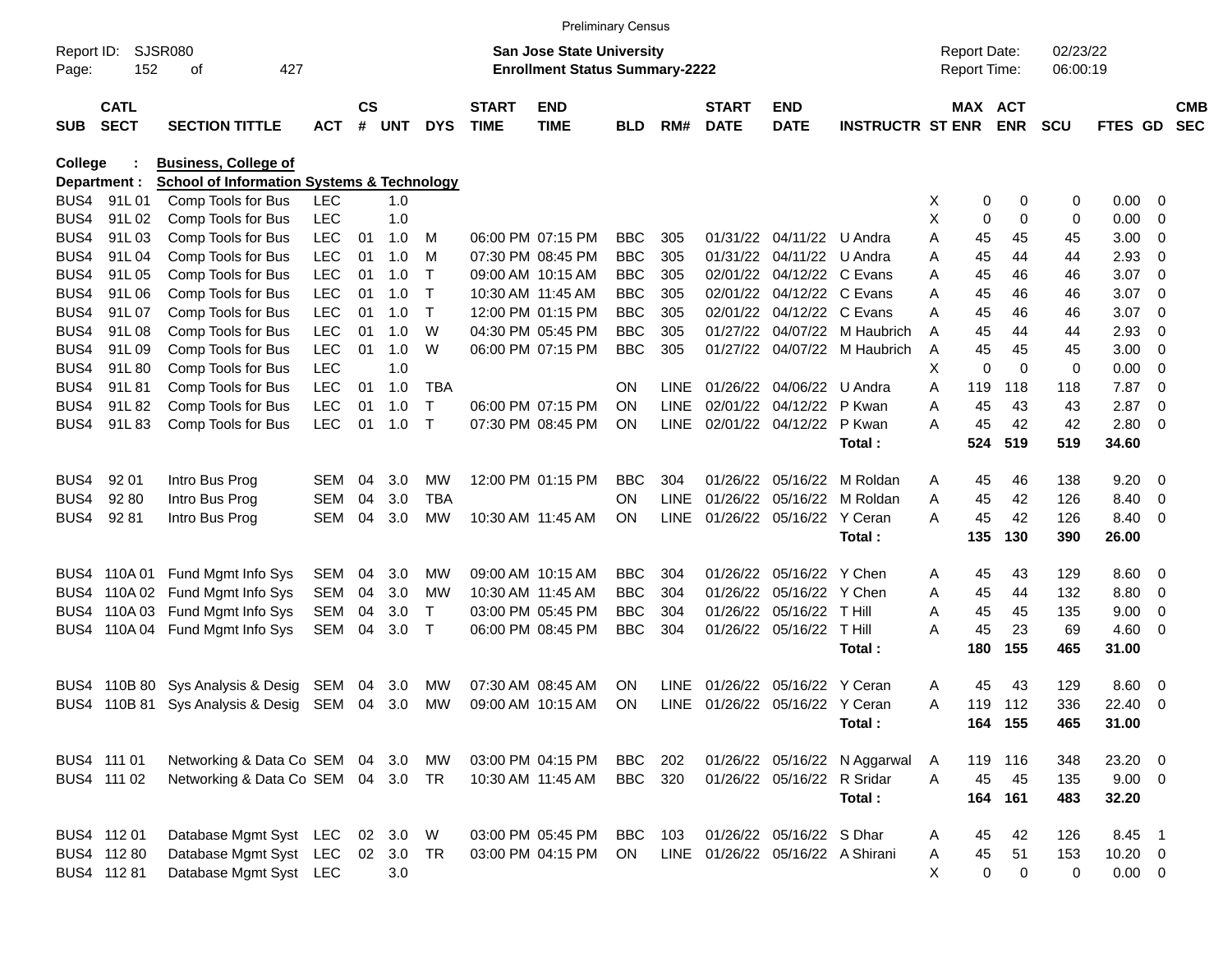|                     |                                                |                                                                                                                                          |                                               |                      |                            |                                   |                             | <b>Preliminary Census</b>                                                        |                                               |                          |                                  |                                                                                                             |                                                                                                             |                                                 |                                             |                                 |                                                                      |            |
|---------------------|------------------------------------------------|------------------------------------------------------------------------------------------------------------------------------------------|-----------------------------------------------|----------------------|----------------------------|-----------------------------------|-----------------------------|----------------------------------------------------------------------------------|-----------------------------------------------|--------------------------|----------------------------------|-------------------------------------------------------------------------------------------------------------|-------------------------------------------------------------------------------------------------------------|-------------------------------------------------|---------------------------------------------|---------------------------------|----------------------------------------------------------------------|------------|
| Report ID:<br>Page: | 153                                            | <b>SJSR080</b><br>427<br>οf                                                                                                              |                                               |                      |                            |                                   |                             | <b>San Jose State University</b><br><b>Enrollment Status Summary-2222</b>        |                                               |                          |                                  |                                                                                                             |                                                                                                             | <b>Report Date:</b><br><b>Report Time:</b>      |                                             | 02/23/22<br>06:00:19            |                                                                      |            |
| <b>SUB</b>          | <b>CATL</b><br><b>SECT</b>                     | <b>SECTION TITTLE</b>                                                                                                                    | <b>ACT</b>                                    | $\mathsf{cs}$<br>#   | <b>UNT</b>                 | <b>DYS</b>                        | <b>START</b><br><b>TIME</b> | <b>END</b><br><b>TIME</b>                                                        | <b>BLD</b>                                    | RM#                      | <b>START</b><br><b>DATE</b>      | <b>END</b><br><b>DATE</b>                                                                                   | <b>INSTRUCTR ST ENR</b>                                                                                     |                                                 | MAX ACT<br><b>ENR</b>                       | SCU                             | FTES GD SEC                                                          | <b>CMB</b> |
|                     | BUS4 112 82                                    | Database Mgmt Syst LEC                                                                                                                   |                                               |                      | 02 3.0                     | ा                                 |                             | 06:00 PM 08:45 PM                                                                | <b>ON</b>                                     | <b>LINE</b>              |                                  | 01/26/22 05/16/22 A Shirani                                                                                 | Total:                                                                                                      | 45<br>Α<br>135                                  | 50<br>143                                   | 150<br>429                      | $10.00 \t 0$<br>28.65                                                |            |
|                     | BUS4 118B 01                                   | <b>Business Intelligenc</b>                                                                                                              | <b>LEC</b>                                    |                      | 02 3.0                     | R                                 |                             | 06:00 PM 08:45 PM                                                                | <b>BBC</b>                                    | 305                      |                                  | 01/26/22 05/16/22 A Shirani                                                                                 | Total:                                                                                                      | 45<br>A<br>45                                   | 34<br>34                                    | 102<br>102                      | $6.80$ 0<br>6.80                                                     |            |
|                     | BUS4 118D 01 Big Data<br>BUS4 118D 02 Big Data |                                                                                                                                          | LEC<br><b>LEC</b>                             | 02<br>02             | 3.0<br>3.0                 | $\top$<br>$\top$                  |                             | 12:00 PM 01:15 PM<br>01:30 PM 02:45 PM                                           | <b>BBC</b><br><b>BBC</b>                      | 304<br>304               |                                  |                                                                                                             | 01/26/22 05/16/22 S Jensen<br>01/26/22 05/16/22 S Jensen<br>Total:                                          | 45<br>A<br>45<br>A<br>90                        | 31<br>32<br>63                              | 93<br>96<br>189                 | $6.20 \quad 0$<br>$6.40 \quad 0$<br>12.60                            |            |
|                     | BUS4 118 80                                    | Digital Innovation                                                                                                                       | <b>LEC</b>                                    | 02                   | 3.0                        | M                                 |                             | 03:00 PM 05:45 PM                                                                | <b>ON</b>                                     | LINE                     |                                  | 01/26/22 05/16/22 Y Chen                                                                                    | Total:                                                                                                      | 45<br>Α<br>45                                   | 45<br>45                                    | 135<br>135                      | $9.00 \t 0$<br>9.00                                                  |            |
|                     |                                                | BUS4 118W 80 Web Based Computing SEM 04 3.0<br>BUS4 118W 81 Web Based Computing SEM 04 3.0                                               |                                               |                      |                            | MW<br>MW                          |                             | 09:00 AM 10:15 AM<br>10:30 AM 11:45 AM                                           | OΝ<br><b>ON</b>                               | LINE<br><b>LINE</b>      |                                  | 01/26/22 05/16/22 S Dhar<br>01/26/22 05/16/22 S Dhar                                                        | Total:                                                                                                      | 45<br>A<br>45<br>A<br>90                        | 37<br>45<br>82                              | 111<br>135<br>246               | $7.40 \quad 0$<br>$9.00 \t 0$<br>16.40                               |            |
|                     |                                                | BUS4 119A 01 MIS Practicum<br>BUS4 119A 02 MIS Practicum<br>BUS4 119A 03 MIS Practicum<br>BUS4 119A 04 MIS Practicum                     | LEC<br><b>LEC</b><br><b>LEC</b><br><b>LEC</b> | 02<br>02<br>02<br>02 | 3.0<br>3.0<br>3.0<br>3.0   | МW<br>МW<br>МW<br><b>TR</b>       |                             | 10:30 AM 11:45 AM<br>12:00 PM 01:15 PM<br>01:30 PM 02:45 PM<br>12:00 PM 01:15 PM | BBC<br><b>BBC</b><br><b>BBC</b><br><b>BBC</b> | 021<br>103<br>103<br>320 | 01/26/22                         | 01/26/22 05/16/22 R Sridar<br>05/16/22 R Sridar<br>01/26/22 05/16/22 R Sridar<br>01/26/22 05/16/22 R Sridar | Total:                                                                                                      | 35<br>Α<br>35<br>A<br>35<br>A<br>35<br>Α<br>140 | 25<br>34<br>31<br>30<br>120                 | 75<br>102<br>93<br>90<br>360    | $5.00 \t 0$<br>$6.80$ 0<br>$6.20 \quad 0$<br>$6.00 \quad 0$<br>24.00 |            |
|                     |                                                | BUS4 119B 01 Bus Strat Info Sys<br>BUS4 119B 02 Bus Strat Info Sys<br>BUS4 119B 03 Bus Strat Info Sys<br>BUS4 119B 04 Bus Strat Info Sys | LEC<br><b>LEC</b><br><b>LEC</b><br><b>LEC</b> | 02<br>02<br>02<br>02 | -3.0<br>3.0<br>3.0<br>3.0  | TR<br><b>TR</b><br><b>TR</b><br>W |                             | 12:00 PM 01:15 PM<br>01:30 PM 02:45 PM<br>03:00 PM 04:15 PM<br>03:00 PM 05:45 PM | BBC<br><b>BBC</b><br><b>BBC</b><br><b>BBC</b> | 103<br>103<br>103<br>107 | 01/26/22<br>01/26/22<br>01/26/22 |                                                                                                             | 05/16/22 R Sessions<br>05/16/22 R Sessions<br>05/16/22 R Sessions<br>01/26/22 05/16/22 R Sessions<br>Total: | 35<br>A<br>35<br>A<br>35<br>A<br>35<br>A<br>140 | 38<br>37<br>34<br>38<br>147                 | 114<br>111<br>102<br>114<br>441 | 7.60 0<br>$7.40 \quad 0$<br>$6.80$ 0<br>$7.60 \t 0$<br>29.40         |            |
|                     |                                                | BUS4 119H 80 Honors Prac in MIS I                                                                                                        | SEM 05 3.0                                    |                      |                            | M                                 |                             | 06:00 PM 08:45 PM                                                                | <b>ON</b>                                     |                          |                                  |                                                                                                             | LINE 01/26/22 05/16/22 A Polmanteer A<br>Total:                                                             | 20<br>20                                        | 15<br>15                                    | 45<br>45                        | $3.00 \ 0$<br>3.00                                                   |            |
|                     | BUS4 180 01<br>BUS4 180102<br>BUS4 180103      | Ind Studies MIS<br>Ind Studies MIS<br>Ind Studies MIS                                                                                    | <b>SUP</b><br><b>SUP</b><br><b>SUP</b>        |                      | 36 1.0<br>36 2.0<br>36 3.0 | <b>TBA</b><br><b>TBA</b><br>TBA   |                             |                                                                                  |                                               |                          |                                  | 01/26/22 05/16/22 LAIbert<br>01/26/22 05/16/22 LAIbert<br>01/26/22 05/16/22 L Albert                        | Total:                                                                                                      | 10<br>A<br>10<br>Α<br>10<br>Α<br>30             | 2<br>$\pmb{0}$<br>$\pmb{0}$<br>$\mathbf{2}$ | 2<br>0<br>0<br>$\mathbf{2}$     | $0.13 \ 0$<br>$0.00 \t 0$<br>$0.00 \t 0$<br>0.13                     |            |
|                     | BUS4 188 01<br>BUS4 188 02                     | <b>Business Systems</b><br><b>Business Systems</b>                                                                                       | <b>LEC</b><br><b>LEC</b>                      |                      | 02 3.0<br>02 3.0 M         | MW                                |                             | 01:30 PM 02:45 PM<br>03:00 PM 05:45 PM                                           | <b>BBC</b><br><b>BBC</b>                      | 304<br>304               |                                  | 01/26/22 05/16/22 S Wilde                                                                                   | 01/26/22 05/16/22 N Aggarwal                                                                                | 45<br>A<br>45<br>Α                              | 45<br>45                                    | 135<br>135                      | 9.00 0<br>$9.00 \t 0$                                                |            |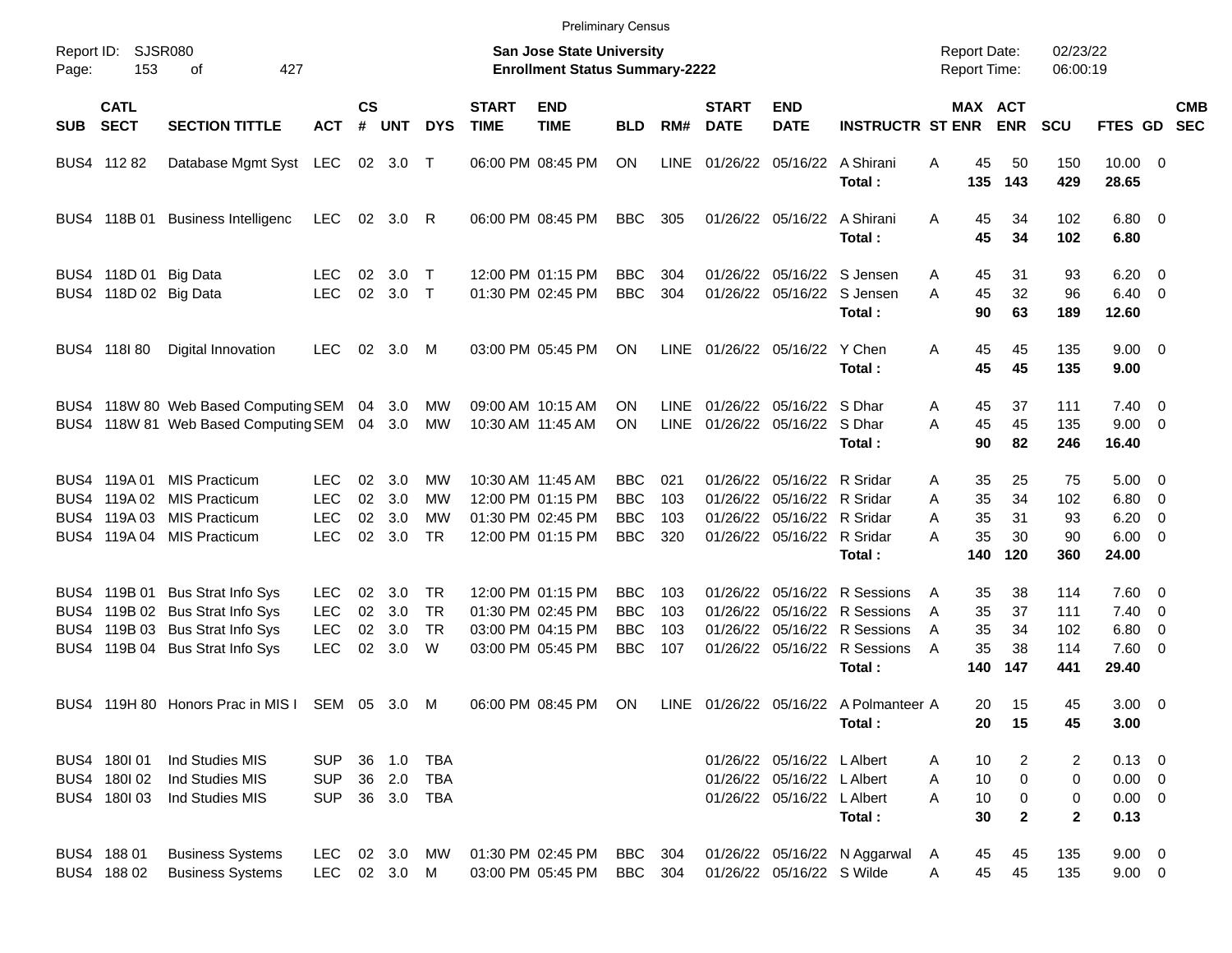|                     | <b>Preliminary Census</b>  |                         |            |         |            |            |                             |                                                                           |            |             |                             |                           |                         |                                            |                          |                      |                                  |                          |
|---------------------|----------------------------|-------------------------|------------|---------|------------|------------|-----------------------------|---------------------------------------------------------------------------|------------|-------------|-----------------------------|---------------------------|-------------------------|--------------------------------------------|--------------------------|----------------------|----------------------------------|--------------------------|
| Report ID:<br>Page: | 154                        | SJSR080<br>оf           | 427        |         |            |            |                             | <b>San Jose State University</b><br><b>Enrollment Status Summary-2222</b> |            |             |                             |                           |                         | <b>Report Date:</b><br><b>Report Time:</b> |                          | 02/23/22<br>06:00:19 |                                  |                          |
| <b>SUB</b>          | <b>CATL</b><br><b>SECT</b> | <b>SECTION TITTLE</b>   | <b>ACT</b> | CS<br># | <b>UNT</b> | <b>DYS</b> | <b>START</b><br><b>TIME</b> | <b>END</b><br><b>TIME</b>                                                 | <b>BLD</b> | RM#         | <b>START</b><br><b>DATE</b> | <b>END</b><br><b>DATE</b> | <b>INSTRUCTR ST ENR</b> | <b>MAX</b>                                 | <b>ACT</b><br><b>ENR</b> | <b>SCU</b>           | <b>FTES GD</b>                   | <b>CMB</b><br><b>SEC</b> |
| BUS4                | 18803                      | <b>Business Systems</b> | LEC.       | 02      | 3.0        | м          |                             | 06:00 PM 08:45 PM                                                         | <b>BBC</b> | 103         | 01/26/22                    | 05/16/22                  | L Gee                   | 45<br>A                                    | 32                       | 96                   | 6.40                             | $\overline{0}$           |
| BUS4                | 188 04                     | <b>Business Systems</b> | <b>LEC</b> | 02      | 3.0        | M          |                             | 06:00 PM 08:45 PM                                                         | <b>BBC</b> | 304         | 01/26/22                    | 05/16/22                  | S Wilde                 | 45<br>A                                    | 41                       | 123                  | 8.20                             | $\overline{\phantom{0}}$ |
| BUS4                | 188 05                     | <b>Business Systems</b> | LEC.       | 02      | 3.0        | TR         |                             | 10:30 AM 11:45 AM                                                         | <b>BBC</b> | 021         | 01/26/22                    | 05/16/22                  | R Sessions              | 45<br>A                                    | 45                       | 135                  | 9.00                             | - 0                      |
| BUS4                | 18806                      | <b>Business Systems</b> | LEC.       | 02      | 3.0        | т          |                             | 06:00 PM 08:45 PM                                                         | <b>BBC</b> | 103         | 01/26/22                    |                           | 05/16/22 S Jensen       | 45<br>A                                    | 31                       | 93                   | 6.20<br>$\overline{\phantom{0}}$ |                          |
| BUS4                | 18807                      | <b>Business Systems</b> | <b>LEC</b> | 02      | 3.0        | т          |                             | 06:00 PM 08:45 PM                                                         | <b>BBC</b> | 320         | 01/26/22                    | 05/16/22 L Gee            |                         | 45<br>A                                    | 25                       | 75                   | 5.00                             | $\overline{\phantom{0}}$ |
| BUS4                | 18808                      | <b>Business Systems</b> | <b>LEC</b> | 02      | 3.0        | W          |                             | 06:00 PM 08:45 PM                                                         | <b>BBC</b> | 103         | 01/26/22                    | 05/16/22 L Gee            |                         | 45<br>A                                    | 38                       | 114                  | 7.60                             | $\overline{0}$           |
| BUS4                | 18809                      | <b>Business Systems</b> | LEC.       | 02      | 3.0        | W          |                             | 06:00 PM 08:45 PM                                                         | <b>BBC</b> | 202         | 01/26/22                    |                           | 05/16/22 H Nguyen       | 119<br>A                                   | 95                       | 285                  | 19.00                            | - 0                      |
| BUS4                | 188 10                     | <b>Business Systems</b> | LEC.       | 02      | 3.0        | R          |                             | 06:00 PM 08:45 PM                                                         | <b>BBC</b> | 103         | 01/26/22                    |                           | 05/16/22 H Nguyen       | 45<br>A                                    | 43                       | 129                  | 8.60<br>$\overline{\phantom{0}}$ |                          |
| BUS4                | 18880                      | <b>Business Systems</b> | <b>LEC</b> | 02      | 3.0        | м          |                             | 03:00 PM 05:45 PM                                                         | ON         | <b>LINE</b> | 01/26/22                    | 05/16/22                  | R Sha                   | 119<br>A                                   | 116                      | 348                  | 23.20                            | - 0                      |
| BUS4                | 18881                      | <b>Business Systems</b> | LEC.       | 02      | 3.0        |            |                             | 06:00 PM 08:45 PM                                                         |            |             | 01/26/22                    | 05/16/22                  | R Thadani               | 45<br>A                                    | 30                       | 90                   | 6.00                             | - 0                      |
| BUS4                | 18882                      | <b>Business Systems</b> | <b>LEC</b> | 02      | 3.0        | R          |                             | 03:00 PM 05:45 PM                                                         | <b>ON</b>  | <b>LINE</b> | 01/26/22                    | 05/16/22                  | G Webb                  | 45<br>A                                    | 45                       | 135                  | 9.00                             | $\overline{0}$           |
| BUS4                | 18883                      | <b>Business Systems</b> | <b>LEC</b> | 02      | 3.0        | R          |                             | 06:00 PM 08:45 PM                                                         | <b>ON</b>  | LINE.       | 01/26/22                    | 05/16/22                  | K Soohoo                | 45<br>A                                    | 51                       | 153                  | 10.20                            | - 0                      |
|                     |                            |                         |            |         |            |            |                             |                                                                           |            |             |                             |                           | Total :                 | 778                                        | 682                      | 2046                 | 136.40                           |                          |

| Department : | <b>School of Information Systems &amp; Technology</b> | Department Total:         | 2680 | 2453 | 6317 | 421.18 |
|--------------|-------------------------------------------------------|---------------------------|------|------|------|--------|
|              |                                                       | <b>Lower Division:</b>    | 659  | 649  | 909  | 60.60  |
|              |                                                       | <b>Upper Division:</b>    | 2021 | 1804 | 5408 | 360.58 |
|              |                                                       | <b>Graduate Division:</b> |      |      |      | 0.00   |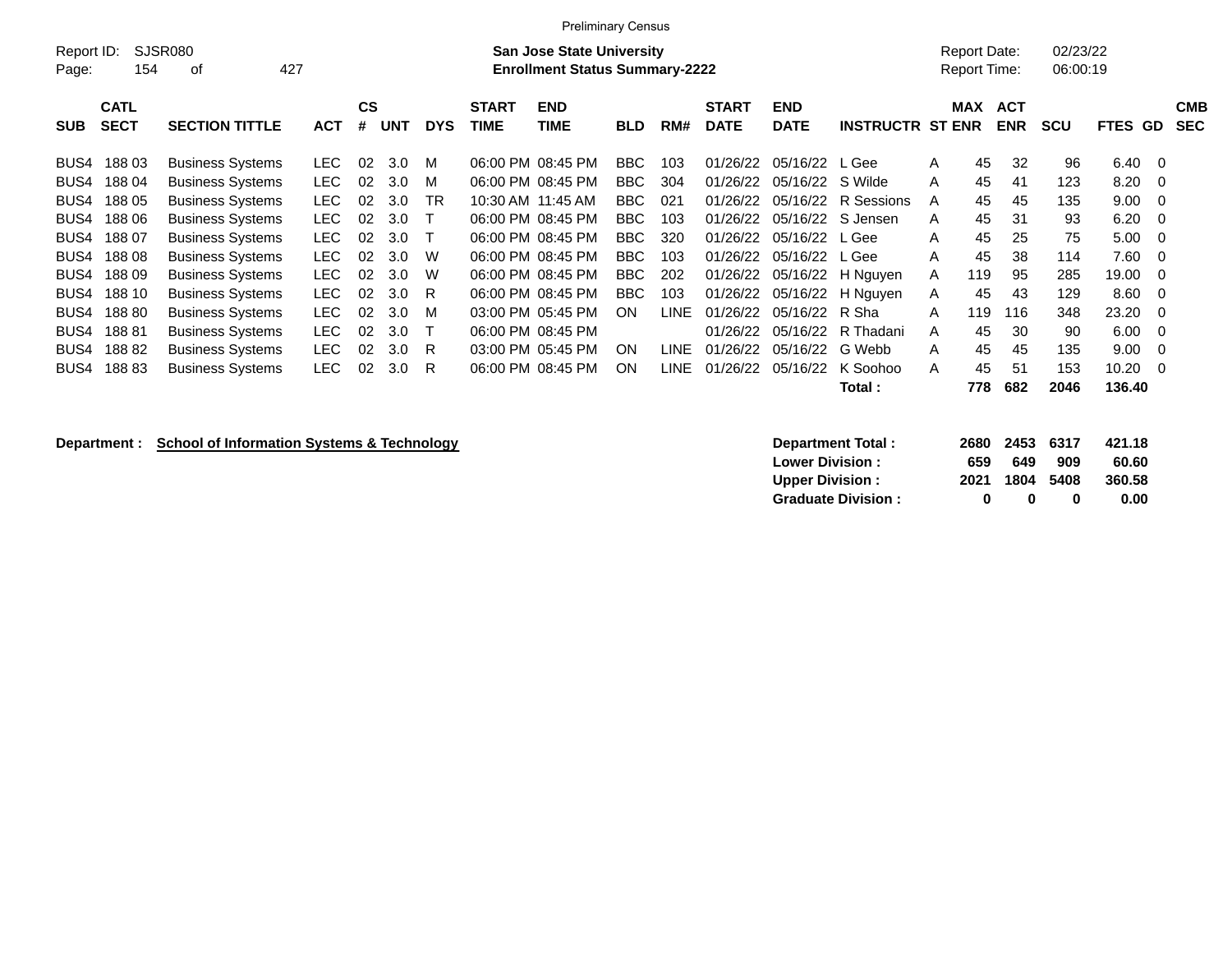| <b>SJSR080</b><br>02/23/22<br><b>San Jose State University</b><br><b>Report Date:</b><br>Report ID:<br>155<br>427<br><b>Enrollment Status Summary-2222</b><br><b>Report Time:</b><br>06:00:19<br>οf<br>Page:<br><b>CS</b><br><b>CATL</b><br><b>START</b><br><b>END</b><br><b>START</b><br><b>MAX ACT</b><br><b>CMB</b><br>END<br><b>SECT</b><br><b>TIME</b><br><b>ENR</b><br><b>SEC</b><br>#<br><b>TIME</b><br>RM#<br><b>DATE</b><br><b>INSTRUCTR ST ENR</b><br><b>SCU</b><br><b>SUB</b><br><b>SECTION TITTLE</b><br><b>ACT</b><br>UNT<br><b>DYS</b><br><b>DATE</b><br><b>FTES</b><br>GD.<br><b>BLD</b><br><b>Business, College of</b><br><b>College</b><br><b>Marketing &amp; Business Analytics</b><br>Department :<br>BUS <sub>2</sub><br>90 01<br>3.0<br>12:00 PM 01:15 PM<br>01/26/22<br>9.80<br><b>Bus Statistics</b><br>SEM<br>04<br>МW<br><b>BBC</b><br>320<br>05/16/22 H Eisips<br>45<br>49<br>147<br>Α<br>0<br>BUS <sub>2</sub><br>90 02<br><b>Bus Statistics</b><br>SEM<br>04<br>3.0<br><b>TR</b><br>03:00 PM 04:15 PM<br><b>BBC</b><br>224<br>01/26/22<br>05/16/22<br>A Kalinowski A<br>45<br>42<br>126<br>8.40<br>0<br>BUS <sub>2</sub><br>90 03<br><b>Bus Statistics</b><br>SEM<br>04<br>3.0<br>$\top$<br>06:00 PM 08:45 PM<br><b>BBC</b><br>204<br>01/26/22<br>05/16/22<br>119<br>23.80<br>J Johnson<br>A<br>119<br>357<br>0<br>BUS <sub>2</sub><br>90 04<br><b>Bus Statistics</b><br>SEM<br>04<br>3.0<br>R<br>06:00 PM 08:45 PM<br><b>BBC</b><br>224<br>01/26/22<br>05/16/22<br>S Silver<br>35<br>7.00<br>Α<br>45<br>105<br>0<br>BUS <sub>2</sub><br>90 80<br><b>Bus Statistics</b><br>SEM<br>04<br>3.0<br><b>TR</b><br>01:30 PM 02:45 PM<br><b>LINE</b><br>01/26/22<br>05/16/22<br>S Tian<br>23.40<br><b>ON</b><br>117<br>351<br>0<br>A<br>119<br>8.20<br>BUS <sub>2</sub><br>90 81<br><b>Bus Statistics</b><br>SEM<br>04<br>3.0<br><b>TBA</b><br><b>LINE</b><br>01/26/22<br>05/16/22<br>S Silver<br>OΝ<br>45<br>41<br>123<br>0<br>A<br>403<br>80.60<br>Total:<br>418<br>1209<br>BUS <sub>2</sub><br>02<br>12:00 PM 01:15 PM<br>01/26/22<br>D Shaw<br>130 01<br>Intro to Marketing<br><b>LEC</b><br>3.0<br>МW<br>BBC.<br>022<br>05/16/22<br>132<br>8.80<br>Α<br>45<br>44<br>0<br>8.60<br>BUS <sub>2</sub><br><b>LEC</b><br>02<br>3.0<br>01:30 PM 02:45 PM<br><b>BBC</b><br>022<br>01/26/22<br>05/16/22<br>D Shaw<br>129<br>130 02<br>Intro to Marketing<br>МW<br>Α<br>45<br>43<br>0<br>LEC<br>BUS <sub>2</sub><br>130 03<br>02<br>3.0<br>04:30 PM 05:45 PM<br><b>BBC</b><br>022<br>01/26/22<br>05/16/22<br>D Shaw<br>8.45<br>Intro to Marketing<br>МW<br>45<br>42<br>126<br>A<br>$\overline{1}$<br>LEC<br>BUS <sub>2</sub><br>130 04<br>02<br>3.0<br><b>TR</b><br><b>BBC</b><br>224<br>01/26/22<br>05/16/22<br>9.00<br>Intro to Marketing<br>09:00 AM 10:15 AM<br>T Louie<br>45<br>135<br>0<br>Α<br>45<br>LEC<br>02<br>BUS <sub>2</sub><br>130 05<br>3.0<br><b>TR</b><br><b>BBC</b><br>224<br>01/26/22<br>05/16/22<br>8.80<br>Intro to Marketing<br>10:30 AM 11:45 AM<br>T Louie<br>45<br>132<br>0<br>A<br>44<br>LEC<br>02<br>BUS <sub>2</sub><br>130 06<br>3.0<br><b>TR</b><br><b>BBC</b><br>01/26/22<br>05/16/22 G Vinuales<br>9.00<br>Intro to Marketing<br>10:30 AM 11:45 AM<br>103<br>45<br>45<br>135<br>0<br>A<br>LEC<br>02<br>BUS <sub>2</sub><br>130 07<br>3.0<br><b>TR</b><br>12:00 PM 01:15 PM<br><b>BBC</b><br>224<br>01/26/22<br>05/16/22<br>T Louie<br>8.80<br>Intro to Marketing<br>45<br>132<br>0<br>A<br>44<br>LEC<br>02<br>BUS <sub>2</sub><br>130 08<br>3.0<br><b>TR</b><br>01:30 PM 02:45 PM<br><b>BBC</b><br>324<br>01/26/22<br>05/16/22 Y Huang<br>9.00<br>Intro to Marketing<br>45<br>45<br>135<br>0<br>Α<br>LEC<br>02<br>BUS <sub>2</sub><br>130 09<br>3.0<br><b>TR</b><br>03:00 PM 04:15 PM<br><b>BBC</b><br>324<br>01/26/22<br>05/16/22<br>8.80<br>Intro to Marketing<br>Y Huang<br>45<br>132<br>0<br>Α<br>44<br>LEC<br>02<br>BUS <sub>2</sub><br>130 10<br>3.0<br>$\mathsf{T}$<br>06:00 PM 08:45 PM<br><b>BBC</b><br>324<br>01/26/22<br>05/16/22<br>Intro to Marketing<br>45<br>42<br>126<br>8.40<br>0<br>M Rajan<br>Α<br>LEC<br>02<br>BUS <sub>2</sub><br>13080<br>3.0<br><b>TBA</b><br>01/26/22<br>05/16/22<br>9.00<br>Intro to Marketing<br>OΝ<br>LINE<br>45<br>45<br>135<br>0<br>M Rajan<br>A<br>02<br>BUS <sub>2</sub><br>13081<br>LEC<br>3.0<br><b>TBA</b><br>LINE<br>01/26/22<br>05/16/22<br>8.80<br>Intro to Marketing<br>ON<br>45<br>132<br>0<br>M Rajan<br>Α<br>44<br>LEC<br>02<br>BUS <sub>2</sub><br>13082<br>3.0<br><b>TBA</b><br>LINE<br>01/26/22<br>05/16/22<br>9.00<br>Intro to Marketing<br>ON<br>M Easter<br>45<br>45<br>135<br>0<br>A<br>LEC<br>BUS <sub>2</sub><br>13083<br>02<br>3.0<br><b>TBA</b><br>LINE<br>01/26/22<br>05/16/22<br>8.80<br>Intro to Marketing<br>ON<br>M Easter<br>45<br>132<br>0<br>A<br>44<br>02<br>BUS <sub>2</sub><br>13084<br>LEC<br>3.0<br><b>TBA</b><br>LINE<br>01/26/22<br>05/16/22<br>8.20<br>Intro to Marketing<br>ON<br>M Easter<br>45<br>123<br>0<br>A<br>41<br>02<br>BUS <sub>2</sub><br>13085<br>LEC<br>3.0<br><b>TBA</b><br>LINE<br>01/26/22<br>05/16/22<br>9.00<br>Intro to Marketing<br>ON<br>M Merz<br>45<br>45<br>135<br>0<br>A<br>LEC<br>BUS <sub>2</sub><br>02<br>3.0<br><b>TBA</b><br>LINE<br>01/26/22<br>05/16/22<br>$\overline{c}$<br>13086<br>Intro to Marketing<br>ΟN<br>M Merz<br>45<br>45<br>135<br>9.10<br>A<br>BUS <sub>2</sub><br>13087<br>LEC<br>02<br>3.0<br>06:00 PM 08:45 PM<br><b>LINE</b><br>01/26/22<br>05/16/22<br>8.40<br>Intro to Marketing<br>м<br>ON<br>W Easter<br>45<br>42<br>126<br>0<br>A<br>BUS <sub>2</sub><br><b>LEC</b><br>13088<br>02<br>3.0<br><b>TR</b><br><b>LINE</b><br>01/26/22<br>05/16/22<br>8.20<br>Intro to Marketing<br>10:30 AM 11:45 AM<br>ON<br>K Gehrt<br>45<br>41<br>123<br>0<br>A<br><b>LEC</b><br>BUS2 130 89<br>02<br>3.0<br><b>TR</b><br>12:00 PM 01:15 PM<br>ON<br><b>LINE</b><br>01/26/22<br>05/16/22 K Gehrt<br>8.20<br>45<br>41<br>123<br>0<br>Intro to Marketing<br>A<br>Total:<br>900 871<br>2613 174.35<br>BUS2 131A 01 Bus-to-Bus Mktg<br>LEC 02 3.0 MW<br>09:00 AM 10:15 AM<br>01/26/22 05/16/22 S Lilienthal<br>9.60 0<br>BBC 324<br>48<br>144<br>A<br>45<br>48<br>9.60<br>Total:<br>45<br>144<br>BUS2 131D 01 Mkt in New Ventures<br>LEC 01 3.0<br>MW<br>12:00 PM 01:15 PM<br><b>BBC</b> 105<br>01/26/22 05/16/22 D McFeely<br>$6.80\quad 0$<br>- A<br>45<br>34<br>102<br>BUS2 131D 02 Mkt in New Ventures LEC 01 3.0<br>10:30 AM 11:45 AM<br>BBC 103<br>01/26/22 05/16/22 D McFeely A<br>$6.00 \quad 0$<br>MW<br>45<br>30<br>90<br>90 |  |  |  |  |  | <b>Preliminary Census</b> |  |  |        |  |    |     |       |  |
|-------------------------------------------------------------------------------------------------------------------------------------------------------------------------------------------------------------------------------------------------------------------------------------------------------------------------------------------------------------------------------------------------------------------------------------------------------------------------------------------------------------------------------------------------------------------------------------------------------------------------------------------------------------------------------------------------------------------------------------------------------------------------------------------------------------------------------------------------------------------------------------------------------------------------------------------------------------------------------------------------------------------------------------------------------------------------------------------------------------------------------------------------------------------------------------------------------------------------------------------------------------------------------------------------------------------------------------------------------------------------------------------------------------------------------------------------------------------------------------------------------------------------------------------------------------------------------------------------------------------------------------------------------------------------------------------------------------------------------------------------------------------------------------------------------------------------------------------------------------------------------------------------------------------------------------------------------------------------------------------------------------------------------------------------------------------------------------------------------------------------------------------------------------------------------------------------------------------------------------------------------------------------------------------------------------------------------------------------------------------------------------------------------------------------------------------------------------------------------------------------------------------------------------------------------------------------------------------------------------------------------------------------------------------------------------------------------------------------------------------------------------------------------------------------------------------------------------------------------------------------------------------------------------------------------------------------------------------------------------------------------------------------------------------------------------------------------------------------------------------------------------------------------------------------------------------------------------------------------------------------------------------------------------------------------------------------------------------------------------------------------------------------------------------------------------------------------------------------------------------------------------------------------------------------------------------------------------------------------------------------------------------------------------------------------------------------------------------------------------------------------------------------------------------------------------------------------------------------------------------------------------------------------------------------------------------------------------------------------------------------------------------------------------------------------------------------------------------------------------------------------------------------------------------------------------------------------------------------------------------------------------------------------------------------------------------------------------------------------------------------------------------------------------------------------------------------------------------------------------------------------------------------------------------------------------------------------------------------------------------------------------------------------------------------------------------------------------------------------------------------------------------------------------------------------------------------------------------------------------------------------------------------------------------------------------------------------------------------------------------------------------------------------------------------------------------------------------------------------------------------------------------------------------------------------------------------------------------------------------------------------------------------------------------------------------------------------------------------------------------------------------------------------------------------------------------------------------------------------------------------------------------------------------------------------------------------------------------------------------------------------------------------------------------------------------------------------------------------------------------------------------------------------------------------------------------------------------------------------------------------------------------------------------------------------------------------------------------------------------------------------------------------------------------------------------------------------------------------------------------------------------------------------------------------------------------------------------------------------------------------------------------------------------------------------------------------------------------------------------------------------------------------------------------------------------------------------------------------------------------------------------|--|--|--|--|--|---------------------------|--|--|--------|--|----|-----|-------|--|
|                                                                                                                                                                                                                                                                                                                                                                                                                                                                                                                                                                                                                                                                                                                                                                                                                                                                                                                                                                                                                                                                                                                                                                                                                                                                                                                                                                                                                                                                                                                                                                                                                                                                                                                                                                                                                                                                                                                                                                                                                                                                                                                                                                                                                                                                                                                                                                                                                                                                                                                                                                                                                                                                                                                                                                                                                                                                                                                                                                                                                                                                                                                                                                                                                                                                                                                                                                                                                                                                                                                                                                                                                                                                                                                                                                                                                                                                                                                                                                                                                                                                                                                                                                                                                                                                                                                                                                                                                                                                                                                                                                                                                                                                                                                                                                                                                                                                                                                                                                                                                                                                                                                                                                                                                                                                                                                                                                                                                                                                                                                                                                                                                                                                                                                                                                                                                                                                                                                                                                                                                                                                                                                                                                                                                                                                                                                                                                                                                                                                                                             |  |  |  |  |  |                           |  |  |        |  |    |     |       |  |
|                                                                                                                                                                                                                                                                                                                                                                                                                                                                                                                                                                                                                                                                                                                                                                                                                                                                                                                                                                                                                                                                                                                                                                                                                                                                                                                                                                                                                                                                                                                                                                                                                                                                                                                                                                                                                                                                                                                                                                                                                                                                                                                                                                                                                                                                                                                                                                                                                                                                                                                                                                                                                                                                                                                                                                                                                                                                                                                                                                                                                                                                                                                                                                                                                                                                                                                                                                                                                                                                                                                                                                                                                                                                                                                                                                                                                                                                                                                                                                                                                                                                                                                                                                                                                                                                                                                                                                                                                                                                                                                                                                                                                                                                                                                                                                                                                                                                                                                                                                                                                                                                                                                                                                                                                                                                                                                                                                                                                                                                                                                                                                                                                                                                                                                                                                                                                                                                                                                                                                                                                                                                                                                                                                                                                                                                                                                                                                                                                                                                                                             |  |  |  |  |  |                           |  |  |        |  |    |     |       |  |
|                                                                                                                                                                                                                                                                                                                                                                                                                                                                                                                                                                                                                                                                                                                                                                                                                                                                                                                                                                                                                                                                                                                                                                                                                                                                                                                                                                                                                                                                                                                                                                                                                                                                                                                                                                                                                                                                                                                                                                                                                                                                                                                                                                                                                                                                                                                                                                                                                                                                                                                                                                                                                                                                                                                                                                                                                                                                                                                                                                                                                                                                                                                                                                                                                                                                                                                                                                                                                                                                                                                                                                                                                                                                                                                                                                                                                                                                                                                                                                                                                                                                                                                                                                                                                                                                                                                                                                                                                                                                                                                                                                                                                                                                                                                                                                                                                                                                                                                                                                                                                                                                                                                                                                                                                                                                                                                                                                                                                                                                                                                                                                                                                                                                                                                                                                                                                                                                                                                                                                                                                                                                                                                                                                                                                                                                                                                                                                                                                                                                                                             |  |  |  |  |  |                           |  |  |        |  |    |     |       |  |
|                                                                                                                                                                                                                                                                                                                                                                                                                                                                                                                                                                                                                                                                                                                                                                                                                                                                                                                                                                                                                                                                                                                                                                                                                                                                                                                                                                                                                                                                                                                                                                                                                                                                                                                                                                                                                                                                                                                                                                                                                                                                                                                                                                                                                                                                                                                                                                                                                                                                                                                                                                                                                                                                                                                                                                                                                                                                                                                                                                                                                                                                                                                                                                                                                                                                                                                                                                                                                                                                                                                                                                                                                                                                                                                                                                                                                                                                                                                                                                                                                                                                                                                                                                                                                                                                                                                                                                                                                                                                                                                                                                                                                                                                                                                                                                                                                                                                                                                                                                                                                                                                                                                                                                                                                                                                                                                                                                                                                                                                                                                                                                                                                                                                                                                                                                                                                                                                                                                                                                                                                                                                                                                                                                                                                                                                                                                                                                                                                                                                                                             |  |  |  |  |  |                           |  |  |        |  |    |     |       |  |
|                                                                                                                                                                                                                                                                                                                                                                                                                                                                                                                                                                                                                                                                                                                                                                                                                                                                                                                                                                                                                                                                                                                                                                                                                                                                                                                                                                                                                                                                                                                                                                                                                                                                                                                                                                                                                                                                                                                                                                                                                                                                                                                                                                                                                                                                                                                                                                                                                                                                                                                                                                                                                                                                                                                                                                                                                                                                                                                                                                                                                                                                                                                                                                                                                                                                                                                                                                                                                                                                                                                                                                                                                                                                                                                                                                                                                                                                                                                                                                                                                                                                                                                                                                                                                                                                                                                                                                                                                                                                                                                                                                                                                                                                                                                                                                                                                                                                                                                                                                                                                                                                                                                                                                                                                                                                                                                                                                                                                                                                                                                                                                                                                                                                                                                                                                                                                                                                                                                                                                                                                                                                                                                                                                                                                                                                                                                                                                                                                                                                                                             |  |  |  |  |  |                           |  |  |        |  |    |     |       |  |
|                                                                                                                                                                                                                                                                                                                                                                                                                                                                                                                                                                                                                                                                                                                                                                                                                                                                                                                                                                                                                                                                                                                                                                                                                                                                                                                                                                                                                                                                                                                                                                                                                                                                                                                                                                                                                                                                                                                                                                                                                                                                                                                                                                                                                                                                                                                                                                                                                                                                                                                                                                                                                                                                                                                                                                                                                                                                                                                                                                                                                                                                                                                                                                                                                                                                                                                                                                                                                                                                                                                                                                                                                                                                                                                                                                                                                                                                                                                                                                                                                                                                                                                                                                                                                                                                                                                                                                                                                                                                                                                                                                                                                                                                                                                                                                                                                                                                                                                                                                                                                                                                                                                                                                                                                                                                                                                                                                                                                                                                                                                                                                                                                                                                                                                                                                                                                                                                                                                                                                                                                                                                                                                                                                                                                                                                                                                                                                                                                                                                                                             |  |  |  |  |  |                           |  |  |        |  |    |     |       |  |
|                                                                                                                                                                                                                                                                                                                                                                                                                                                                                                                                                                                                                                                                                                                                                                                                                                                                                                                                                                                                                                                                                                                                                                                                                                                                                                                                                                                                                                                                                                                                                                                                                                                                                                                                                                                                                                                                                                                                                                                                                                                                                                                                                                                                                                                                                                                                                                                                                                                                                                                                                                                                                                                                                                                                                                                                                                                                                                                                                                                                                                                                                                                                                                                                                                                                                                                                                                                                                                                                                                                                                                                                                                                                                                                                                                                                                                                                                                                                                                                                                                                                                                                                                                                                                                                                                                                                                                                                                                                                                                                                                                                                                                                                                                                                                                                                                                                                                                                                                                                                                                                                                                                                                                                                                                                                                                                                                                                                                                                                                                                                                                                                                                                                                                                                                                                                                                                                                                                                                                                                                                                                                                                                                                                                                                                                                                                                                                                                                                                                                                             |  |  |  |  |  |                           |  |  |        |  |    |     |       |  |
|                                                                                                                                                                                                                                                                                                                                                                                                                                                                                                                                                                                                                                                                                                                                                                                                                                                                                                                                                                                                                                                                                                                                                                                                                                                                                                                                                                                                                                                                                                                                                                                                                                                                                                                                                                                                                                                                                                                                                                                                                                                                                                                                                                                                                                                                                                                                                                                                                                                                                                                                                                                                                                                                                                                                                                                                                                                                                                                                                                                                                                                                                                                                                                                                                                                                                                                                                                                                                                                                                                                                                                                                                                                                                                                                                                                                                                                                                                                                                                                                                                                                                                                                                                                                                                                                                                                                                                                                                                                                                                                                                                                                                                                                                                                                                                                                                                                                                                                                                                                                                                                                                                                                                                                                                                                                                                                                                                                                                                                                                                                                                                                                                                                                                                                                                                                                                                                                                                                                                                                                                                                                                                                                                                                                                                                                                                                                                                                                                                                                                                             |  |  |  |  |  |                           |  |  |        |  |    |     |       |  |
|                                                                                                                                                                                                                                                                                                                                                                                                                                                                                                                                                                                                                                                                                                                                                                                                                                                                                                                                                                                                                                                                                                                                                                                                                                                                                                                                                                                                                                                                                                                                                                                                                                                                                                                                                                                                                                                                                                                                                                                                                                                                                                                                                                                                                                                                                                                                                                                                                                                                                                                                                                                                                                                                                                                                                                                                                                                                                                                                                                                                                                                                                                                                                                                                                                                                                                                                                                                                                                                                                                                                                                                                                                                                                                                                                                                                                                                                                                                                                                                                                                                                                                                                                                                                                                                                                                                                                                                                                                                                                                                                                                                                                                                                                                                                                                                                                                                                                                                                                                                                                                                                                                                                                                                                                                                                                                                                                                                                                                                                                                                                                                                                                                                                                                                                                                                                                                                                                                                                                                                                                                                                                                                                                                                                                                                                                                                                                                                                                                                                                                             |  |  |  |  |  |                           |  |  |        |  |    |     |       |  |
|                                                                                                                                                                                                                                                                                                                                                                                                                                                                                                                                                                                                                                                                                                                                                                                                                                                                                                                                                                                                                                                                                                                                                                                                                                                                                                                                                                                                                                                                                                                                                                                                                                                                                                                                                                                                                                                                                                                                                                                                                                                                                                                                                                                                                                                                                                                                                                                                                                                                                                                                                                                                                                                                                                                                                                                                                                                                                                                                                                                                                                                                                                                                                                                                                                                                                                                                                                                                                                                                                                                                                                                                                                                                                                                                                                                                                                                                                                                                                                                                                                                                                                                                                                                                                                                                                                                                                                                                                                                                                                                                                                                                                                                                                                                                                                                                                                                                                                                                                                                                                                                                                                                                                                                                                                                                                                                                                                                                                                                                                                                                                                                                                                                                                                                                                                                                                                                                                                                                                                                                                                                                                                                                                                                                                                                                                                                                                                                                                                                                                                             |  |  |  |  |  |                           |  |  |        |  |    |     |       |  |
|                                                                                                                                                                                                                                                                                                                                                                                                                                                                                                                                                                                                                                                                                                                                                                                                                                                                                                                                                                                                                                                                                                                                                                                                                                                                                                                                                                                                                                                                                                                                                                                                                                                                                                                                                                                                                                                                                                                                                                                                                                                                                                                                                                                                                                                                                                                                                                                                                                                                                                                                                                                                                                                                                                                                                                                                                                                                                                                                                                                                                                                                                                                                                                                                                                                                                                                                                                                                                                                                                                                                                                                                                                                                                                                                                                                                                                                                                                                                                                                                                                                                                                                                                                                                                                                                                                                                                                                                                                                                                                                                                                                                                                                                                                                                                                                                                                                                                                                                                                                                                                                                                                                                                                                                                                                                                                                                                                                                                                                                                                                                                                                                                                                                                                                                                                                                                                                                                                                                                                                                                                                                                                                                                                                                                                                                                                                                                                                                                                                                                                             |  |  |  |  |  |                           |  |  |        |  |    |     |       |  |
|                                                                                                                                                                                                                                                                                                                                                                                                                                                                                                                                                                                                                                                                                                                                                                                                                                                                                                                                                                                                                                                                                                                                                                                                                                                                                                                                                                                                                                                                                                                                                                                                                                                                                                                                                                                                                                                                                                                                                                                                                                                                                                                                                                                                                                                                                                                                                                                                                                                                                                                                                                                                                                                                                                                                                                                                                                                                                                                                                                                                                                                                                                                                                                                                                                                                                                                                                                                                                                                                                                                                                                                                                                                                                                                                                                                                                                                                                                                                                                                                                                                                                                                                                                                                                                                                                                                                                                                                                                                                                                                                                                                                                                                                                                                                                                                                                                                                                                                                                                                                                                                                                                                                                                                                                                                                                                                                                                                                                                                                                                                                                                                                                                                                                                                                                                                                                                                                                                                                                                                                                                                                                                                                                                                                                                                                                                                                                                                                                                                                                                             |  |  |  |  |  |                           |  |  |        |  |    |     |       |  |
|                                                                                                                                                                                                                                                                                                                                                                                                                                                                                                                                                                                                                                                                                                                                                                                                                                                                                                                                                                                                                                                                                                                                                                                                                                                                                                                                                                                                                                                                                                                                                                                                                                                                                                                                                                                                                                                                                                                                                                                                                                                                                                                                                                                                                                                                                                                                                                                                                                                                                                                                                                                                                                                                                                                                                                                                                                                                                                                                                                                                                                                                                                                                                                                                                                                                                                                                                                                                                                                                                                                                                                                                                                                                                                                                                                                                                                                                                                                                                                                                                                                                                                                                                                                                                                                                                                                                                                                                                                                                                                                                                                                                                                                                                                                                                                                                                                                                                                                                                                                                                                                                                                                                                                                                                                                                                                                                                                                                                                                                                                                                                                                                                                                                                                                                                                                                                                                                                                                                                                                                                                                                                                                                                                                                                                                                                                                                                                                                                                                                                                             |  |  |  |  |  |                           |  |  |        |  |    |     |       |  |
|                                                                                                                                                                                                                                                                                                                                                                                                                                                                                                                                                                                                                                                                                                                                                                                                                                                                                                                                                                                                                                                                                                                                                                                                                                                                                                                                                                                                                                                                                                                                                                                                                                                                                                                                                                                                                                                                                                                                                                                                                                                                                                                                                                                                                                                                                                                                                                                                                                                                                                                                                                                                                                                                                                                                                                                                                                                                                                                                                                                                                                                                                                                                                                                                                                                                                                                                                                                                                                                                                                                                                                                                                                                                                                                                                                                                                                                                                                                                                                                                                                                                                                                                                                                                                                                                                                                                                                                                                                                                                                                                                                                                                                                                                                                                                                                                                                                                                                                                                                                                                                                                                                                                                                                                                                                                                                                                                                                                                                                                                                                                                                                                                                                                                                                                                                                                                                                                                                                                                                                                                                                                                                                                                                                                                                                                                                                                                                                                                                                                                                             |  |  |  |  |  |                           |  |  |        |  |    |     |       |  |
|                                                                                                                                                                                                                                                                                                                                                                                                                                                                                                                                                                                                                                                                                                                                                                                                                                                                                                                                                                                                                                                                                                                                                                                                                                                                                                                                                                                                                                                                                                                                                                                                                                                                                                                                                                                                                                                                                                                                                                                                                                                                                                                                                                                                                                                                                                                                                                                                                                                                                                                                                                                                                                                                                                                                                                                                                                                                                                                                                                                                                                                                                                                                                                                                                                                                                                                                                                                                                                                                                                                                                                                                                                                                                                                                                                                                                                                                                                                                                                                                                                                                                                                                                                                                                                                                                                                                                                                                                                                                                                                                                                                                                                                                                                                                                                                                                                                                                                                                                                                                                                                                                                                                                                                                                                                                                                                                                                                                                                                                                                                                                                                                                                                                                                                                                                                                                                                                                                                                                                                                                                                                                                                                                                                                                                                                                                                                                                                                                                                                                                             |  |  |  |  |  |                           |  |  |        |  |    |     |       |  |
|                                                                                                                                                                                                                                                                                                                                                                                                                                                                                                                                                                                                                                                                                                                                                                                                                                                                                                                                                                                                                                                                                                                                                                                                                                                                                                                                                                                                                                                                                                                                                                                                                                                                                                                                                                                                                                                                                                                                                                                                                                                                                                                                                                                                                                                                                                                                                                                                                                                                                                                                                                                                                                                                                                                                                                                                                                                                                                                                                                                                                                                                                                                                                                                                                                                                                                                                                                                                                                                                                                                                                                                                                                                                                                                                                                                                                                                                                                                                                                                                                                                                                                                                                                                                                                                                                                                                                                                                                                                                                                                                                                                                                                                                                                                                                                                                                                                                                                                                                                                                                                                                                                                                                                                                                                                                                                                                                                                                                                                                                                                                                                                                                                                                                                                                                                                                                                                                                                                                                                                                                                                                                                                                                                                                                                                                                                                                                                                                                                                                                                             |  |  |  |  |  |                           |  |  |        |  |    |     |       |  |
|                                                                                                                                                                                                                                                                                                                                                                                                                                                                                                                                                                                                                                                                                                                                                                                                                                                                                                                                                                                                                                                                                                                                                                                                                                                                                                                                                                                                                                                                                                                                                                                                                                                                                                                                                                                                                                                                                                                                                                                                                                                                                                                                                                                                                                                                                                                                                                                                                                                                                                                                                                                                                                                                                                                                                                                                                                                                                                                                                                                                                                                                                                                                                                                                                                                                                                                                                                                                                                                                                                                                                                                                                                                                                                                                                                                                                                                                                                                                                                                                                                                                                                                                                                                                                                                                                                                                                                                                                                                                                                                                                                                                                                                                                                                                                                                                                                                                                                                                                                                                                                                                                                                                                                                                                                                                                                                                                                                                                                                                                                                                                                                                                                                                                                                                                                                                                                                                                                                                                                                                                                                                                                                                                                                                                                                                                                                                                                                                                                                                                                             |  |  |  |  |  |                           |  |  |        |  |    |     |       |  |
|                                                                                                                                                                                                                                                                                                                                                                                                                                                                                                                                                                                                                                                                                                                                                                                                                                                                                                                                                                                                                                                                                                                                                                                                                                                                                                                                                                                                                                                                                                                                                                                                                                                                                                                                                                                                                                                                                                                                                                                                                                                                                                                                                                                                                                                                                                                                                                                                                                                                                                                                                                                                                                                                                                                                                                                                                                                                                                                                                                                                                                                                                                                                                                                                                                                                                                                                                                                                                                                                                                                                                                                                                                                                                                                                                                                                                                                                                                                                                                                                                                                                                                                                                                                                                                                                                                                                                                                                                                                                                                                                                                                                                                                                                                                                                                                                                                                                                                                                                                                                                                                                                                                                                                                                                                                                                                                                                                                                                                                                                                                                                                                                                                                                                                                                                                                                                                                                                                                                                                                                                                                                                                                                                                                                                                                                                                                                                                                                                                                                                                             |  |  |  |  |  |                           |  |  |        |  |    |     |       |  |
|                                                                                                                                                                                                                                                                                                                                                                                                                                                                                                                                                                                                                                                                                                                                                                                                                                                                                                                                                                                                                                                                                                                                                                                                                                                                                                                                                                                                                                                                                                                                                                                                                                                                                                                                                                                                                                                                                                                                                                                                                                                                                                                                                                                                                                                                                                                                                                                                                                                                                                                                                                                                                                                                                                                                                                                                                                                                                                                                                                                                                                                                                                                                                                                                                                                                                                                                                                                                                                                                                                                                                                                                                                                                                                                                                                                                                                                                                                                                                                                                                                                                                                                                                                                                                                                                                                                                                                                                                                                                                                                                                                                                                                                                                                                                                                                                                                                                                                                                                                                                                                                                                                                                                                                                                                                                                                                                                                                                                                                                                                                                                                                                                                                                                                                                                                                                                                                                                                                                                                                                                                                                                                                                                                                                                                                                                                                                                                                                                                                                                                             |  |  |  |  |  |                           |  |  |        |  |    |     |       |  |
|                                                                                                                                                                                                                                                                                                                                                                                                                                                                                                                                                                                                                                                                                                                                                                                                                                                                                                                                                                                                                                                                                                                                                                                                                                                                                                                                                                                                                                                                                                                                                                                                                                                                                                                                                                                                                                                                                                                                                                                                                                                                                                                                                                                                                                                                                                                                                                                                                                                                                                                                                                                                                                                                                                                                                                                                                                                                                                                                                                                                                                                                                                                                                                                                                                                                                                                                                                                                                                                                                                                                                                                                                                                                                                                                                                                                                                                                                                                                                                                                                                                                                                                                                                                                                                                                                                                                                                                                                                                                                                                                                                                                                                                                                                                                                                                                                                                                                                                                                                                                                                                                                                                                                                                                                                                                                                                                                                                                                                                                                                                                                                                                                                                                                                                                                                                                                                                                                                                                                                                                                                                                                                                                                                                                                                                                                                                                                                                                                                                                                                             |  |  |  |  |  |                           |  |  |        |  |    |     |       |  |
|                                                                                                                                                                                                                                                                                                                                                                                                                                                                                                                                                                                                                                                                                                                                                                                                                                                                                                                                                                                                                                                                                                                                                                                                                                                                                                                                                                                                                                                                                                                                                                                                                                                                                                                                                                                                                                                                                                                                                                                                                                                                                                                                                                                                                                                                                                                                                                                                                                                                                                                                                                                                                                                                                                                                                                                                                                                                                                                                                                                                                                                                                                                                                                                                                                                                                                                                                                                                                                                                                                                                                                                                                                                                                                                                                                                                                                                                                                                                                                                                                                                                                                                                                                                                                                                                                                                                                                                                                                                                                                                                                                                                                                                                                                                                                                                                                                                                                                                                                                                                                                                                                                                                                                                                                                                                                                                                                                                                                                                                                                                                                                                                                                                                                                                                                                                                                                                                                                                                                                                                                                                                                                                                                                                                                                                                                                                                                                                                                                                                                                             |  |  |  |  |  |                           |  |  |        |  |    |     |       |  |
|                                                                                                                                                                                                                                                                                                                                                                                                                                                                                                                                                                                                                                                                                                                                                                                                                                                                                                                                                                                                                                                                                                                                                                                                                                                                                                                                                                                                                                                                                                                                                                                                                                                                                                                                                                                                                                                                                                                                                                                                                                                                                                                                                                                                                                                                                                                                                                                                                                                                                                                                                                                                                                                                                                                                                                                                                                                                                                                                                                                                                                                                                                                                                                                                                                                                                                                                                                                                                                                                                                                                                                                                                                                                                                                                                                                                                                                                                                                                                                                                                                                                                                                                                                                                                                                                                                                                                                                                                                                                                                                                                                                                                                                                                                                                                                                                                                                                                                                                                                                                                                                                                                                                                                                                                                                                                                                                                                                                                                                                                                                                                                                                                                                                                                                                                                                                                                                                                                                                                                                                                                                                                                                                                                                                                                                                                                                                                                                                                                                                                                             |  |  |  |  |  |                           |  |  |        |  |    |     |       |  |
|                                                                                                                                                                                                                                                                                                                                                                                                                                                                                                                                                                                                                                                                                                                                                                                                                                                                                                                                                                                                                                                                                                                                                                                                                                                                                                                                                                                                                                                                                                                                                                                                                                                                                                                                                                                                                                                                                                                                                                                                                                                                                                                                                                                                                                                                                                                                                                                                                                                                                                                                                                                                                                                                                                                                                                                                                                                                                                                                                                                                                                                                                                                                                                                                                                                                                                                                                                                                                                                                                                                                                                                                                                                                                                                                                                                                                                                                                                                                                                                                                                                                                                                                                                                                                                                                                                                                                                                                                                                                                                                                                                                                                                                                                                                                                                                                                                                                                                                                                                                                                                                                                                                                                                                                                                                                                                                                                                                                                                                                                                                                                                                                                                                                                                                                                                                                                                                                                                                                                                                                                                                                                                                                                                                                                                                                                                                                                                                                                                                                                                             |  |  |  |  |  |                           |  |  |        |  |    |     |       |  |
|                                                                                                                                                                                                                                                                                                                                                                                                                                                                                                                                                                                                                                                                                                                                                                                                                                                                                                                                                                                                                                                                                                                                                                                                                                                                                                                                                                                                                                                                                                                                                                                                                                                                                                                                                                                                                                                                                                                                                                                                                                                                                                                                                                                                                                                                                                                                                                                                                                                                                                                                                                                                                                                                                                                                                                                                                                                                                                                                                                                                                                                                                                                                                                                                                                                                                                                                                                                                                                                                                                                                                                                                                                                                                                                                                                                                                                                                                                                                                                                                                                                                                                                                                                                                                                                                                                                                                                                                                                                                                                                                                                                                                                                                                                                                                                                                                                                                                                                                                                                                                                                                                                                                                                                                                                                                                                                                                                                                                                                                                                                                                                                                                                                                                                                                                                                                                                                                                                                                                                                                                                                                                                                                                                                                                                                                                                                                                                                                                                                                                                             |  |  |  |  |  |                           |  |  |        |  |    |     |       |  |
|                                                                                                                                                                                                                                                                                                                                                                                                                                                                                                                                                                                                                                                                                                                                                                                                                                                                                                                                                                                                                                                                                                                                                                                                                                                                                                                                                                                                                                                                                                                                                                                                                                                                                                                                                                                                                                                                                                                                                                                                                                                                                                                                                                                                                                                                                                                                                                                                                                                                                                                                                                                                                                                                                                                                                                                                                                                                                                                                                                                                                                                                                                                                                                                                                                                                                                                                                                                                                                                                                                                                                                                                                                                                                                                                                                                                                                                                                                                                                                                                                                                                                                                                                                                                                                                                                                                                                                                                                                                                                                                                                                                                                                                                                                                                                                                                                                                                                                                                                                                                                                                                                                                                                                                                                                                                                                                                                                                                                                                                                                                                                                                                                                                                                                                                                                                                                                                                                                                                                                                                                                                                                                                                                                                                                                                                                                                                                                                                                                                                                                             |  |  |  |  |  |                           |  |  |        |  |    |     |       |  |
|                                                                                                                                                                                                                                                                                                                                                                                                                                                                                                                                                                                                                                                                                                                                                                                                                                                                                                                                                                                                                                                                                                                                                                                                                                                                                                                                                                                                                                                                                                                                                                                                                                                                                                                                                                                                                                                                                                                                                                                                                                                                                                                                                                                                                                                                                                                                                                                                                                                                                                                                                                                                                                                                                                                                                                                                                                                                                                                                                                                                                                                                                                                                                                                                                                                                                                                                                                                                                                                                                                                                                                                                                                                                                                                                                                                                                                                                                                                                                                                                                                                                                                                                                                                                                                                                                                                                                                                                                                                                                                                                                                                                                                                                                                                                                                                                                                                                                                                                                                                                                                                                                                                                                                                                                                                                                                                                                                                                                                                                                                                                                                                                                                                                                                                                                                                                                                                                                                                                                                                                                                                                                                                                                                                                                                                                                                                                                                                                                                                                                                             |  |  |  |  |  |                           |  |  |        |  |    |     |       |  |
|                                                                                                                                                                                                                                                                                                                                                                                                                                                                                                                                                                                                                                                                                                                                                                                                                                                                                                                                                                                                                                                                                                                                                                                                                                                                                                                                                                                                                                                                                                                                                                                                                                                                                                                                                                                                                                                                                                                                                                                                                                                                                                                                                                                                                                                                                                                                                                                                                                                                                                                                                                                                                                                                                                                                                                                                                                                                                                                                                                                                                                                                                                                                                                                                                                                                                                                                                                                                                                                                                                                                                                                                                                                                                                                                                                                                                                                                                                                                                                                                                                                                                                                                                                                                                                                                                                                                                                                                                                                                                                                                                                                                                                                                                                                                                                                                                                                                                                                                                                                                                                                                                                                                                                                                                                                                                                                                                                                                                                                                                                                                                                                                                                                                                                                                                                                                                                                                                                                                                                                                                                                                                                                                                                                                                                                                                                                                                                                                                                                                                                             |  |  |  |  |  |                           |  |  |        |  |    |     |       |  |
|                                                                                                                                                                                                                                                                                                                                                                                                                                                                                                                                                                                                                                                                                                                                                                                                                                                                                                                                                                                                                                                                                                                                                                                                                                                                                                                                                                                                                                                                                                                                                                                                                                                                                                                                                                                                                                                                                                                                                                                                                                                                                                                                                                                                                                                                                                                                                                                                                                                                                                                                                                                                                                                                                                                                                                                                                                                                                                                                                                                                                                                                                                                                                                                                                                                                                                                                                                                                                                                                                                                                                                                                                                                                                                                                                                                                                                                                                                                                                                                                                                                                                                                                                                                                                                                                                                                                                                                                                                                                                                                                                                                                                                                                                                                                                                                                                                                                                                                                                                                                                                                                                                                                                                                                                                                                                                                                                                                                                                                                                                                                                                                                                                                                                                                                                                                                                                                                                                                                                                                                                                                                                                                                                                                                                                                                                                                                                                                                                                                                                                             |  |  |  |  |  |                           |  |  |        |  |    |     |       |  |
|                                                                                                                                                                                                                                                                                                                                                                                                                                                                                                                                                                                                                                                                                                                                                                                                                                                                                                                                                                                                                                                                                                                                                                                                                                                                                                                                                                                                                                                                                                                                                                                                                                                                                                                                                                                                                                                                                                                                                                                                                                                                                                                                                                                                                                                                                                                                                                                                                                                                                                                                                                                                                                                                                                                                                                                                                                                                                                                                                                                                                                                                                                                                                                                                                                                                                                                                                                                                                                                                                                                                                                                                                                                                                                                                                                                                                                                                                                                                                                                                                                                                                                                                                                                                                                                                                                                                                                                                                                                                                                                                                                                                                                                                                                                                                                                                                                                                                                                                                                                                                                                                                                                                                                                                                                                                                                                                                                                                                                                                                                                                                                                                                                                                                                                                                                                                                                                                                                                                                                                                                                                                                                                                                                                                                                                                                                                                                                                                                                                                                                             |  |  |  |  |  |                           |  |  |        |  |    |     |       |  |
|                                                                                                                                                                                                                                                                                                                                                                                                                                                                                                                                                                                                                                                                                                                                                                                                                                                                                                                                                                                                                                                                                                                                                                                                                                                                                                                                                                                                                                                                                                                                                                                                                                                                                                                                                                                                                                                                                                                                                                                                                                                                                                                                                                                                                                                                                                                                                                                                                                                                                                                                                                                                                                                                                                                                                                                                                                                                                                                                                                                                                                                                                                                                                                                                                                                                                                                                                                                                                                                                                                                                                                                                                                                                                                                                                                                                                                                                                                                                                                                                                                                                                                                                                                                                                                                                                                                                                                                                                                                                                                                                                                                                                                                                                                                                                                                                                                                                                                                                                                                                                                                                                                                                                                                                                                                                                                                                                                                                                                                                                                                                                                                                                                                                                                                                                                                                                                                                                                                                                                                                                                                                                                                                                                                                                                                                                                                                                                                                                                                                                                             |  |  |  |  |  |                           |  |  |        |  |    |     |       |  |
|                                                                                                                                                                                                                                                                                                                                                                                                                                                                                                                                                                                                                                                                                                                                                                                                                                                                                                                                                                                                                                                                                                                                                                                                                                                                                                                                                                                                                                                                                                                                                                                                                                                                                                                                                                                                                                                                                                                                                                                                                                                                                                                                                                                                                                                                                                                                                                                                                                                                                                                                                                                                                                                                                                                                                                                                                                                                                                                                                                                                                                                                                                                                                                                                                                                                                                                                                                                                                                                                                                                                                                                                                                                                                                                                                                                                                                                                                                                                                                                                                                                                                                                                                                                                                                                                                                                                                                                                                                                                                                                                                                                                                                                                                                                                                                                                                                                                                                                                                                                                                                                                                                                                                                                                                                                                                                                                                                                                                                                                                                                                                                                                                                                                                                                                                                                                                                                                                                                                                                                                                                                                                                                                                                                                                                                                                                                                                                                                                                                                                                             |  |  |  |  |  |                           |  |  |        |  |    |     |       |  |
|                                                                                                                                                                                                                                                                                                                                                                                                                                                                                                                                                                                                                                                                                                                                                                                                                                                                                                                                                                                                                                                                                                                                                                                                                                                                                                                                                                                                                                                                                                                                                                                                                                                                                                                                                                                                                                                                                                                                                                                                                                                                                                                                                                                                                                                                                                                                                                                                                                                                                                                                                                                                                                                                                                                                                                                                                                                                                                                                                                                                                                                                                                                                                                                                                                                                                                                                                                                                                                                                                                                                                                                                                                                                                                                                                                                                                                                                                                                                                                                                                                                                                                                                                                                                                                                                                                                                                                                                                                                                                                                                                                                                                                                                                                                                                                                                                                                                                                                                                                                                                                                                                                                                                                                                                                                                                                                                                                                                                                                                                                                                                                                                                                                                                                                                                                                                                                                                                                                                                                                                                                                                                                                                                                                                                                                                                                                                                                                                                                                                                                             |  |  |  |  |  |                           |  |  |        |  |    |     |       |  |
|                                                                                                                                                                                                                                                                                                                                                                                                                                                                                                                                                                                                                                                                                                                                                                                                                                                                                                                                                                                                                                                                                                                                                                                                                                                                                                                                                                                                                                                                                                                                                                                                                                                                                                                                                                                                                                                                                                                                                                                                                                                                                                                                                                                                                                                                                                                                                                                                                                                                                                                                                                                                                                                                                                                                                                                                                                                                                                                                                                                                                                                                                                                                                                                                                                                                                                                                                                                                                                                                                                                                                                                                                                                                                                                                                                                                                                                                                                                                                                                                                                                                                                                                                                                                                                                                                                                                                                                                                                                                                                                                                                                                                                                                                                                                                                                                                                                                                                                                                                                                                                                                                                                                                                                                                                                                                                                                                                                                                                                                                                                                                                                                                                                                                                                                                                                                                                                                                                                                                                                                                                                                                                                                                                                                                                                                                                                                                                                                                                                                                                             |  |  |  |  |  |                           |  |  |        |  |    |     |       |  |
|                                                                                                                                                                                                                                                                                                                                                                                                                                                                                                                                                                                                                                                                                                                                                                                                                                                                                                                                                                                                                                                                                                                                                                                                                                                                                                                                                                                                                                                                                                                                                                                                                                                                                                                                                                                                                                                                                                                                                                                                                                                                                                                                                                                                                                                                                                                                                                                                                                                                                                                                                                                                                                                                                                                                                                                                                                                                                                                                                                                                                                                                                                                                                                                                                                                                                                                                                                                                                                                                                                                                                                                                                                                                                                                                                                                                                                                                                                                                                                                                                                                                                                                                                                                                                                                                                                                                                                                                                                                                                                                                                                                                                                                                                                                                                                                                                                                                                                                                                                                                                                                                                                                                                                                                                                                                                                                                                                                                                                                                                                                                                                                                                                                                                                                                                                                                                                                                                                                                                                                                                                                                                                                                                                                                                                                                                                                                                                                                                                                                                                             |  |  |  |  |  |                           |  |  |        |  |    |     |       |  |
|                                                                                                                                                                                                                                                                                                                                                                                                                                                                                                                                                                                                                                                                                                                                                                                                                                                                                                                                                                                                                                                                                                                                                                                                                                                                                                                                                                                                                                                                                                                                                                                                                                                                                                                                                                                                                                                                                                                                                                                                                                                                                                                                                                                                                                                                                                                                                                                                                                                                                                                                                                                                                                                                                                                                                                                                                                                                                                                                                                                                                                                                                                                                                                                                                                                                                                                                                                                                                                                                                                                                                                                                                                                                                                                                                                                                                                                                                                                                                                                                                                                                                                                                                                                                                                                                                                                                                                                                                                                                                                                                                                                                                                                                                                                                                                                                                                                                                                                                                                                                                                                                                                                                                                                                                                                                                                                                                                                                                                                                                                                                                                                                                                                                                                                                                                                                                                                                                                                                                                                                                                                                                                                                                                                                                                                                                                                                                                                                                                                                                                             |  |  |  |  |  |                           |  |  |        |  |    |     |       |  |
|                                                                                                                                                                                                                                                                                                                                                                                                                                                                                                                                                                                                                                                                                                                                                                                                                                                                                                                                                                                                                                                                                                                                                                                                                                                                                                                                                                                                                                                                                                                                                                                                                                                                                                                                                                                                                                                                                                                                                                                                                                                                                                                                                                                                                                                                                                                                                                                                                                                                                                                                                                                                                                                                                                                                                                                                                                                                                                                                                                                                                                                                                                                                                                                                                                                                                                                                                                                                                                                                                                                                                                                                                                                                                                                                                                                                                                                                                                                                                                                                                                                                                                                                                                                                                                                                                                                                                                                                                                                                                                                                                                                                                                                                                                                                                                                                                                                                                                                                                                                                                                                                                                                                                                                                                                                                                                                                                                                                                                                                                                                                                                                                                                                                                                                                                                                                                                                                                                                                                                                                                                                                                                                                                                                                                                                                                                                                                                                                                                                                                                             |  |  |  |  |  |                           |  |  |        |  |    |     |       |  |
|                                                                                                                                                                                                                                                                                                                                                                                                                                                                                                                                                                                                                                                                                                                                                                                                                                                                                                                                                                                                                                                                                                                                                                                                                                                                                                                                                                                                                                                                                                                                                                                                                                                                                                                                                                                                                                                                                                                                                                                                                                                                                                                                                                                                                                                                                                                                                                                                                                                                                                                                                                                                                                                                                                                                                                                                                                                                                                                                                                                                                                                                                                                                                                                                                                                                                                                                                                                                                                                                                                                                                                                                                                                                                                                                                                                                                                                                                                                                                                                                                                                                                                                                                                                                                                                                                                                                                                                                                                                                                                                                                                                                                                                                                                                                                                                                                                                                                                                                                                                                                                                                                                                                                                                                                                                                                                                                                                                                                                                                                                                                                                                                                                                                                                                                                                                                                                                                                                                                                                                                                                                                                                                                                                                                                                                                                                                                                                                                                                                                                                             |  |  |  |  |  |                           |  |  | Total: |  | 64 | 192 | 12.80 |  |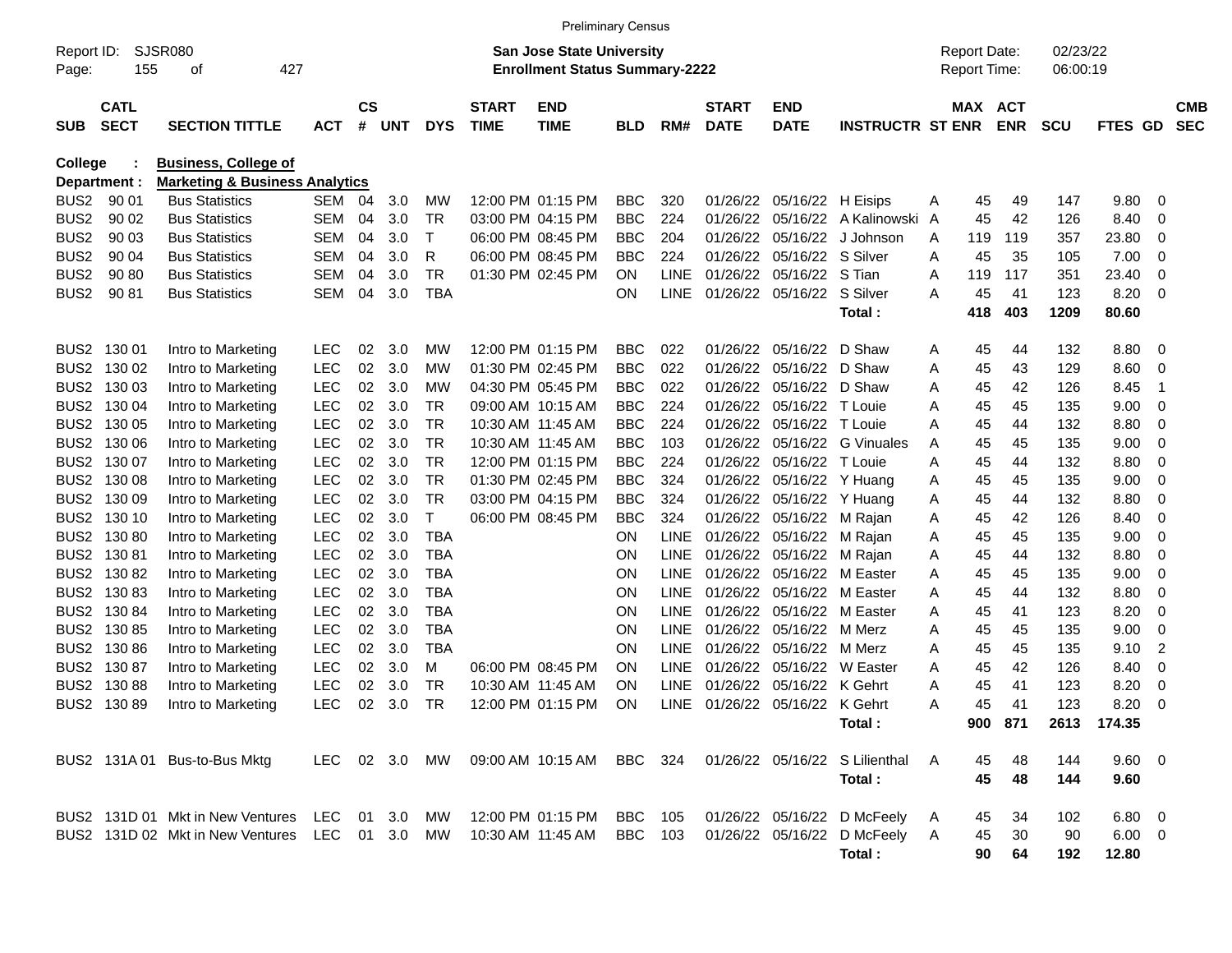|                     | <b>Preliminary Census</b>  |                                                                                                     |                |                    |            |              |                             |                                                                           |            |             |                             |                            |                                      |                     |                       |                      |                |                          |            |
|---------------------|----------------------------|-----------------------------------------------------------------------------------------------------|----------------|--------------------|------------|--------------|-----------------------------|---------------------------------------------------------------------------|------------|-------------|-----------------------------|----------------------------|--------------------------------------|---------------------|-----------------------|----------------------|----------------|--------------------------|------------|
| Report ID:<br>Page: | 156                        | SJSR080<br>427<br>οf                                                                                |                |                    |            |              |                             | <b>San Jose State University</b><br><b>Enrollment Status Summary-2222</b> |            |             |                             |                            |                                      | <b>Report Date:</b> | <b>Report Time:</b>   | 02/23/22<br>06:00:19 |                |                          |            |
| <b>SUB</b>          | <b>CATL</b><br><b>SECT</b> | <b>SECTION TITTLE</b>                                                                               | <b>ACT</b>     | $\mathsf{cs}$<br># | <b>UNT</b> | <b>DYS</b>   | <b>START</b><br><b>TIME</b> | <b>END</b><br><b>TIME</b>                                                 | <b>BLD</b> | RM#         | <b>START</b><br><b>DATE</b> | <b>END</b><br><b>DATE</b>  | <b>INSTRUCTR ST ENR</b>              |                     | MAX ACT<br><b>ENR</b> | <b>SCU</b>           | FTES GD SEC    |                          | <b>CMB</b> |
|                     | BUS2 133A 01               | Interntl Marketing                                                                                  | SEM            | 04                 | 3.0        | МW           |                             | 09:00 AM 10:15 AM                                                         | <b>BBC</b> | 320         | 01/26/22                    |                            | 05/16/22 P Munaganti A               |                     | 45<br>44              | 132                  | 8.80           | - 0                      |            |
|                     | BUS2 133A02                | Interntl Marketing                                                                                  | SEM            | 04                 | 3.0        | <b>TR</b>    |                             | 01:30 PM 02:45 PM                                                         | <b>BBC</b> | 105         | 01/26/22                    |                            | 05/16/22 J Fadiman                   | A                   | 45<br>42              | 126                  | 8.40           | - 0                      |            |
|                     | BUS2 133A 80               | Interntl Marketing                                                                                  | SEM            | 04                 | 3.0        | MW           |                             | 10:30 AM 11:45 AM                                                         | <b>ON</b>  | <b>LINE</b> | 01/26/22                    |                            | 05/16/22 P Munaganti A               |                     | 45<br>49              | 147                  | 9.80 0         |                          |            |
|                     |                            |                                                                                                     |                |                    |            |              |                             |                                                                           |            |             |                             |                            | Total:                               | 135                 | 135                   | 405                  | 27.00          |                          |            |
|                     |                            | BUS2 133C 01 Int Mktg: Dev Nat                                                                      | <b>LEC</b>     | 02                 | 3.0        | W            |                             | 06:00 PM 08:45 PM                                                         | <b>BBC</b> | 105         |                             |                            | 01/26/22 05/16/22 J Fadiman          | A                   | 30<br>45              | 90                   | $6.00 \quad 0$ |                          |            |
|                     |                            |                                                                                                     |                |                    |            |              |                             |                                                                           |            |             |                             |                            | Total:                               |                     | 45<br>30              | 90                   | 6.00           |                          |            |
|                     | BUS2 134A 01               | <b>Consumer Behavior</b>                                                                            | SEM            | 04                 | 3.0        | M            |                             | 03:00 PM 05:45 PM                                                         | BBC        | 320         | 01/26/22                    | 05/16/22 H Lee             |                                      | A                   | 45<br>44              | 132                  | 8.80           | $\overline{\phantom{0}}$ |            |
|                     | BUS2 134A 80               | <b>Consumer Behavior</b>                                                                            | <b>SEM</b>     | 04                 | 3.0        | $\mathsf{T}$ |                             | 03:00 PM 05:45 PM                                                         | <b>ON</b>  | <b>LINE</b> | 01/26/22                    | 05/16/22 H Lee             |                                      | A                   | 45<br>45              | 135                  | 9.00           | $\overline{\phantom{0}}$ |            |
|                     | BUS2 134A 81               | <b>Consumer Behavior</b>                                                                            | <b>SEM</b>     | 04                 | 3.0        | <b>TBA</b>   |                             |                                                                           | <b>ON</b>  | LINE        | 01/26/22                    |                            | 05/16/22 J Bechkoff                  | A                   | 45<br>45              | 135                  | 9.00           | - 0                      |            |
|                     |                            | BUS2 134A 82 Consumer Behavior                                                                      | SEM            | 04                 | 3.0        | <b>TBA</b>   |                             |                                                                           | ON         | <b>LINE</b> |                             |                            | 01/26/22 05/16/22 J Bechkoff         | A                   | 45<br>45              | 135                  | $9.00 \t 0$    |                          |            |
|                     |                            |                                                                                                     |                |                    |            |              |                             |                                                                           |            |             |                             |                            | Total:                               | 180                 | 179                   | 537                  | 35.80          |                          |            |
|                     |                            | BUS2 134B 01 Marketing Com                                                                          | SEM            | 04                 | 3.0        | <b>TR</b>    |                             | 10:30 AM 11:45 AM                                                         | BBC        | 326         | 01/26/22                    |                            | 05/16/22 B Makani                    | A                   | 45<br>45              | 135                  | $9.00 \t 0$    |                          |            |
|                     |                            | BUS2 134B 02 Marketing Com                                                                          | SEM            | 04                 | 3.0        | $\top$       |                             | 06:00 PM 08:45 PM                                                         | <b>BBC</b> | 224         | 01/26/22                    |                            | 05/16/22 G Castro                    | A                   | 45<br>45              | 135                  | 9.00           | $\overline{\phantom{0}}$ |            |
|                     |                            | BUS2 134B 80 Marketing Com                                                                          | SEM            | 04                 | 3.0        | M            |                             | 06:00 PM 08:45 PM                                                         | ON.        | <b>LINE</b> | 01/26/22                    |                            | 05/16/22 G Castro                    | A                   | 45<br>44              | 132                  | 8.80           | - 0                      |            |
|                     |                            | BUS2 134B 81 Marketing Com                                                                          | SEM            | 04                 | 3.0        | <b>TR</b>    |                             | 01:30 PM 02:45 PM                                                         | <b>ON</b>  | <b>LINE</b> |                             | 01/26/22 05/16/22 B Makani |                                      | A                   | 45<br>45              | 135                  | $9.00 \t 0$    |                          |            |
|                     |                            |                                                                                                     |                |                    |            |              |                             |                                                                           |            |             |                             |                            | Total:                               | 180                 | 179                   | 537                  | 35.80          |                          |            |
|                     | BUS2 134C 80 SMM           |                                                                                                     | LEC            | 02                 | 3.0        | <b>TR</b>    |                             | 01:30 PM 02:45 PM                                                         | <b>ON</b>  | <b>LINE</b> | 01/26/22                    |                            | 05/16/22 G Vinuales                  | A                   | 45<br>45              | 135                  | $9.00 \t 0$    |                          |            |
|                     | BUS2 134C 81 SMM           |                                                                                                     | <b>LEC</b>     | 02                 | 3.0        | <b>TR</b>    |                             | 03:00 PM 04:15 PM                                                         | ON         | <b>LINE</b> | 01/26/22                    |                            | 05/16/22 G Vinuales                  | A                   | 45<br>45              | 135                  | $9.00 \t 0$    |                          |            |
|                     |                            |                                                                                                     |                |                    |            |              |                             |                                                                           |            |             |                             |                            | Total:                               |                     | 90<br>90              | 270                  | 18.00          |                          |            |
|                     | BUS2 135 80                | Sales Management                                                                                    | SEM            | 04                 | 3.0        | W            |                             | 06:00 PM 08:45 PM                                                         | <b>ON</b>  | <b>LINE</b> |                             |                            | 01/26/22 05/16/22 B Boveda           | A                   | 45<br>46              | 138                  | $9.20 \ 0$     |                          |            |
|                     |                            |                                                                                                     |                |                    |            |              |                             |                                                                           |            |             |                             |                            | Total:                               |                     | 45<br>46              | 138                  | 9.20           |                          |            |
|                     |                            | BUS2 135B 01 Services Marketing                                                                     | <b>LEC</b>     | 02                 | 3.0        | TR           |                             | 09:00 AM 10:15 AM                                                         | <b>BBC</b> | 326         |                             | 01/26/22 05/16/22 M Merz   |                                      | A                   | 45<br>44              | 132                  | 8.80 0         |                          |            |
|                     |                            |                                                                                                     |                |                    |            |              |                             |                                                                           |            |             |                             |                            | Total:                               |                     | 45<br>44              | 132                  | 8.80           |                          |            |
|                     |                            | BUS2 136 01 Product Development SEM 04 3.0 W 06:00 PM 08:45 PM BBC 224 01/26/22 05/16/22 V Agarwal  |                |                    |            |              |                             |                                                                           |            |             |                             |                            |                                      | A                   | 48<br>45              | 144                  | $9.60 \quad 0$ |                          |            |
|                     |                            |                                                                                                     |                |                    |            |              |                             |                                                                           |            |             |                             |                            | Total:                               |                     | 45<br>48              | 144                  | 9.60           |                          |            |
|                     |                            | BUS2 137A 01 Soft Skills                                                                            | <b>LEC</b>     |                    | 3.0        |              |                             |                                                                           |            |             |                             |                            |                                      | X.                  | 0                     | 0<br>0               | $0.00 \t 0$    |                          |            |
|                     |                            | BUS2 137A 80 Soft Skills                                                                            | LEC 02 3.0 TBA |                    |            |              |                             |                                                                           |            |             |                             |                            | ON LINE 01/26/22 05/16/22 J Bechkoff | A                   | 45<br>44              | 132                  | 8.80 0         |                          |            |
|                     |                            |                                                                                                     |                |                    |            |              |                             |                                                                           |            |             |                             |                            | Total:                               |                     | 45<br>44              | 132                  | 8.80           |                          |            |
|                     |                            | BUS2 137H 01 Mkt Honors Practicum LEC 02 3.0 M 04:30 PM 07:15 PM BBC 105 01/26/22 05/16/22 H Eisips |                |                    |            |              |                             |                                                                           |            |             |                             |                            |                                      | A                   | 33<br>45              | 99                   | $6.60$ 0       |                          |            |
|                     |                            |                                                                                                     |                |                    |            |              |                             |                                                                           |            |             |                             |                            | Total:                               |                     | 45<br>33              | 99                   | 6.60           |                          |            |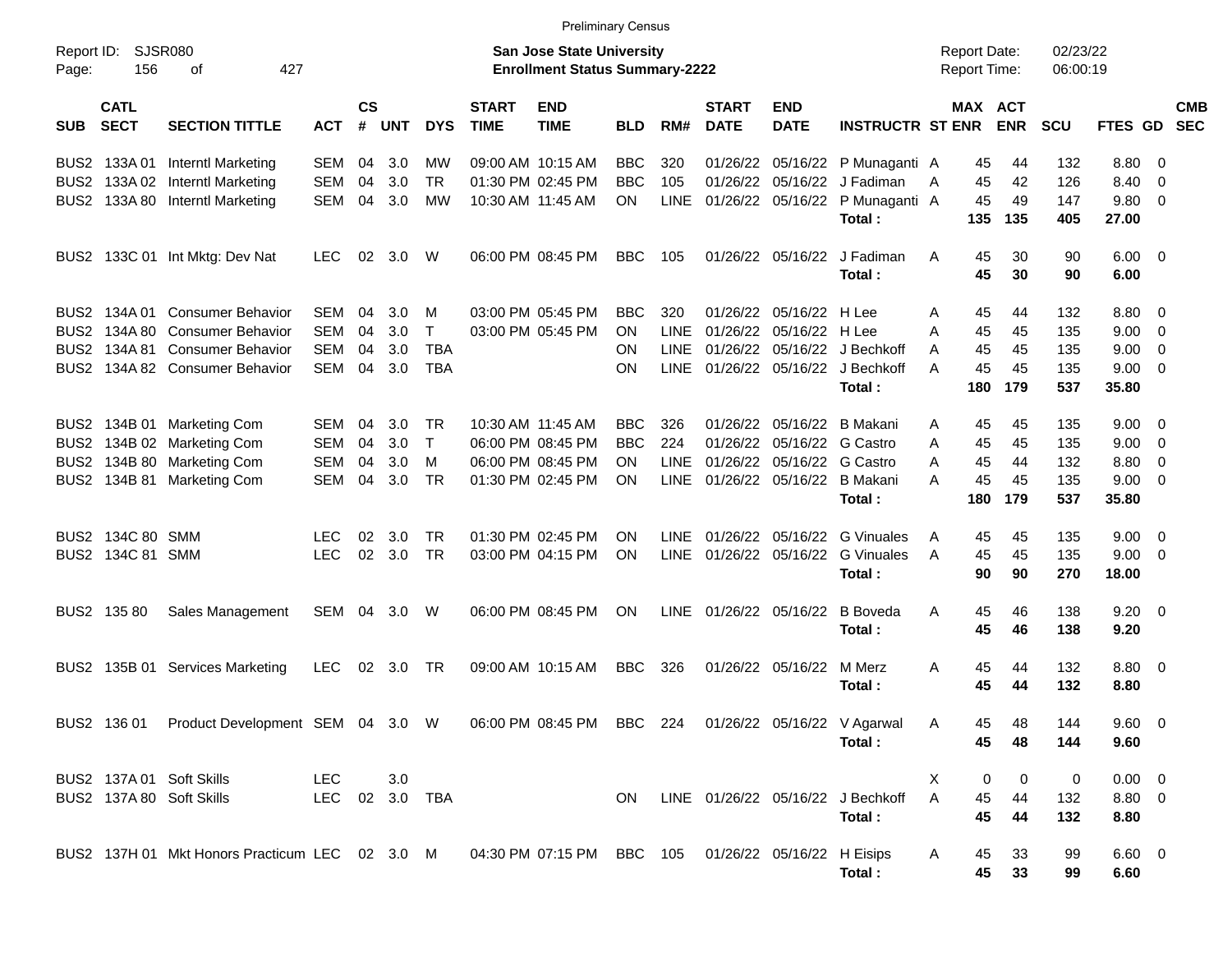|                     |                            |                                                        |                          |                             |            |                        |                                                                    | <b>Preliminary Census</b>              |                          |             |                             |                            |                                                    |                |                      |                      |                |                          |                          |
|---------------------|----------------------------|--------------------------------------------------------|--------------------------|-----------------------------|------------|------------------------|--------------------------------------------------------------------|----------------------------------------|--------------------------|-------------|-----------------------------|----------------------------|----------------------------------------------------|----------------|----------------------|----------------------|----------------|--------------------------|--------------------------|
| Report ID:<br>Page: | <b>SJSR080</b><br>157      | 427                                                    |                          |                             |            |                        | San Jose State University<br><b>Enrollment Status Summary-2222</b> |                                        |                          |             |                             |                            | <b>Report Date:</b><br>Report Time:                |                | 02/23/22<br>06:00:19 |                      |                |                          |                          |
| <b>SUB</b>          | <b>CATL</b><br><b>SECT</b> | <b>SECTION TITTLE</b>                                  | <b>ACT</b>               | $\mathbf{c}\mathbf{s}$<br># | <b>UNT</b> | <b>DYS</b>             | <b>START</b><br><b>TIME</b>                                        | <b>END</b><br><b>TIME</b>              | <b>BLD</b>               | RM#         | <b>START</b><br><b>DATE</b> | <b>END</b><br><b>DATE</b>  | <b>INSTRUCTR ST ENR</b>                            | MAX ACT        | <b>ENR</b>           | <b>SCU</b>           | FTES GD        |                          | <b>CMB</b><br><b>SEC</b> |
|                     |                            | BUS2 137S 01 Mkt Special Topics                        | <b>LEC</b>               |                             | 3.0        |                        |                                                                    |                                        |                          |             |                             |                            |                                                    | 0<br>X         | 0                    | 0                    | 0.00           | $\overline{\phantom{0}}$ |                          |
|                     |                            | BUS2 137S 02 Mkt Special Topics                        | <b>LEC</b>               |                             | 3.0        |                        |                                                                    |                                        |                          |             |                             |                            |                                                    | X<br>0         | $\mathbf 0$          | 0                    | 0.00           | $\overline{0}$           |                          |
|                     |                            | BUS2 137S 03 Mkt Special Topics                        | <b>LEC</b>               | 02                          | 3.0        | R                      |                                                                    | 03:00 PM 05:45 PM                      | <b>BBC</b>               | 022         |                             | 01/26/22 05/16/22          | A Pagonas<br>Total:                                | 45<br>A<br>45  | 44<br>44             | 132<br>132           | 8.80<br>8.80   | - 0                      |                          |
|                     | BUS2 138 01                | Mktg Research                                          | <b>SEM</b>               | 04                          | 3.0        | TR.                    |                                                                    | 10:30 AM 11:45 AM                      | <b>BBC</b>               | 324         | 01/26/22                    | 05/16/22 J Zhang           |                                                    | 45<br>Α        | 44                   | 132                  | 8.80 0         |                          |                          |
|                     | BUS2 138 80                | Mktg Research                                          | <b>SEM</b>               | 04                          | 3.0        | м                      |                                                                    | 03:00 PM 05:45 PM                      | OΝ                       | <b>LINE</b> | 01/26/22                    | 05/16/22 R Sibley          |                                                    | Α<br>45        | 43                   | 129                  | 8.60           | $\overline{\phantom{0}}$ |                          |
|                     | BUS2 138 81                | <b>Mktg Research</b>                                   | <b>SEM</b>               | 04                          | 3.0        | м                      |                                                                    | 06:00 PM 08:45 PM                      | ΟN                       | <b>LINE</b> | 01/26/22                    | 05/16/22 R Sibley          |                                                    | 45<br>Α        | 44                   | 132                  | 8.80           | 0                        |                          |
|                     | BUS2 138 82                | <b>Mktg Research</b>                                   | <b>SEM</b>               | 04                          | 3.0        | <b>TBA</b>             |                                                                    |                                        | ON                       | <b>LINE</b> |                             | 01/26/22 05/16/22 J Zhang  | Total:                                             | 45<br>А<br>180 | 51<br>182            | 153<br>546           | 10.20<br>36.40 | $\overline{0}$           |                          |
|                     | BUS2 139 01                | <b>Marketing Manage</b>                                | <b>SEM</b>               | 04                          | 3.0        | м                      |                                                                    | 06:00 PM 08:45 PM                      | <b>BBC</b>               | 320         | 01/26/22                    | 05/16/22                   | <b>B</b> Boveda                                    | 45<br>Α        | 47                   | 141                  | 9.40           | $\overline{\phantom{0}}$ |                          |
|                     | BUS2 139 02                | <b>Marketing Manage</b>                                | <b>SEM</b>               | 04                          | 3.0        | <b>TR</b>              |                                                                    | 07:30 AM 08:45 AM                      | <b>BBC</b>               | 224         | 01/26/22                    | 05/16/22 K Gehrt           |                                                    | A<br>45        | 30                   | 90                   | 6.00           | $\overline{\phantom{0}}$ |                          |
|                     | BUS2 139 80                | <b>Marketing Manage</b>                                | <b>SEM</b>               | 04                          | 3.0        | $\mathsf{T}$           |                                                                    | 03:00 PM 05:45 PM                      | OΝ                       | <b>LINE</b> | 01/26/22                    | 05/16/22 R Sibley          |                                                    | 45<br>Α        | 46                   | 138                  | 9.20           | 0                        |                          |
|                     | BUS2 13981                 | <b>Marketing Manage</b>                                | <b>SEM</b>               | 04                          | 3.0        | W                      |                                                                    | 03:00 PM 05:45 PM                      | ON                       | <b>LINE</b> |                             | 01/26/22 05/16/22 R Sibley |                                                    | 45<br>А        | 44                   | 132                  | 8.80           | - 0                      |                          |
|                     |                            |                                                        |                          |                             |            |                        |                                                                    |                                        |                          |             |                             |                            | Total:                                             | 180            | 167                  | 501                  | 33.40          |                          |                          |
|                     |                            | BUS2 180F 02 Indiv Study Mktg                          | <b>SUP</b>               | 36                          | 1.0        | TBA                    |                                                                    |                                        |                          |             |                             | 01/26/22 05/16/22          | M Merz                                             | Α<br>10        | 1                    | 1                    | $0.07$ 0       |                          |                          |
|                     |                            |                                                        |                          |                             |            |                        |                                                                    |                                        |                          |             |                             |                            | Total:                                             | 10             | $\mathbf{1}$         | $\blacktriangleleft$ | 0.07           |                          |                          |
|                     | BUS2 190 01                | <b>Quant Bus Analysis</b>                              | <b>SEM</b>               | 04                          | 3.0        | MW                     |                                                                    | 09:00 AM 10:15 AM                      | <b>BBC</b>               | 224         | 01/26/22                    | 05/16/22 O Yu              |                                                    | 45<br>Α        | 43                   | 129                  | $8.60$ 0       |                          |                          |
|                     | BUS2 190 02                | <b>Quant Bus Analysis</b>                              | <b>SEM</b>               | 04                          | 3.0        | MW                     |                                                                    | 10:30 AM 11:45 AM                      | <b>BBC</b>               | 224         | 01/26/22                    | 05/16/22 O Yu              |                                                    | 45<br>Α        | 43                   | 129                  | 8.60           | $\overline{\phantom{0}}$ |                          |
|                     | BUS2 190 03                | <b>Quant Bus Analysis</b>                              | <b>SEM</b>               | 04                          | 3.0        | MW                     |                                                                    | 12:00 PM 01:15 PM                      | <b>BBC</b>               | 224         | 01/26/22                    |                            | 05/16/22 W Easter                                  | 45<br>Α        | 44                   | 132                  | 8.80           | 0                        |                          |
|                     | BUS2 190 04                | <b>Quant Bus Analysis</b>                              | <b>SEM</b>               | 04                          | 3.0        | MW                     |                                                                    | 03:00 PM 04:15 PM                      | <b>BBC</b>               | 022         | 01/26/22                    | 05/16/22 O Yu              |                                                    | 45<br>Α        | 32                   | 96                   | 6.40           | 0                        |                          |
|                     | BUS2 190 05                | <b>Quant Bus Analysis</b>                              | <b>SEM</b>               | 04                          | 3.0        | м                      |                                                                    | 06:00 PM 08:45 PM                      | <b>BBC</b>               | 224         | 01/26/22                    |                            | 05/16/22 N Chugh                                   | Α<br>45        | 45                   | 135                  | 9.00           | $\overline{\mathbf{0}}$  |                          |
|                     | BUS2 190 06<br>BUS2 190 07 | <b>Quant Bus Analysis</b><br><b>Quant Bus Analysis</b> | <b>SEM</b>               | 04<br>04                    | 3.0<br>3.0 | <b>TR</b><br><b>TR</b> |                                                                    | 09:00 AM 10:15 AM<br>10:30 AM 11:45 AM | <b>BBC</b><br><b>BBC</b> | 324<br>202  | 01/26/22<br>01/26/22        |                            | 05/16/22 A Kalinowski A<br>05/16/22 A Kalinowski A | 45<br>119      | 45<br>105            | 135<br>315           | 9.00<br>21.00  | 0                        |                          |
|                     | BUS2 190 08                | <b>Quant Bus Analysis</b>                              | <b>SEM</b><br><b>SEM</b> | 04                          | 3.0        | <b>TR</b>              |                                                                    | 01:30 PM 02:45 PM                      | <b>BBC</b>               | 224         | 01/26/22                    |                            | 05/16/22 A Kalinowski A                            | 45             | 41                   | 123                  | 8.20           | - 0<br>- 0               |                          |
|                     | BUS2 190 09                | <b>Quant Bus Analysis</b>                              | <b>SEM</b>               | 04                          | 3.0        | <b>TR</b>              |                                                                    | 03:00 PM 04:15 PM                      | <b>BBC</b>               | 202         |                             |                            | 01/26/22 05/16/22 M Madadi                         | 119<br>Α       | 118                  | 354                  | 23.60          | - 0                      |                          |
|                     | BUS2 190 10                | <b>Quant Bus Analysis</b>                              | SEM                      | 04                          | 3.0        | $\top$                 |                                                                    | 06:00 PM 08:45 PM                      | <b>BBC</b>               | 202         |                             |                            | 01/26/22 05/16/22 B Boveda                         | 119<br>A       | 120                  | 360                  | 24.00 0        |                          |                          |
|                     | BUS2 190 11                | <b>Quant Bus Analysis</b>                              | SEM                      | 04                          | 3.0        | W                      |                                                                    | 06:00 PM 08:45 PM                      | <b>BBC</b>               | 320         |                             | 01/26/22 05/16/22 M Klein  |                                                    | 45<br>А        | 44                   | 132                  | 8.80 0         |                          |                          |
|                     | BUS2 190 12                | <b>Quant Bus Analysis</b>                              | SEM                      |                             | 04 3.0     | $\mathsf{R}$           |                                                                    | 06:00 PM 08:45 PM                      | BBC.                     | 202         |                             | 01/26/22 05/16/22 G Castro |                                                    | Α<br>119       | 118                  | 354                  | 23.60 0        |                          |                          |
|                     | BUS2 190 80                | <b>Quant Bus Analysis</b>                              | SEM                      |                             | 04 3.0     | МW                     |                                                                    | 09:00 AM 10:15 AM                      | ON.                      | LINE        |                             |                            | 01/26/22 05/16/22 K Yagci Soka A                   | 45             | 45                   | 135                  | $9.00 \t 0$    |                          |                          |
|                     | BUS2 190 81                | <b>Quant Bus Analysis</b>                              | SEM                      |                             | 04 3.0     | МW                     |                                                                    | 10:30 AM 11:45 AM                      | ON                       |             |                             |                            | LINE 01/26/22 05/16/22 K Yagci Soka A              | 45             | 45                   | 135                  | $9.00 \t 0$    |                          |                          |
|                     |                            |                                                        |                          |                             |            |                        |                                                                    |                                        |                          |             |                             |                            | Total:                                             |                | 926 888              | 2664                 | 177.60         |                          |                          |
|                     | BUS2 193 01                | Data Mining                                            | LEC 02 3.0 TR            |                             |            |                        |                                                                    | 10:30 AM 11:45 AM                      | BBC 304                  |             |                             | 01/26/22 05/16/22 S Tian   |                                                    | 45<br>Α        | 44                   | 132                  | 8.80 0         |                          |                          |
|                     |                            |                                                        |                          |                             |            |                        |                                                                    |                                        |                          |             |                             |                            | Total:                                             | 45             | 44                   | 132                  | 8.80           |                          |                          |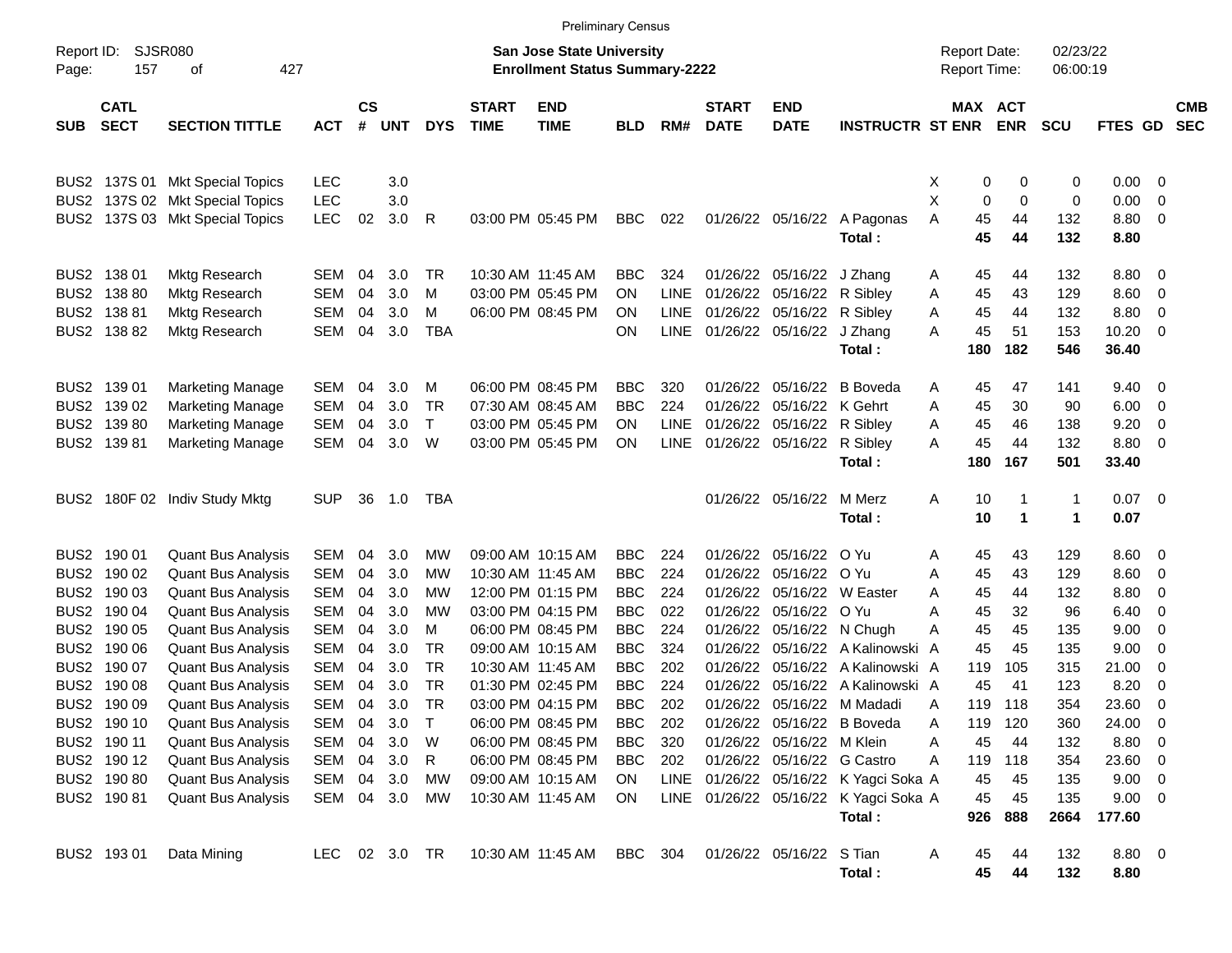|                                      |                            |                                                            |                          |                    |            |                        |                             | <b>Preliminary Census</b>                                          |                  |                    |                             |                                                  |                                                       |        |                                            |                 |                                       |                                   |                                                    |                          |
|--------------------------------------|----------------------------|------------------------------------------------------------|--------------------------|--------------------|------------|------------------------|-----------------------------|--------------------------------------------------------------------|------------------|--------------------|-----------------------------|--------------------------------------------------|-------------------------------------------------------|--------|--------------------------------------------|-----------------|---------------------------------------|-----------------------------------|----------------------------------------------------|--------------------------|
| Report ID:<br>Page:                  | 158                        | <b>SJSR080</b><br>427<br>of                                |                          |                    |            |                        |                             | San Jose State University<br><b>Enrollment Status Summary-2222</b> |                  |                    |                             |                                                  |                                                       |        | <b>Report Date:</b><br><b>Report Time:</b> |                 | 02/23/22<br>06:00:19                  |                                   |                                                    |                          |
| <b>SUB</b>                           | <b>CATL</b><br><b>SECT</b> | <b>SECTION TITTLE</b>                                      | <b>ACT</b>               | $\mathsf{cs}$<br># | <b>UNT</b> | <b>DYS</b>             | <b>START</b><br><b>TIME</b> | <b>END</b><br><b>TIME</b>                                          | <b>BLD</b>       | RM#                | <b>START</b><br><b>DATE</b> | <b>END</b><br><b>DATE</b>                        | <b>INSTRUCTR ST ENR</b>                               |        | MAX ACT                                    | <b>ENR</b>      | <b>SCU</b>                            | <b>FTES GD</b>                    |                                                    | <b>CMB</b><br><b>SEC</b> |
| BUS <sub>2</sub><br>BUS <sub>2</sub> | 194A 01<br>194A 80         | <b>Statistical Analysis</b><br><b>Statistical Analysis</b> | <b>LEC</b><br><b>LEC</b> | 02<br>02           | 3.0<br>3.0 | <b>TR</b><br><b>TR</b> |                             | 12:00 PM 01:15 PM<br>03:00 PM 04:15 PM                             | <b>BBC</b><br>ON | 022<br><b>LINE</b> | 01/26/22<br>01/26/22        | 05/16/22<br>05/16/22                             | E Etu<br>E Etu<br>Total:                              | Α<br>A | 45<br>45<br>90                             | 32<br>45<br>77  | 96<br>135<br>231                      | 6.40<br>9.00<br>15.40             | $\overline{\mathbf{0}}$<br>- 0                     |                          |
| BUS <sub>2</sub><br>BUS <sub>2</sub> | 194B 01<br>194B 80         | <b>Business Analytics</b><br><b>Business Analytics</b>     | <b>LEC</b><br><b>LEC</b> | 02<br>02           | 3.0<br>3.0 | МW<br><b>MW</b>        |                             | 10:30 AM 11:45 AM<br>09:00 AM 10:15 AM                             | <b>BBC</b><br>ON | 022<br>LINE        | 01/26/22<br>01/26/22        | 05/16/22<br>05/16/22                             | J Ruiz Duart A<br>J Ruiz Duart A<br>Total:            |        | 45<br>45<br>90                             | 38<br>44<br>82  | 114<br>132<br>246                     | 7.60<br>8.80<br>16.40             | $\overline{\mathbf{0}}$<br>$\overline{\mathbf{0}}$ |                          |
| BUS <sub>2</sub>                     | 195A 01                    | Spreadsheet Modeling LEC                                   |                          | 02                 | 3.0        | W                      |                             | 03:00 PM 05:45 PM                                                  | <b>BBC</b>       | 105                |                             | 01/26/22 05/16/22                                | D Czerwinski A<br>Total:                              |        | 45<br>45                                   | 45<br>45        | 135<br>135                            | $9.00 \t 0$<br>9.00               |                                                    |                          |
| BUS <sub>2</sub>                     | 195B 01                    | Data Viz                                                   | LEC.                     | 02                 | 3.0        | W                      |                             | 06:00 PM 08:45 PM                                                  | <b>BBC</b>       | 324                | 01/26/22                    | 05/16/22                                         | H Eisips<br>Total:                                    | A      | 45<br>45                                   | 46<br>46        | 138<br>138                            | $9.20 \ 0$<br>9.20                |                                                    |                          |
|                                      | Department :               | <b>Marketing &amp; Business Analytics</b>                  |                          |                    |            |                        |                             |                                                                    |                  |                    |                             | <b>Lower Division:</b><br><b>Upper Division:</b> | <b>Department Total:</b><br><b>Graduate Division:</b> |        | 3964<br>418<br>3546<br>0                   | 403<br>$\bf{0}$ | 3790 11368<br>1209<br>3387 10159<br>0 | 758.02<br>80.60<br>677.42<br>0.00 |                                                    |                          |